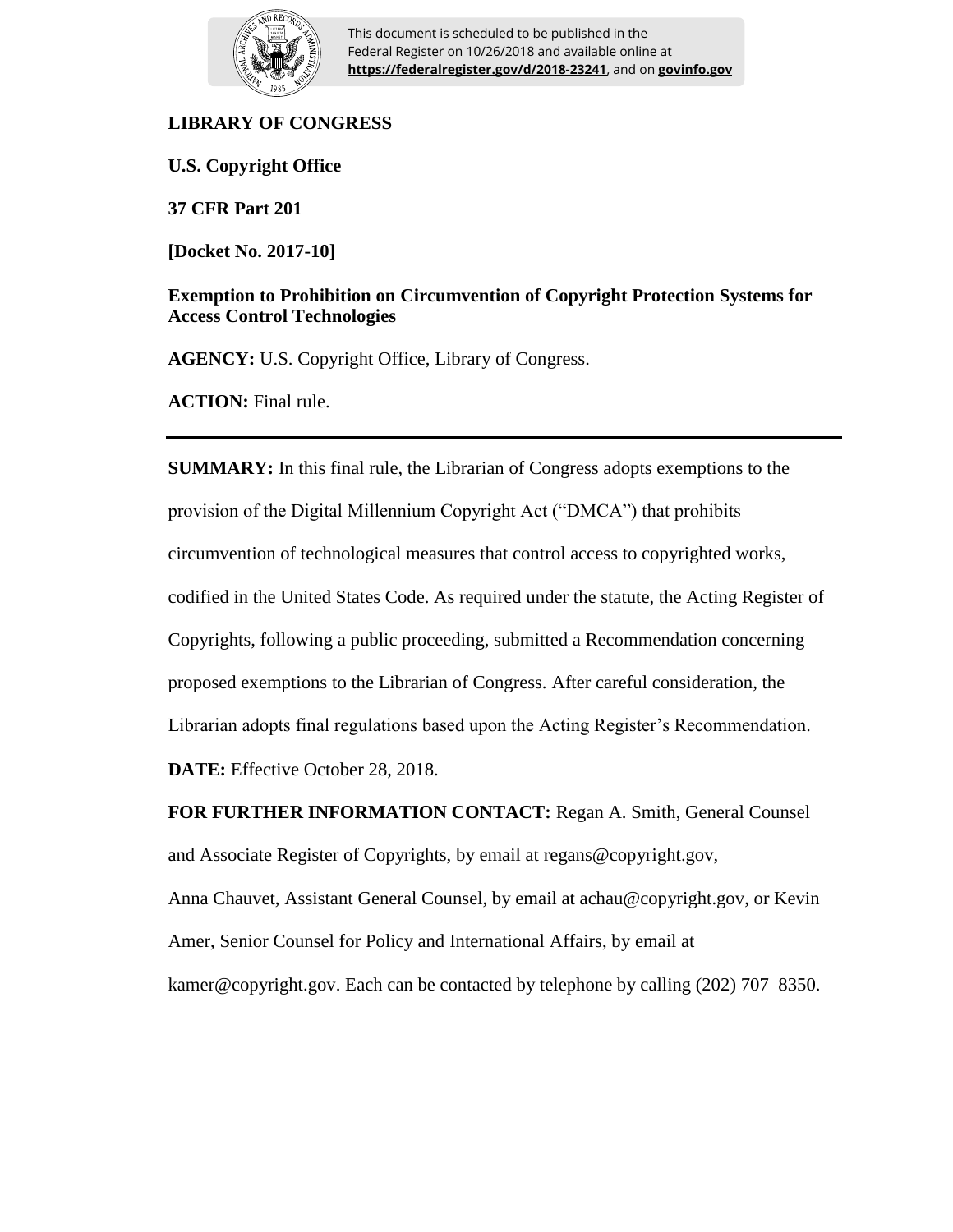**SUPPLEMENTARY INFORMATION:** The Librarian of Congress, pursuant to section 1201(a)(1) of title 17, United States Code, has determined in this seventh triennial rulemaking proceeding that the prohibition against circumvention of technological measures that effectively control access to copyrighted works shall not apply to persons who engage in noninfringing uses of certain classes of such works. This determination is based upon the Recommendation of the Acting Register of Copyrights, which was transmitted to the Librarian on October 5,  $2018$ <sup>1</sup>

The below discussion summarizes the rulemaking proceeding and Register's Recommendation, announces the Librarian's determination, and publishes the regulatory text specifying the exempted classes of works. A more complete discussion of the rulemaking process, the evidentiary record, and the Acting Register's analysis can be found in the Acting Register's Recommendation, which is posted at www.copyright.gov/1201/2018/.

## **I. Background**

### **A. Statutory Requirements**

Congress enacted the DMCA in 1998 to implement certain provisions of the WIPO Copyright and WIPO Performances and Phonograms Treaties. Among other things, title I of the DMCA, which added a new chapter 12 to title 17 of the U.S. Code, prohibits circumvention of technological measures employed by or on behalf of copyright owners to protect access to their works. In enacting this aspect of the law, Congress observed that technological protection measures ("TPMs") can "support new ways of

<sup>&</sup>lt;sup>1</sup> Acting Register of Copyrights, Section 1201 Rulemaking: Seventh Triennial Proceeding to Determine Exemptions to the Prohibition on Circumvention, Recommendation of the Acting Register of Copyrights (Oct. 2018) ("Acting Register's Recommendation").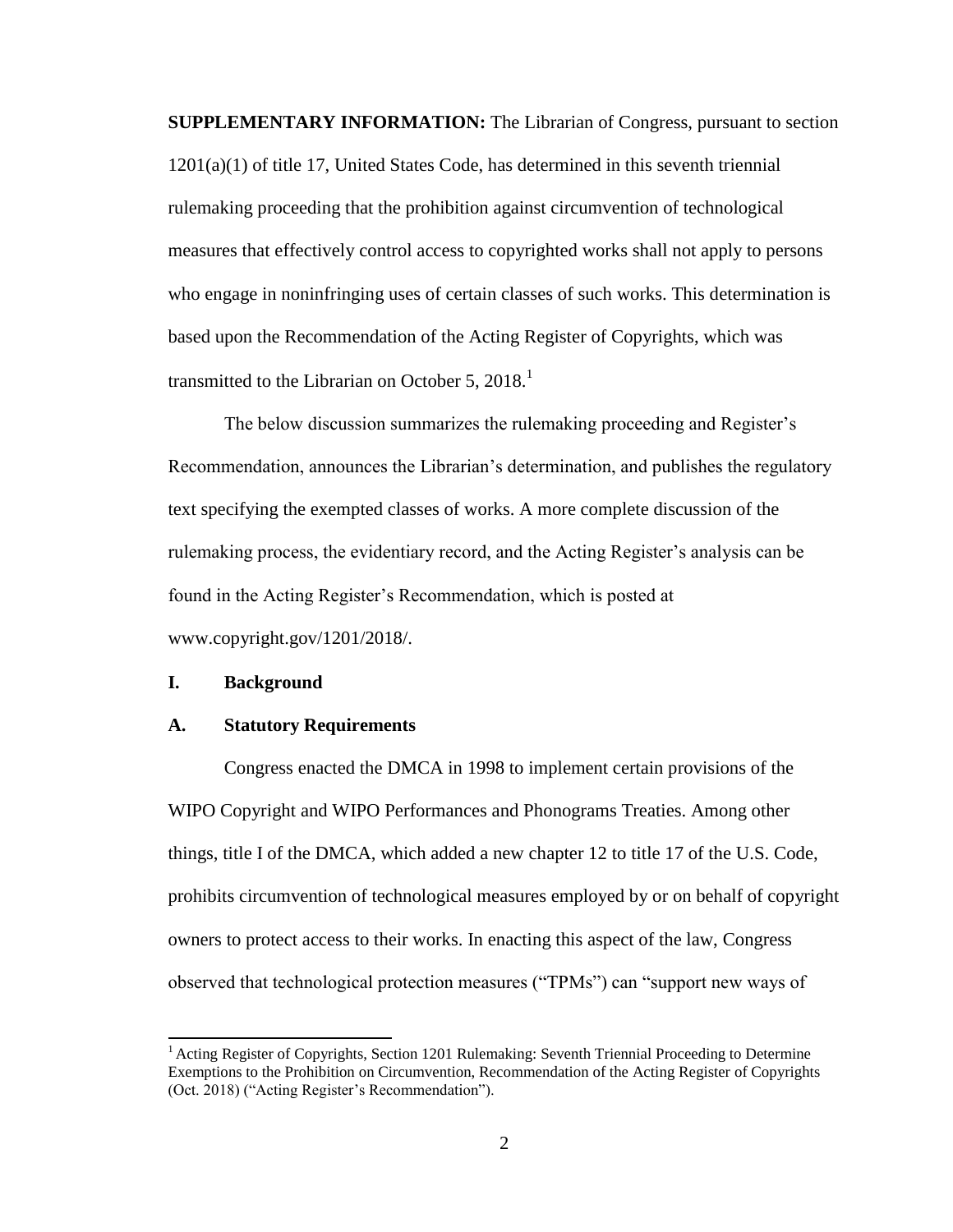disseminating copyrighted materials to users, and . . . safeguard the availability of legitimate uses of those materials by individuals."<sup>2</sup>

Section 1201(a)(1) provides in pertinent part that "[n]o person shall circumvent a technological measure that effectively controls access to a work protected under [title 17]." Under the statute, to "circumvent a technological measure" means "to descramble a scrambled work, to decrypt an encrypted work, or otherwise to avoid, bypass, remove, deactivate, or impair a technological measure, without the authority of the copyright owner."<sup>3</sup> A technological measure that "effectively controls access to a work" is one that "in the ordinary course of its operation, requires the application of information, or a process or a treatment, with the authority of the copyright owner, to gain access to the work $"''$ 

Section  $1201(a)(1)$  also includes what Congress characterized as a "fail-safe" mechanism,  $5\$  which requires the Librarian of Congress, following a rulemaking proceeding, to publish any class of copyrighted works as to which the Librarian has determined that noninfringing uses by persons who are users of a copyrighted work are, or are likely to be, adversely affected by the prohibition against circumvention in the succeeding three-year period, thereby exempting that class from the prohibition for that period.<sup>6</sup> The Librarian's determination to grant an exemption is based upon the recommendation of the Register of Copyrights, who conducts the rulemaking

<sup>&</sup>lt;sup>2</sup> Staff of H. Comm. on the Judiciary, 105th Cong., Section-by-Section Analysis of H.R. 2281 as Passed by the United States House of Representatives on August 4, 1998, at 7 (Comm. Print 1998).  $3$  17 U.S.C. 1201(a)(3)(A).

 $^{4}$ *Id.* at 1201(a)(3)(B).

<sup>5</sup>*See* H.R. Rep. No. 105-551, pt. 2, at 36 (1998) ("Commerce Comm. Report").

<sup>6</sup>*See* 17 U.S.C. 1201(a)(1).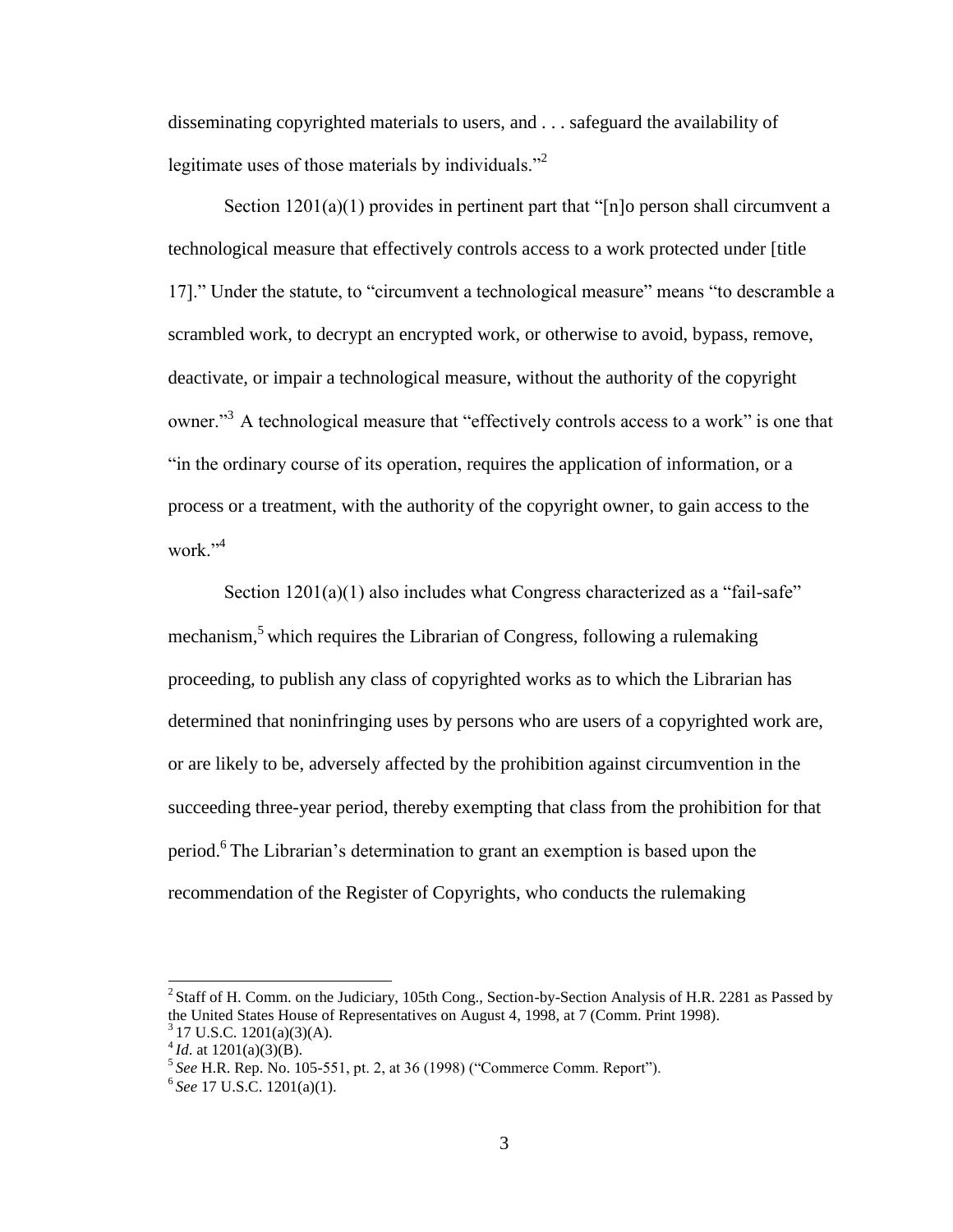proceeding.<sup>7</sup> The Register, in turn, consults with the Assistant Secretary for Communications and Information of the Department of Commerce, who oversees the National Telecommunications and Information Administration ("NTIA"), in the course of formulating her recommendation.<sup>8</sup>

The primary responsibility of the Register and the Librarian in the rulemaking proceeding is to assess whether the implementation of access controls impairs the ability of individuals to make noninfringing uses of copyrighted works within the meaning of section 1201(a)(1). To do this, the Register develops a comprehensive administrative record using information submitted by interested members of the public, and makes recommendations to the Librarian concerning whether exemptions are warranted based on that record.

Under the statutory framework, the Librarian, and thus the Register, must consider "(i) the availability for use of copyrighted works; (ii) the availability for use of works for nonprofit archival, preservation, and educational purposes; (iii) the impact that the prohibition on the circumvention of technological measures applied to copyrighted works has on criticism, comment, news reporting, teaching, scholarship, or research; (iv) the effect of circumvention of technological measures on the market for or value of copyrighted works; and (v) such other factors as the Librarian considers appropriate. $"$ <sup>9</sup>

Significantly, exemptions adopted by rule under section  $1201(a)(1)$  apply only to the conduct of circumventing a technological measure that controls access to a copyrighted work. Other parts of section 1201, by contrast, address the manufacture and

 $^{7}$ *Id.* at 1201(a)(1)(C).

<sup>8</sup>*Id.*

<sup>9</sup>*Id.*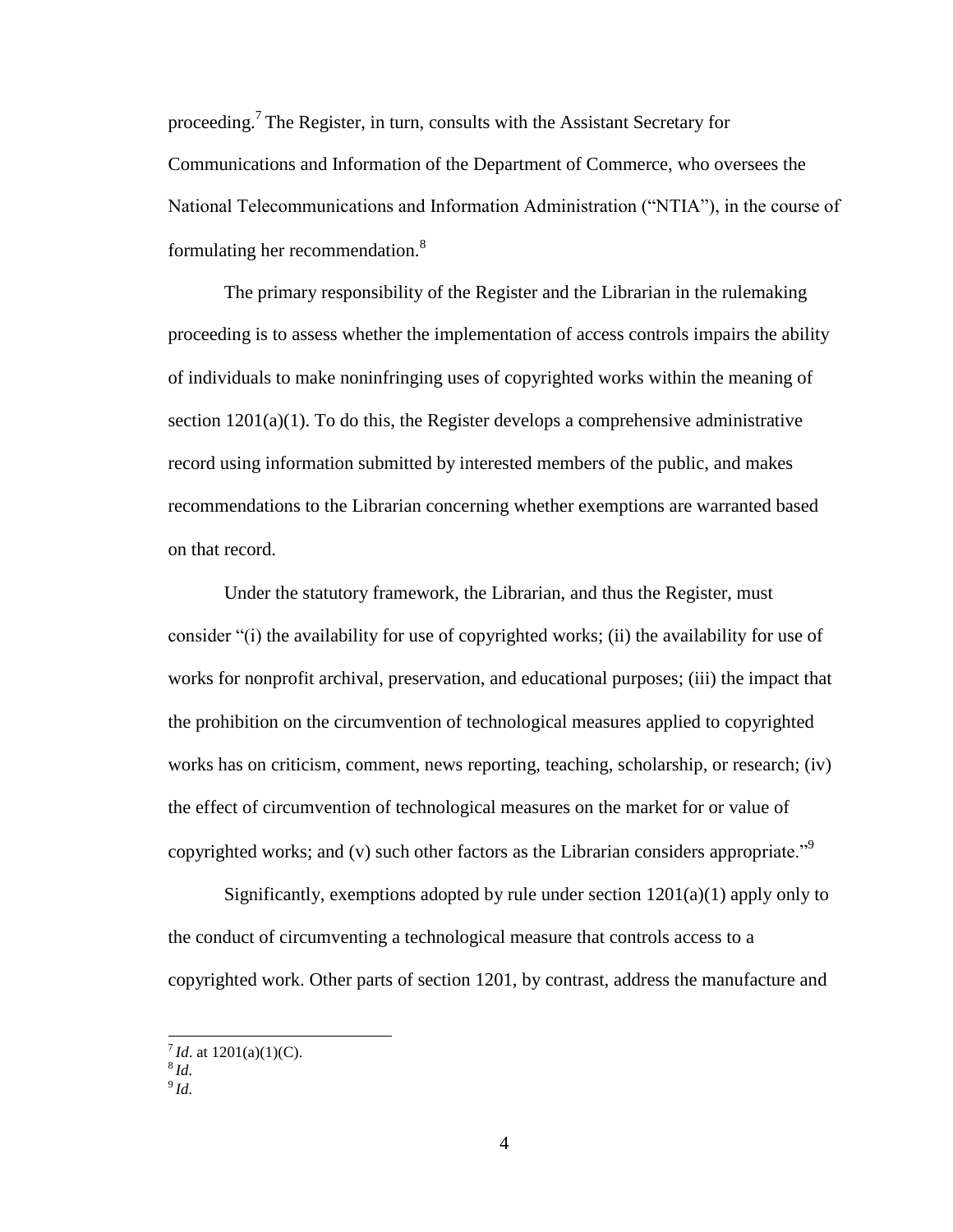provision of—or "trafficking" in—products and services designed for purposes of circumvention. Section  $1201(a)(2)$  bars trafficking in products and services that are used to circumvent technological measures that control access to copyrighted works (for example, a password needed to open a media file),  $^{10}$  while section 1201(b) bars trafficking in products and services used to circumvent technological measures that protect the exclusive rights of the copyright owner in their works (for example, technology that prevents the work from being reproduced).<sup>11</sup> The Librarian of Congress has no authority to adopt exemptions for the anti-trafficking prohibitions contained in section  $1201(a)(2)$  or (b).<sup>12</sup> More broadly, activities conducted under the regulatory exemptions must still comply with other applicable laws, including non-copyright provisions.

Also significant is the fact that the statute contains certain permanent exemptions to permit specified uses. These include: section 1201(d), which exempts certain activities of nonprofit libraries, archives, and educational institutions; section 1201(e), which exempts "lawfully authorized investigative, protective, information security, or intelligence activity" of a state or the federal government; section 1201(f), which exempts certain "[r]everse engineering" activities to facilitate interoperability; section 1201(g), which exempts certain types of research into encryption technologies; section 1201(h), which exempts certain activities to prevent the "access of minors to material on the Internet"; section 1201(i), which exempts certain activities "solely for the purpose of

<sup>10</sup>*Id*. at 1201(a)(2).

 $11$ *Id.* at 1201(b).

<sup>&</sup>lt;sup>12</sup> See id. at 1201(a)(1)(E) ("Neither the exception under subparagraph (B) from the applicability of the prohibition contained in subparagraph (A), nor any determination made in a rulemaking conducted under subparagraph (C), may be used as a defense in any action to enforce any provision of this title other than this paragraph.").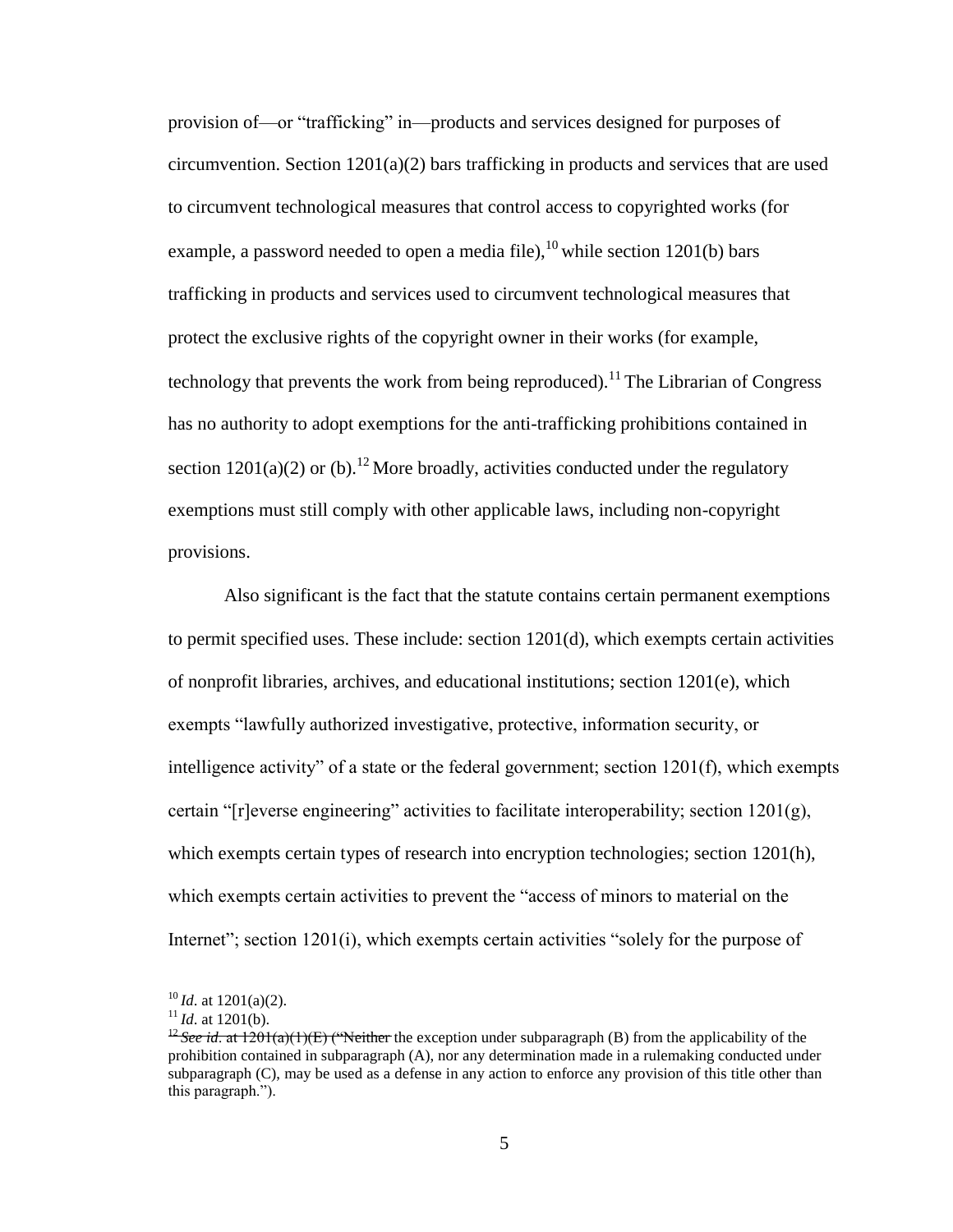preventing the collection or dissemination of personally identifying information"; and section 1201(j), which exempts certain acts of "security testing" of computers and computer systems.

### **C. Rulemaking Standards**

In adopting the DMCA, Congress imposed legal and evidentiary requirements for the section 1201 rulemaking proceeding, as discussed in greater detail in the Acting Register's Recommendation and the Copyright Office's recent policy study on section  $1201<sup>13</sup>$  The Register will recommend granting an exemption only "when the preponderance of the evidence in the record shows that the conditions for granting an exemption have been met."<sup>14</sup>"[I]t is the totality of the rulemaking record (*i.e.*, the evidence provided by commenters or administratively noticed by the Office) that must, on balance, reflect the need for an exemption by a preponderance of the evidence. Such evidence must, on the whole, show that it is more likely than not that users of a copyrighted work will, in the succeeding three‐year period, be adversely affected by the prohibition on circumvention in their ability to make noninfringing uses of a particular class of copyrighted works."<sup>15</sup>

To establish a case for an exemption, proponents must show at a minimum (1) that uses affected by the prohibition on circumvention are or are likely to be noninfringing; and (2) that as a result of a technological measure controlling access to a

<sup>&</sup>lt;sup>13</sup> Acting Register's Recommendation at 9–19; U.S. Copyright Office, Section 1201 of Title 17 105-15 (2017), https://www.copyright.gov/policy/1201/section-1201-full-report.pdf ("Section 1201 Report"). <sup>14</sup> Section 1201 Report at 111; *accord* Register of Copyrights, Section 1201 Rulemaking: Sixth Triennial Proceeding to Determine Exemptions to the Prohibition on Circumvention, Recommendation of the Register of Copyrights 14 (Oct. 2015). References to the Register's Recommendations in prior rulemakings are cited by the year of publication followed by "Recommendation" (*e.g.*, "2015 Recommendation"). Prior Recommendations are available on the Copyright Office website at https://www.copyright.gov/1201/. <sup>15</sup> Section 1201 Report at 112.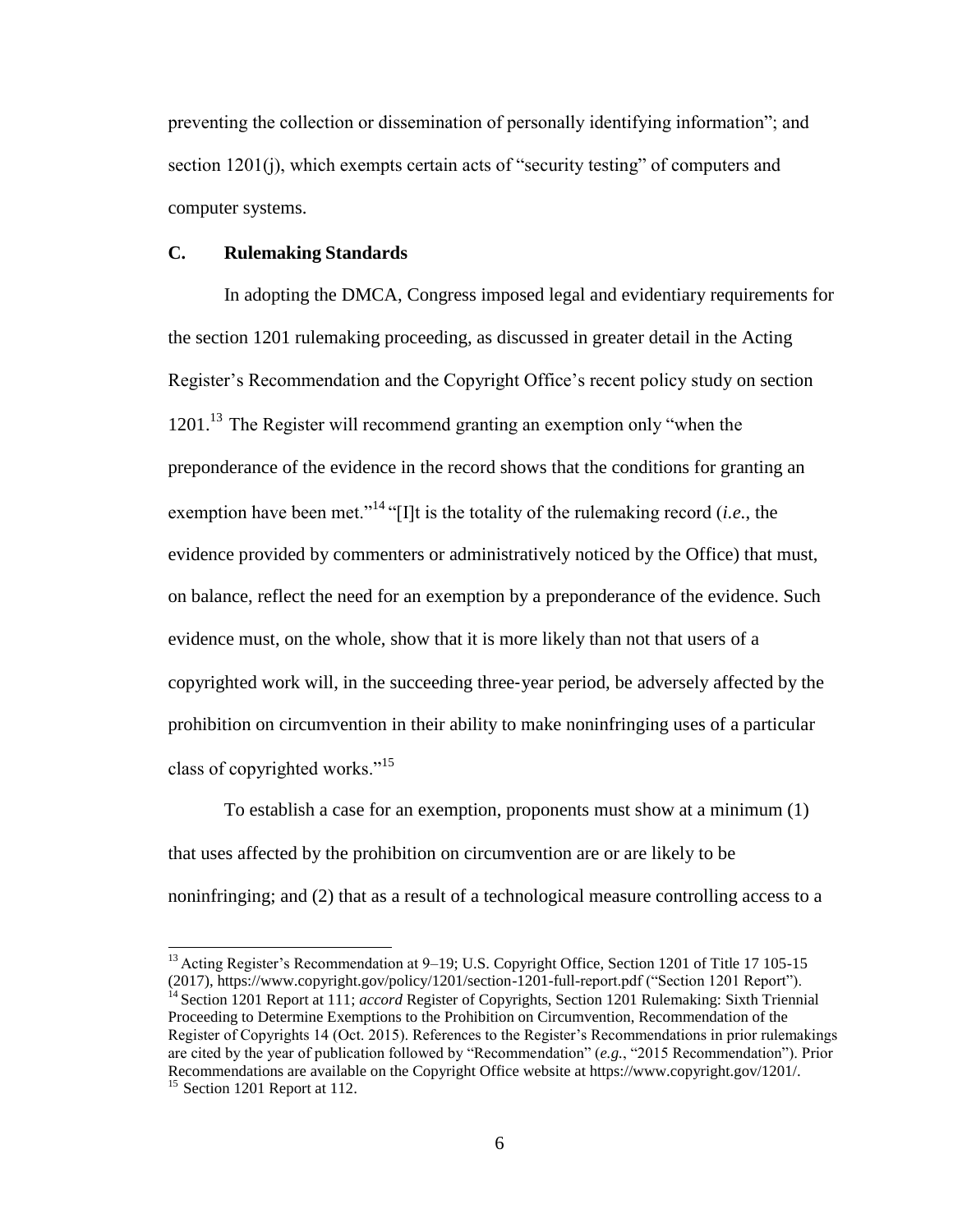copyrighted work, the prohibition is causing, or in the next three years is likely to cause, an adverse impact on those uses. In addition, the Librarian must also examine the statutory factors listed in section  $1201(a)(1)(C)$ : "(i) the availability for use of copyrighted works; (ii) the availability for use of works for nonprofit archival, preservation, and educational purposes; (iii) the impact that the prohibition on the circumvention of technological measures applied to copyrighted works has on criticism, comment, news reporting, teaching, scholarship, or research; (iv) the effect of circumvention of technological measures on the market for or value of copyrighted works; and (v) such other factors as the Librarian considers appropriate." In some cases, weighing these factors requires the consideration of the benefits that the technological measure brings with respect to the overall creation and dissemination of works in the marketplace, in addition to any negative impact.

Finally, when granting an exemption, section  $1201(a)(1)$  specifies that the exemption adopted as part of this rulemaking must be defined based on "a particular class of works."<sup>16</sup> Among other things, the determination of the appropriate scope of a "class" of works" recommended for exemption may also take into account the adverse effects an exemption may have on the market for or value of copyrighted works. Accordingly, "it can be appropriate to refine a class by reference to the use or user in order to remedy the adverse effect of the prohibition and to limit the adverse consequences of an exemption."<sup>17</sup>

# **D. Streamlined Renewal Process**

 $16$  17 U.S.C. 1201(a)(1)(B).

<sup>&</sup>lt;sup>17</sup> 2006 Recommendation at 19.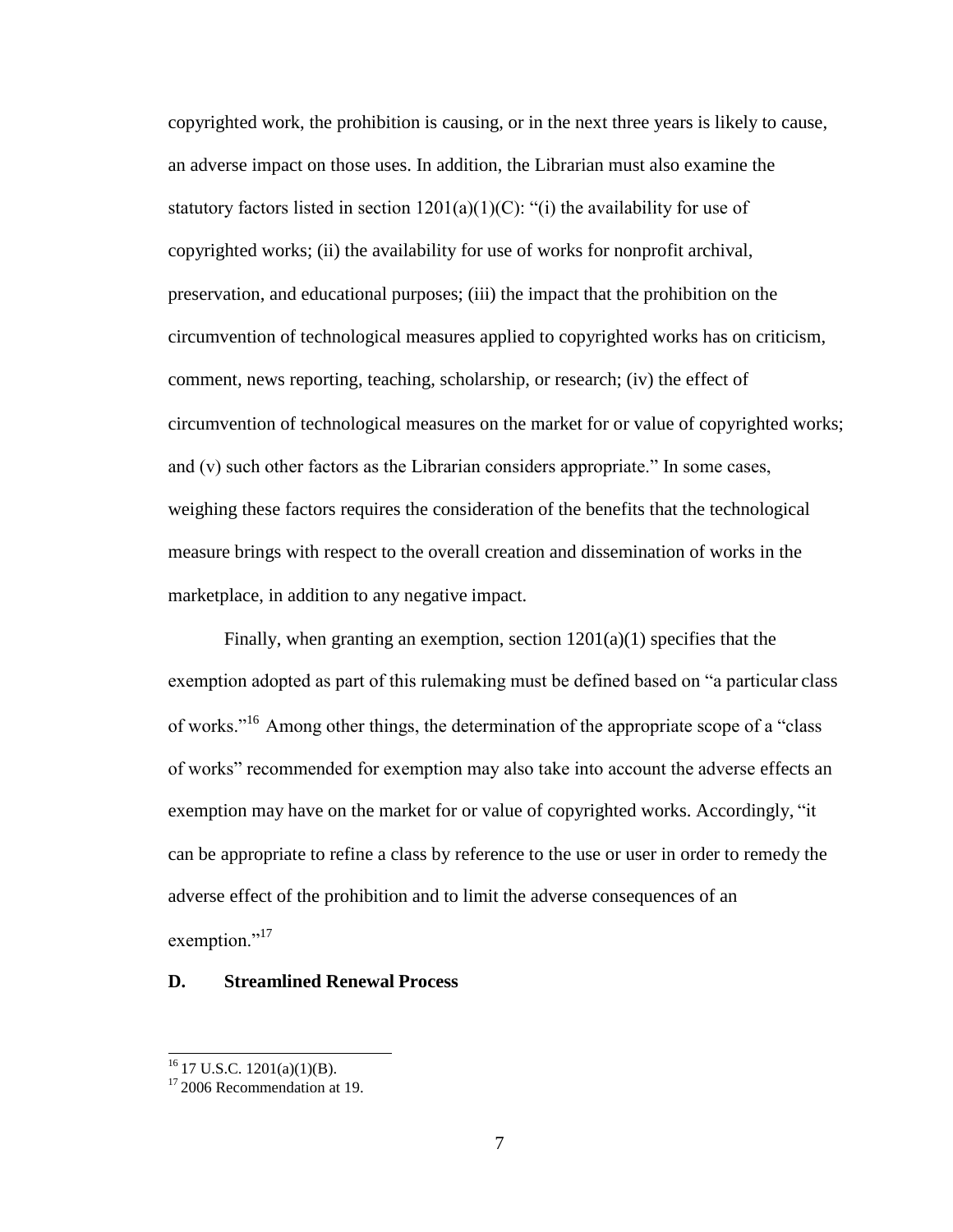Following a comprehensive policy study, and in response to stakeholder feedback, for this seventh triennial proceeding, the Office introduced a streamlined process to renew section 1201 exemptions adopted during the 2015 rulemaking.<sup>18</sup> Previously, in recognition of legislative history stating that the basis of an exemption should be established *de novo* in each triennial proceeding,<sup>19</sup> the Office had required the factual record be developed anew in each rulemaking.<sup>20</sup> In its Section 1201 Report, the Office evaluated the possibility of a renewal process, noting a "broad consensus in favor of streamlining the process for renewing exemptions to which there is no meaningful opposition. $12^{21}$  As described in further detail in that report, the Office ultimately concluded that "the statutory language appears to be broad enough to permit determinations to be based upon evidence drawn from prior proceedings, but only upon a conclusion that this evidence remains reliable to support granting an exemption in the current proceeding."<sup>22</sup>The Office concluded that renewal may be sought only for exemptions in their current form, without modification, and that the Register "must apply the same evidentiary standards in recommending the renewal of exemptions as for firsttime exemption requests."<sup>23</sup>

The Office detailed the renewal process in its notices for this proceeding.<sup>24</sup> Streamlined renewal is based upon a determination that, due to a lack of legal,

<sup>&</sup>lt;sup>18</sup> Section 1201 Report at 127–28, 145–46.

<sup>&</sup>lt;sup>19</sup> See Commerce Comm. Report at 37 (explaining that for every rulemaking, "the assessment of adverse" impacts on particular categories of works is to be determined de novo").

 $^{20}$  Exemptions to Permit Circumvention of Access Controls on Copyrighted Works, 82 FR 29804, 29805 (June 30, 2017) ("NOI").

 $21$  Section 1201 Report at vi.

<sup>22</sup>*Id.* at 143.

<sup>23</sup>*Id*. at 142, 145.

<sup>&</sup>lt;sup>24</sup> NOI, 82 FR at 29805–07; Exemptions to Permit Circumvention of Access Controls on Copyrighted Works, 82 FR 49550, 49552 (Oct. 26, 2017) ("NPRM").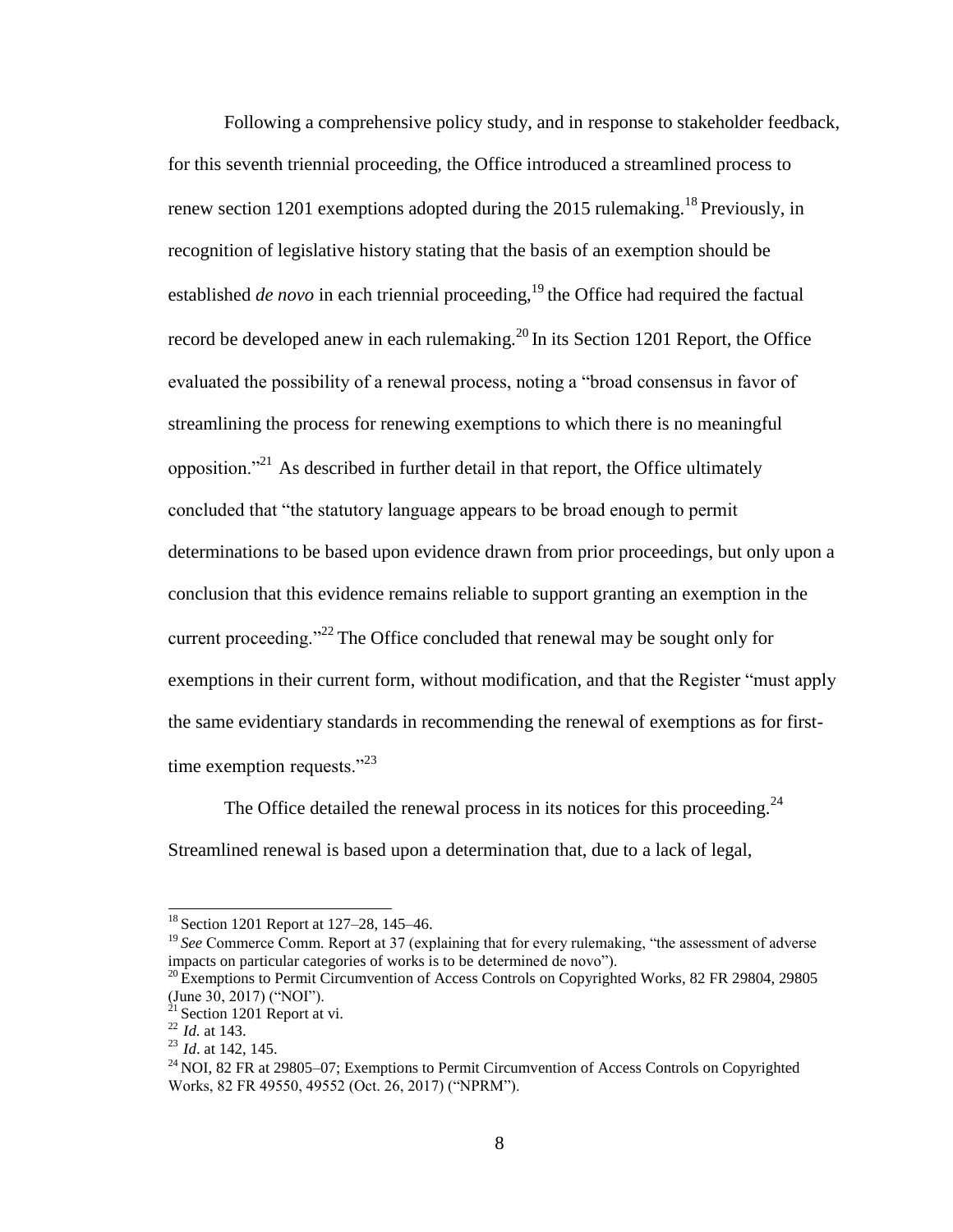marketplace, or technological changes, the factors that led the Register to recommend adoption of the exemption in the prior rulemaking are expected to continue into the forthcoming triennial period.<sup>25</sup> That is, the same material facts and circumstances underlying the previously-adopted regulatory exemption may be relied on to renew the exemption.<sup>26</sup> Because the statute itself requires that exemptions must be adopted upon a fresh determination concerning the next three-year period, the fact that the Librarian previously adopted an exemption creates no presumption that readoption is appropriate. Instead, the Office first solicited petitions summarizing the continuing need and justification for the exemption, and petitioners signed a declaration stating that, "to the best of their personal knowledge, there has not been any material change in the facts, law, or other circumstances set forth in the prior rulemaking record such that renewal of the exemption would not be justified."<sup>27</sup> Next, the Office solicited comments from participants opposing the readoption of the exemption. Opponents were required to provide evidence that would allow the Acting Register to reasonably conclude that the prior rulemaking record and any further information provided in the petitions are insufficient for her to recommend renewal without the benefit of a further developed record. For example, "a change in case law might affect whether a particular use is noninfringing, new technological developments might affect the availability for use of copyrighted works, or new business models might affect the market for or value of copyrighted works."<sup>28</sup> If the appropriateness of renewing an exemption is meaningfully contested, that exemption would be fully noticed for written comment and public hearing

<sup>&</sup>lt;sup>25</sup> NOI, 82 FR at 29805–06; NPRM, 82 FR at 49552.

<sup>&</sup>lt;sup>26</sup> Section 1201 Report at 143–44; NOI, 82 FR at 29806; NPRM, 82 FR at 49552.

<sup>&</sup>lt;sup>27</sup> NPRM, 82 FR at 49552.

 $28$  Section 1201 Report at 145.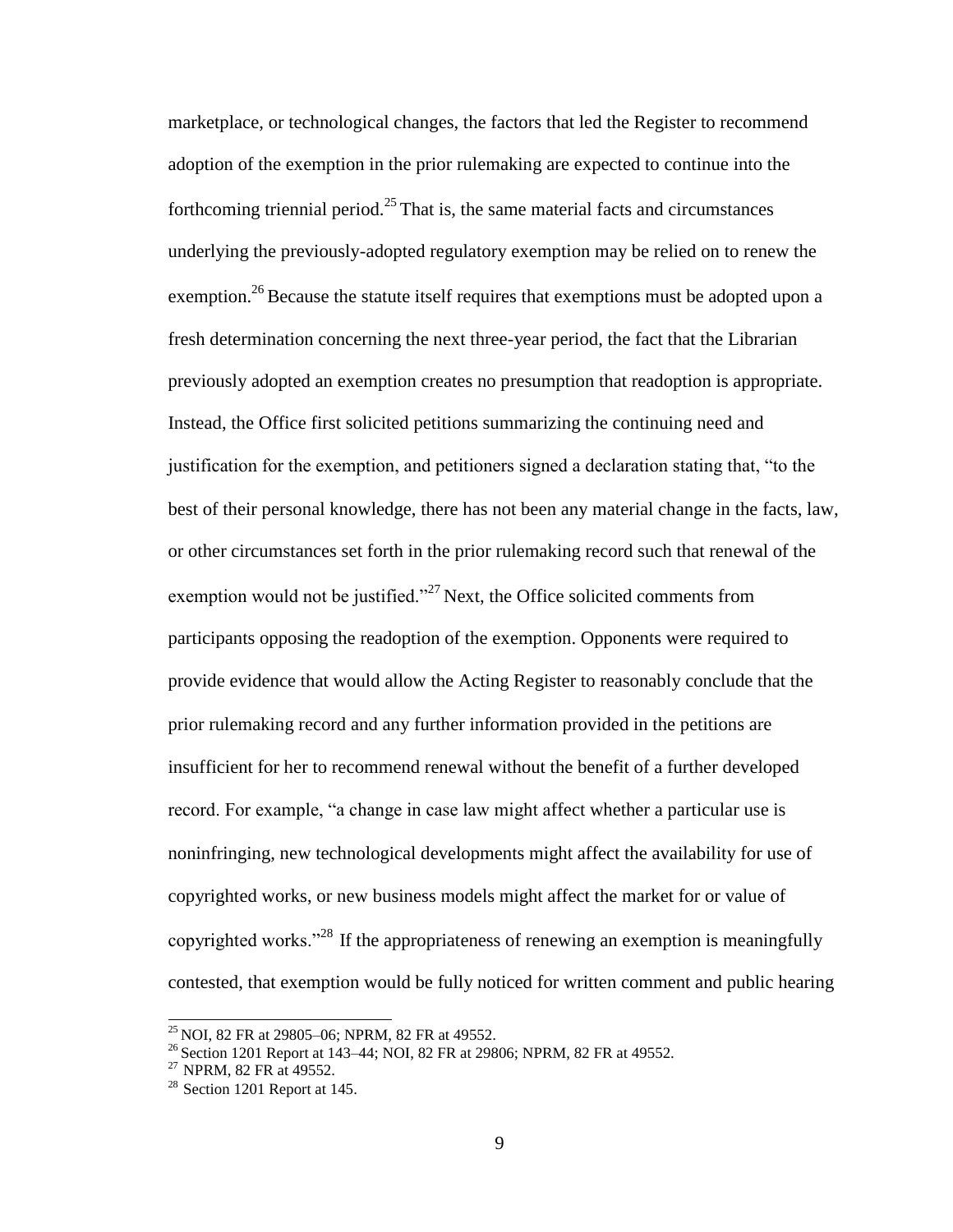to generate an updated administrative record for the Register to evaluate whether to recommend readoption, modification, or elimination of that exemption to the Librarian.<sup>29</sup>

The streamlined renewal process elicited favorable responses during the 2018 rulemaking hearings. As detailed below, as a result of this new process, the Acting Register was able to recommend renewal of all exemptions adopted in the 2015 rulemaking, and subsequently consider whether some of them should be modified to accommodate additional new uses through the development of an expanded administrative record.

### **II. History of the Seventh Triennial Proceeding**

In this rulemaking, the Copyright Office used the phased comment structure introduced in the last proceeding, to best facilitate a clear and thorough record. As promised in its Section 1201 Report,<sup>30</sup> the Office also created video tutorials explaining the rulemaking process, issued the Notice of Proposed Rulemaking ("NPRM") earlier to give parties more time to participate, and offered increased opportunities for participant input, including through an established procedure for transparent *ex parte* meetings.

The Office initiated the seventh triennial rulemaking proceeding through a Notice of Inquiry ("NOI") on June 30,  $2017<sup>31</sup>$  The NOI requested petitions for renewals, petitions in opposition to renewal, and any petitions for new exemptions. In response, the Office received thirty-nine renewal petitions, five comments regarding the scope of the

<sup>29</sup>*See* NPRM, 82 FR at 49554 (stating that if a renewal petition is meaningfully opposed, "the exemption would be considered pursuant to the more comprehensive rulemaking process (*i.e.*, three rounds of written comment, followed by public hearings)").

 $30$  Section 1201 Report at 149–51.

 $31$  NOI, 82 FR at 29804.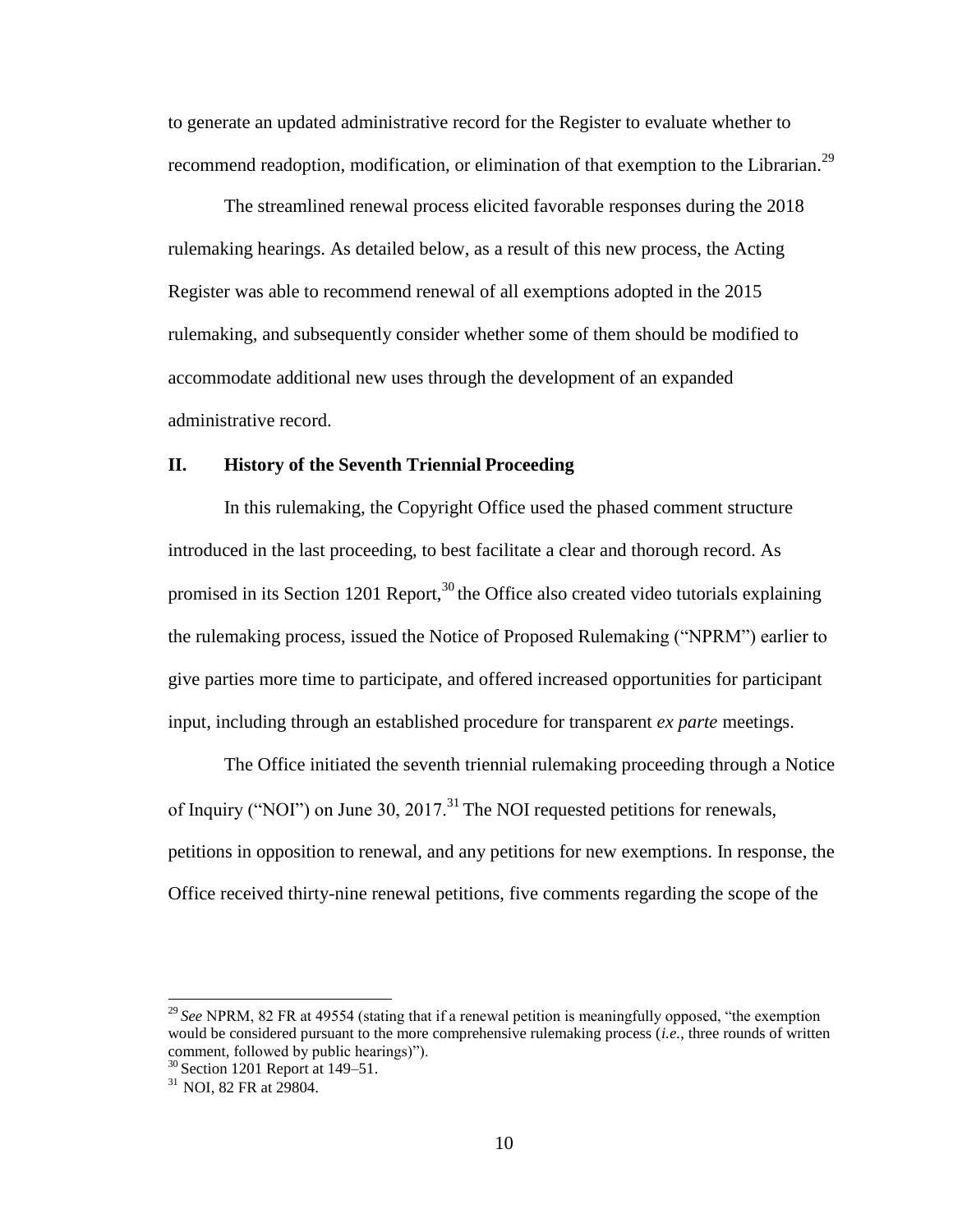renewal petitions, and one comment in opposition to renewal of a current exemption.<sup>32</sup> The Office also received twenty-three petitions for new exemptions, including seventeen seeking to expand certain current exemptions, and six petitions for new exemptions.

Next, on October 26, 2017, the Office issued its NPRM identifying the existing exemptions for which the Acting Register intended to recommend renewal, and outlined the proposed classes for new exemptions (including proposed expansions of previouslyadopted exemptions) for which three rounds of public comments were initiated.<sup>33</sup> Those classes were organized into twelve classes of works. Seven of the twelve proposed exemptions seek expansions of existing exemptions, while five propose new exemptions. The Office received 181 total submissions in response to the NPRM, substantially less than the approximately 40,000 submissions received in the last rulemaking.

After analyzing the written comments, the Office held seven days of hearings in Washington, D.C. (April 10–13) and Los Angeles, California (April 23–25). For the first time, the roundtables at both locations held audience participation panels and were live streamed online. Video recordings for these roundtables are available through the Office's website and YouTube pages.<sup>34</sup> In total, the Office heard testimony from seventyseven individuals. After the hearings, the Office issued questions to hearing participants in four proposed classes and received eighteen responses.<sup>35</sup> Subsequently, the Office received an unsolicited letter from the Computer Crime and Intellectual Property Section of the Criminal Division of the United States Department of Justice ("CCIPS") regarding

 $32$  Comments received in this rulemaking are available at http://copyright.gov/1201/2018. <sup>33</sup> NPRM, 82 FR at 49550, 49553-63.

 $34$  Video recordings of the roundtables are available at https://www.copyright.gov/1201/2018/ and https://www.youtube.com/uscopyrightoffice/.

<sup>&</sup>lt;sup>35</sup> Participant's post-hearing letter responses are available on the Office's website. Responses to Post-Hearing Questions, U.S. Copyright Office, (last visited Oct 2, 2018), https://www.copyright.gov/1201/2018/post-hearing/answers/.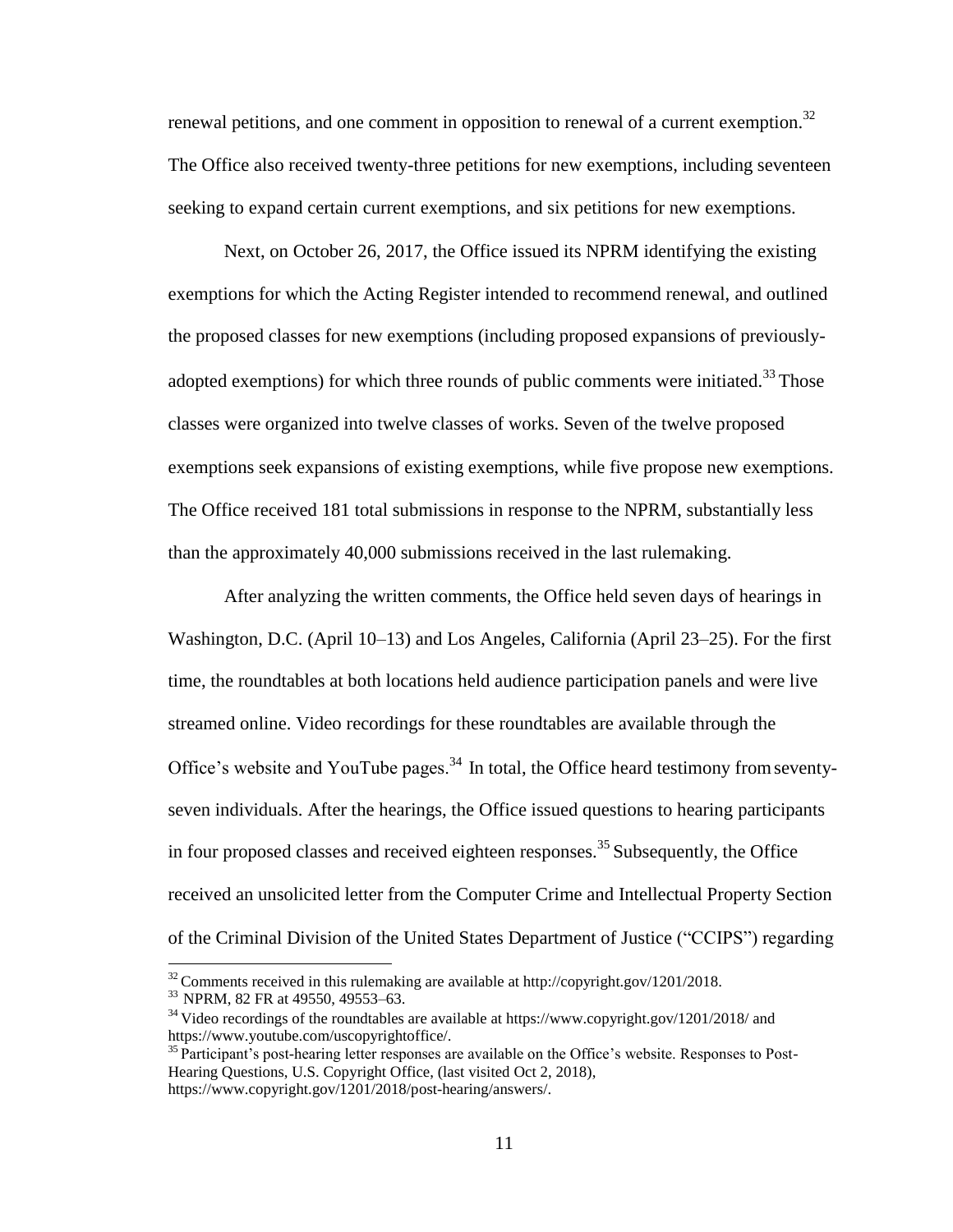Proposed Class 10, and the Office solicited comment from Class 10 participants in response.<sup>36</sup>

As noted in its NPRM, the Office determined that further informal communications with non-governmental participants might be beneficial in limited circumstances.<sup>37</sup>The Office thus established guidelines for *ex parte* meetings, noting that the Office will not consider or accept any new documentary materials at these meetings, and requiring participants to provide a letter summarizing the meeting for the Office to include in the rulemaking record.<sup>38</sup> The Office held nine *ex parte* meetings with participants concerning five proposed classes.<sup>39</sup>

As required by section 1201(a)(1), the Acting Register consulted with NTIA

during this rulemaking. NTIA provided input at various stages and participated in the

public hearings held in Washington, D.C. and Los Angeles. NTIA formally

communicated its views on each of the proposed exemptions to the Acting Register on

September 25, 2018. $40$ 

# **III. Summary of Register's Recommendation**

# **A. Renewal Recommendations**

<sup>&</sup>lt;sup>36</sup> Letter from John T. Lynch, Jr., Chief, Comput. Crime & Intellectual Prop. Section, Criminal Div., U.S. Dep't of Justice, to Regan A. Smith, Gen. Counsel & Assoc. Register of Copyrights, U.S. Copyright Office (June 28, 2018), https://www.copyright.gov/1201/2018/USCO-letters/USDOJ\_Letter\_to\_USCO.pdf; Letter from to Regan A. Smith, Gen. Counsel & Assoc. Register of Copyrights, U.S. Copyright Office, to Class 10 Participants (June 29, 2018), https://www.copyright.gov/1201/2018/additionalcorrespondence/Proposed\_Class\_10\_Letter.pdf.

<sup>37</sup>NPRM, 82 FR at 49563; *see* Section 1201 Report at 150–51 (documenting stakeholder desire for such further communication).

<sup>&</sup>lt;sup>38</sup> NPRM, 82 FR at 49563; Ex Parte Communications, U.S. Copyright Office (last visited Oct. 2, 2018), https://www.copyright.gov/1201/2018/ex-parte-communications.html.

<sup>&</sup>lt;sup>39</sup> See Ex Parte Communications, U.S. Copyright Office, https://www.copyright.gov/1201/2018/ex-partecommunications.html (last visited Oct. 2, 2018).

<sup>40</sup>NTIA's recommendations can be viewed at

https://www.copyright.gov/1201/2018/2018\_NTIA\_Letter.pdf.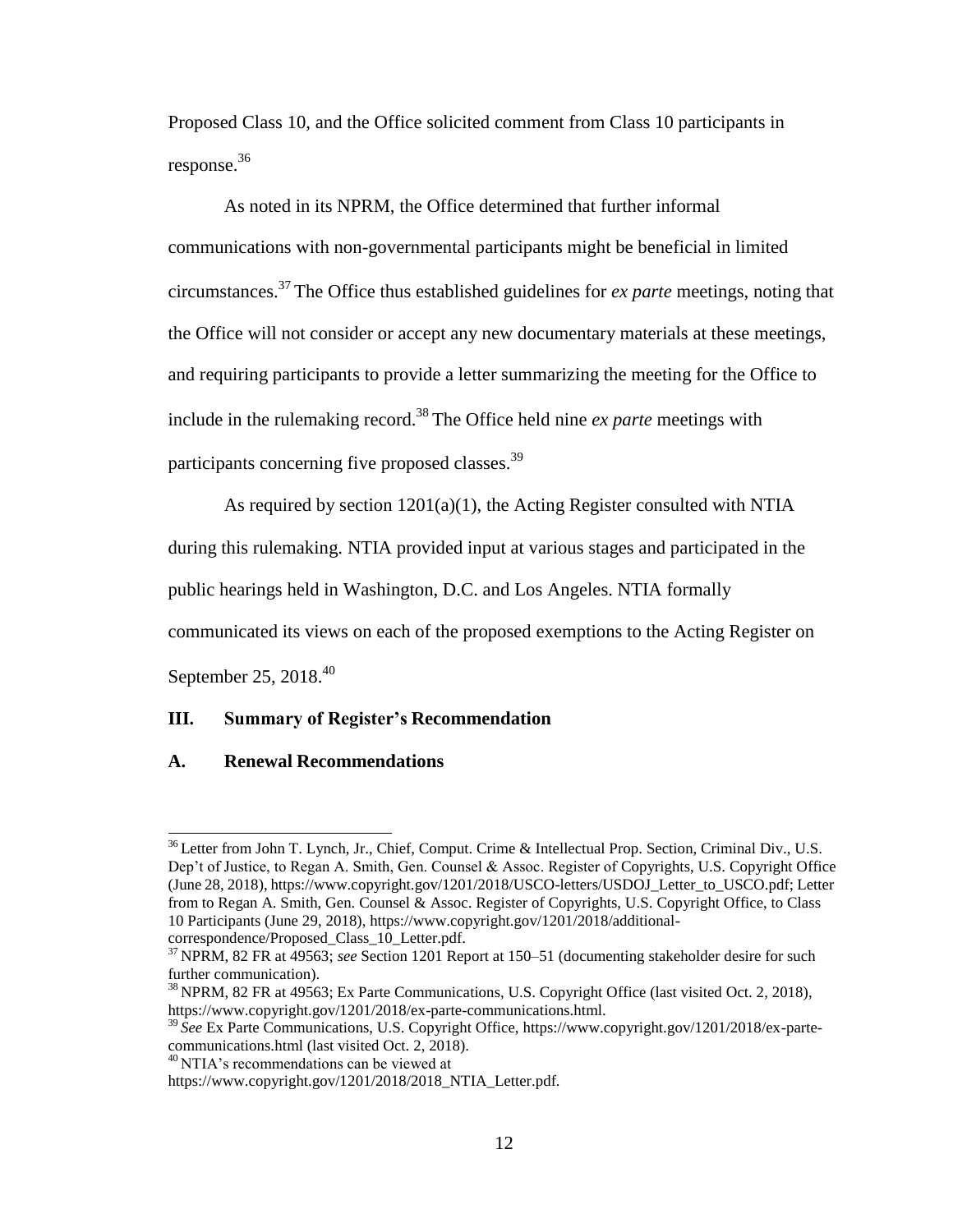As set forth in the NPRM, the Acting Register received petitions to renew every one of the exemptions adopted pursuant to the sixth triennial rulemaking. To the extent any renewal petition proposed uses beyond the current exemption, the Office disregarded those portions of the petition for purposes of considering the renewal of the exemption, and instead focused on whether it provided sufficient information to warrant readoption of the exemption in its current form.<sup>41</sup> While a single party filed an opposition to renewal, the Acting Register concluded that its opposition was not sufficiently materialto undermine the conclusion that the record and legal reasoning from the prior rulemaking supported renewal. $42$  Finding the renewal petitions sufficient under the guidelines outlined above, the Acting Register thus recommended renewal of each of the existing exemptions.<sup>43</sup> The existing exemptions, and the bases for the recommendation to readopt each exemption in accordance with the streamlined renewal process, are summarized below. Where noted, these exemptions served as a baseline for the Acting Register in considering subsequent requests for expansion.

### *1. Literary works distributed electronically – assistive technologies.*

Multiple organizations petitioned to renew the exemption for literary works distributed electronically (*i.e.*, e-books), for use with assistive technologies for persons who are blind, visually impaired, or have print disabilities. No oppositions were filed against readoption of this exemption. The petitions demonstrated the continuing need and justification for the exemption, stating that individuals who are blind, visually impaired, or print disabled are significantly disadvantaged with respect to obtaining accessible e-

<sup>41</sup>*See, e.g.*, NPRM, 82 FR at 49554.

 $42\tilde{I}$ *d*.

<sup>&</sup>lt;sup>43</sup> The Acting Register's analysis and conclusions regarding streamlined renewals can be found in the NPRM. *See id*. at 49552–58.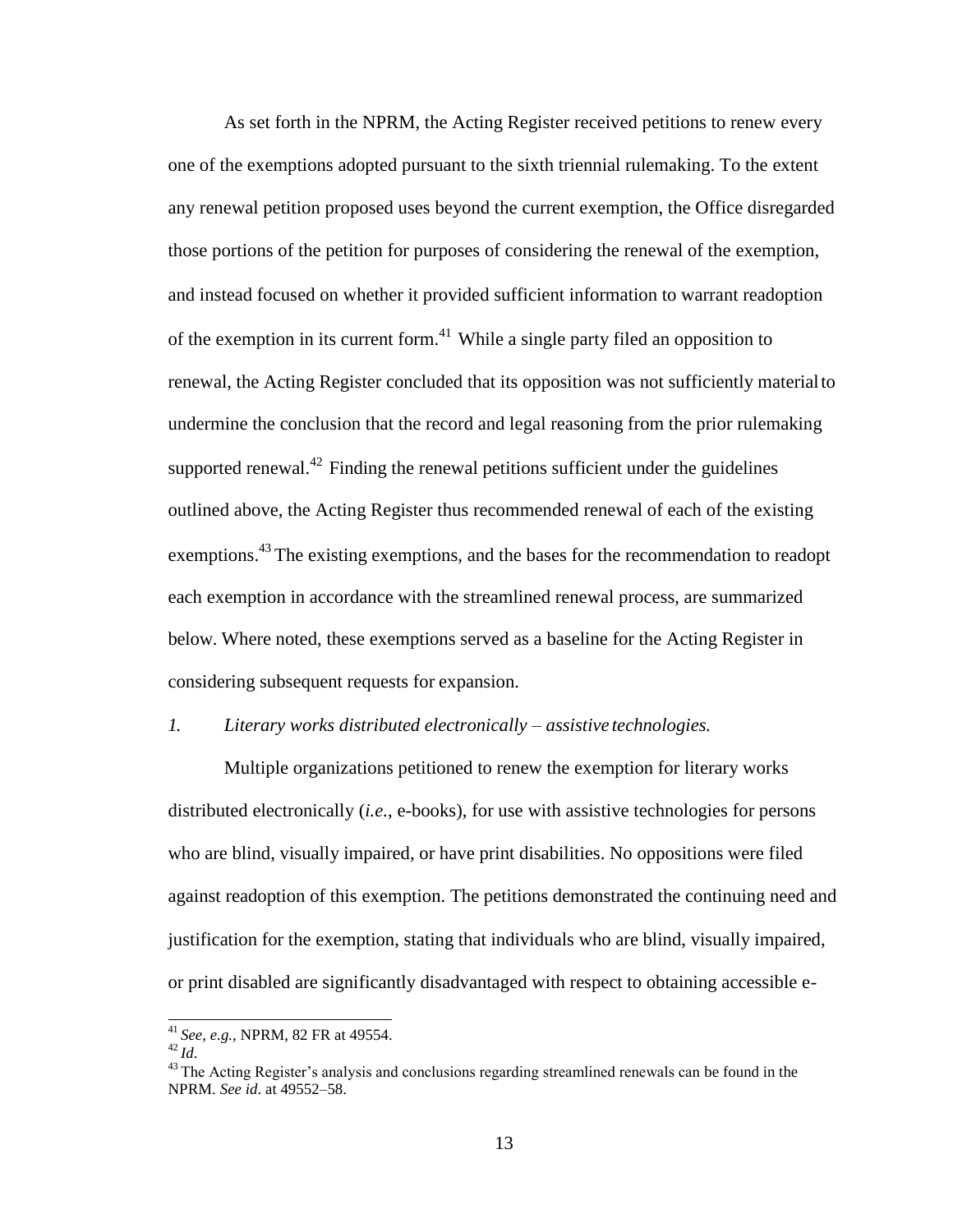book content because TPMs interfere with the use of assistive technologies such asscreen readers and refreshable Braille displays. In addition, the petitioners demonstrated personal knowledge and experience with regard to the assistive technology exemption; they are all organizations that advocate for the blind, visually impaired, and print disabled.

Accordingly, the Acting Register recommends renewal of the following

exemption:

Literary works, distributed electronically, that are protected by technological measures that either prevent the enabling of read-aloud functionality or interfere with screen readers or other applications or assistive technologies:

(i) When a copy of such a work is lawfully obtained by a blind or other person with a disability, as such a person is defined in 17 U.S.C. 121; provided, however, that the rights owner is remunerated, as appropriate, for the price of the mainstream copy of the work as made available to the general public through customary channels; or

(ii) When such work is a nondramatic literary work, lawfully obtained and used by an authorized entity pursuant to 17 U.S.C. 121.

*2. Literary works – compilations of data generated by implanted medical devices –*

*to access personal data.*

Hugo Campos, member of the Coalition of Medical Device Patients and Researchers, and represented by the Harvard Law School Cyberlaw Clinic, petitioned to renew the exemption covering access to patient data on networked medical devices. No oppositions were filed against the petition to renew this exemption. Mr. Campos's petition demonstrated the continuing need and justification for the exemption, stating that patients continue to need access to data output from their medical devices to manage their health. Mr. Campos himself is a patient needing access to the data output from his medical device.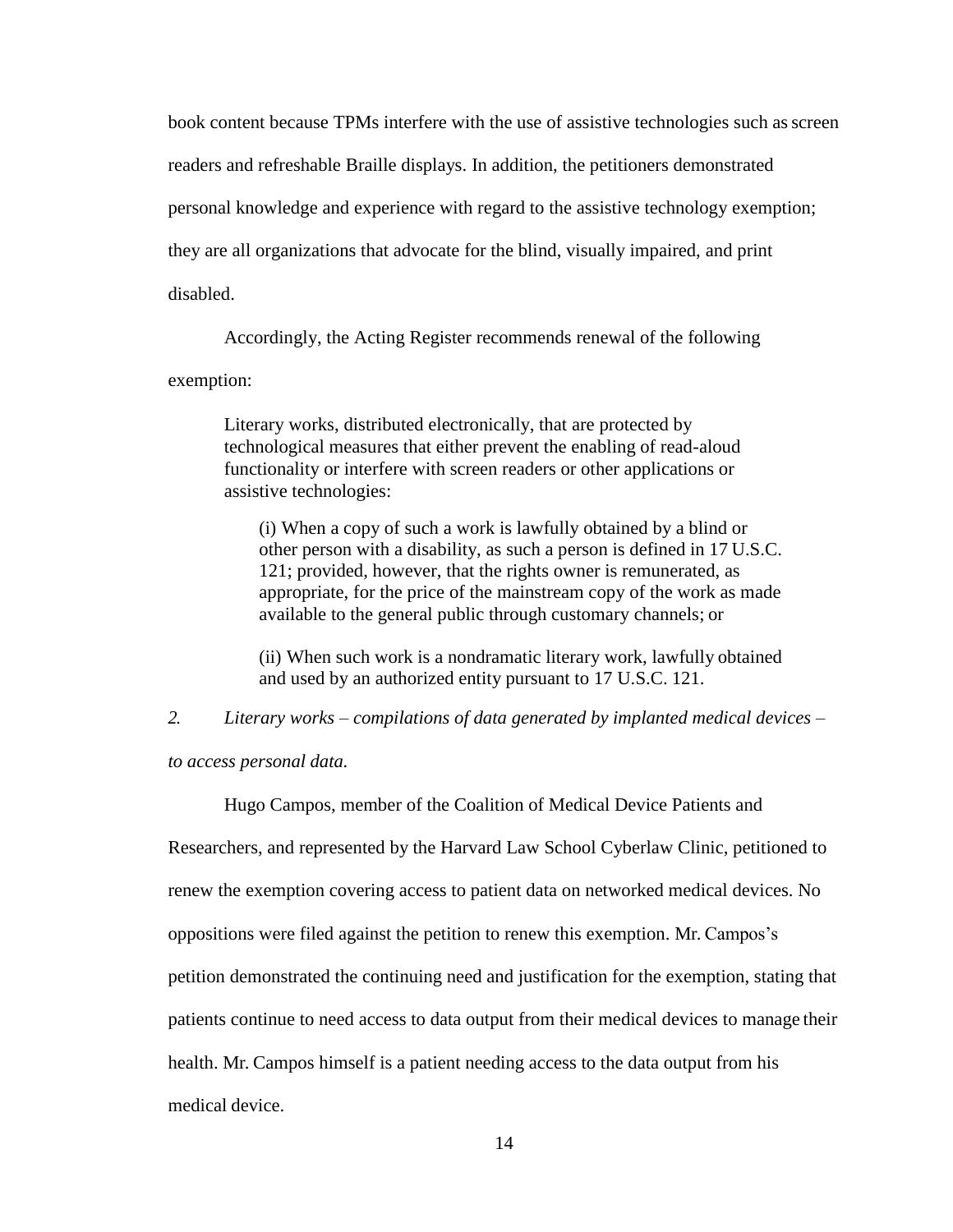Accordingly, the Acting Register recommends renewal of the following

exemption:

Literary works consisting of compilations of data generated by medical devices that are wholly or partially implanted in the body or by their corresponding personal monitoring systems, where such circumvention is undertaken by a patient for the sole purpose of lawfully accessing the data generated by his or her own device or monitoring system and does not constitute a violation of applicable law, including without limitation the Health Insurance Portability and Accountability Act of 1996, the Computer Fraud and Abuse Act of 1986 or regulations of the Food and Drug Administration, and is accomplished through the passive monitoring of wireless transmissions that are already being produced by such device or monitoring system.

*3. Computer programs – "unlocking" of cellphones, tablets, mobile hotspots, or* 

*wearable devices.*

Multiple organizations petitioned to renew the exemption for computer programs that operate cellphones, tablets, mobile hotspots, or wearable devices (*e.g.*, smartwatches), to allow connection of a used device to an alternative wireless network ("unlocking"). No oppositions were filed against the petitions seeking to renew this exemption. The petitions demonstrated the continuing need and justification for the exemption, stating that consumers of the enumerated products continue to need to be able to unlock the devices so they can switch network providers. For example, the Institute of Scrap Recycling Industries, Inc. ("ISRI") stated that its members continue to purchase or acquire donated cell phones and tablets, and try to reuse them, but that wireless carriers still lock devices to prevent them from being used on other carriers. In addition, the petitioners demonstrated personal knowledge and experience with regard to this exemption: Competitive Carriers Association, Owners' Rights Initiative ("ORI"), and ISRI represent companies that rely on the ability to unlock cellphones.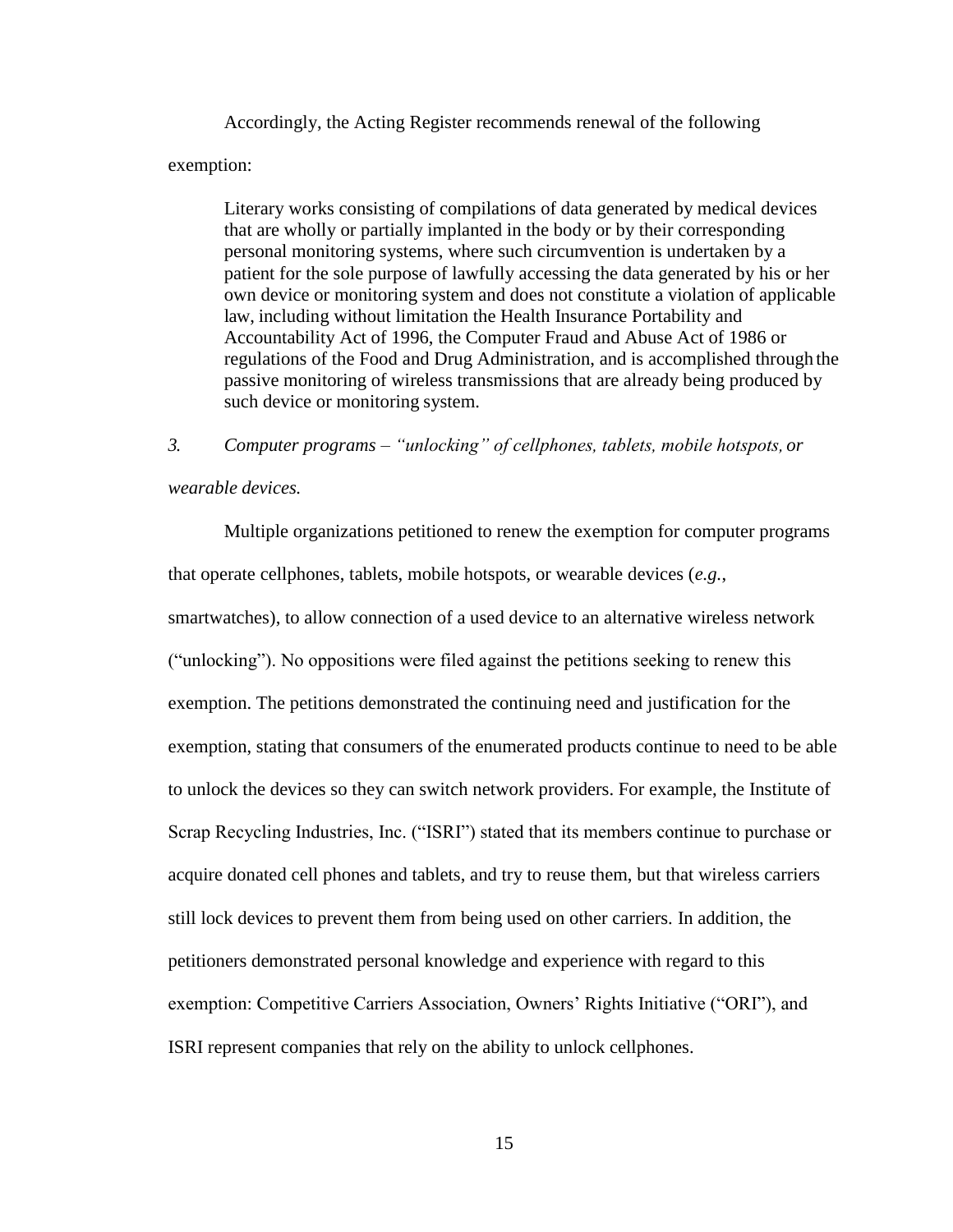Accordingly, the Acting Register recommends renewal of this exemption and will consider proposed expansions below in the discussion on Proposed Class 5.

# *4. Computer programs – "jailbreaking" of smartphones, smart TVs, tablets, orother all-purpose mobile computing devices.*

Multiple organizations petitioned to renew the exemptions for computer programs that operate smartphones, smart TVs, tablets, or other all-purpose mobile computing devices, to allow the device to interoperate with or to remove software applications ("jailbreaking"). The petitions demonstrate the continuing need and justification for the exemptions, and that petitioners had personal knowledge and experience with regard to these exemptions. Specifically, the petitions state that, absent the exemptions, TPMs applied to the enumerated products would have an adverse effect on noninfringing uses, such as being able to install third-party applications on a smartphone or to download third-party software on a smart TV to enable interoperability. For example, the Electronic Frontier Foundation's ("EFF's") petition outlined its declarant's experience searching current mobile computing device markets and technologies, working as a software engineer, and participating in four prior 1201 rulemakings. Similarly, the Libiquity petition was submitted by a person who "work[s] with the operating system and many of the system libraries that lie at the core of the firmware systems of a large majority of smartphones, portable all-purpose mobile computing devices, and smart televisions." In a brief two-page comment, BSA | The Software Alliance ("BSA") opposed the readoption of this exemption, asserting that "alternatives to circumvention exist," and that "jailbreaking can undermine the integrity and security of a platform's operating system in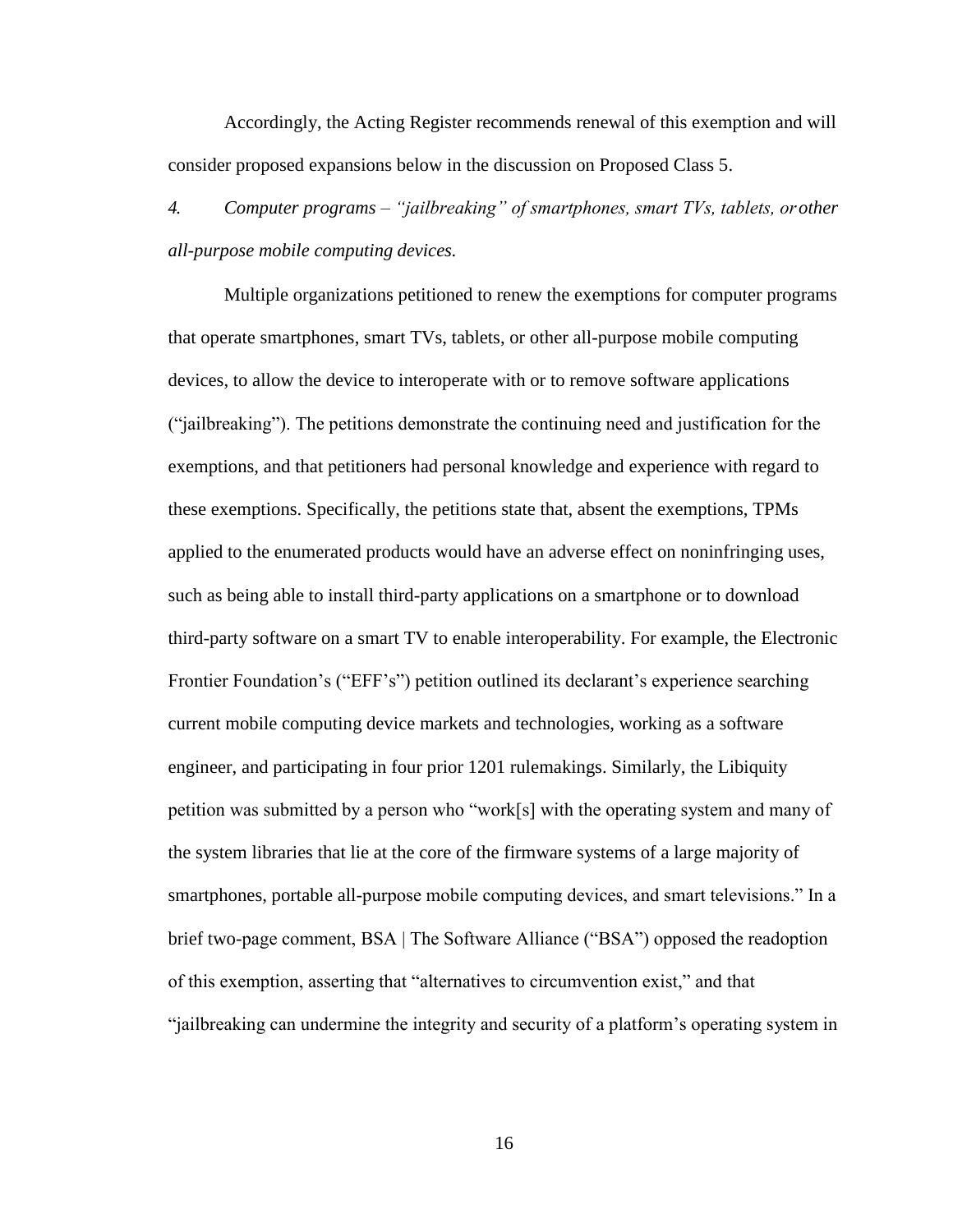a manner that facilitates copyright infringement and exposes users to heightened risks of privacy violations."

In the NPRM, the Office concluded that BSA's opposition was not sufficient to draw the conclusion that the past rulemaking record is no longer reliable, or that the reasoning adopted in the Register's 2015 Recommendation cannot be relied upon for the next three-year period. Specifically, the Office stated that BSA's comment largely rearticulated a general opposition to a jailbreaking exemption, and noted that the past three rulemakings have adopted some form of an exemption for jailbreaking certain types of mobile computing devices. The Office also noted that BSA had failed to identify any specific circumvention alternatives, changes in case law, new technological developments, or new issues that had not already been considered and evaluated in granting the exemption previously.

Accordingly, the Acting Register recommends renewal of this exemption and will consider proposed expansions below in the discussion on Proposed Class 6.

*5. Computer programs – diagnosis, repair, and lawful modification of motorized land vehicles.*

Multiple organizations petitioned to renew the exemption for computer programs that control motorized land vehicles, including farm equipment, for purposes of diagnosis, repair, and modification of the vehicle. The petitions demonstrated the continuing need and justification for the exemption to prevent owners of motorized land vehicles from being adversely impacted in their ability to diagnose, repair, and modify their vehicles as a result of TPMs that protect the copyrighted computer programs on the electronic control units ("ECUs") that control the functioning of the vehicles. Indeed, the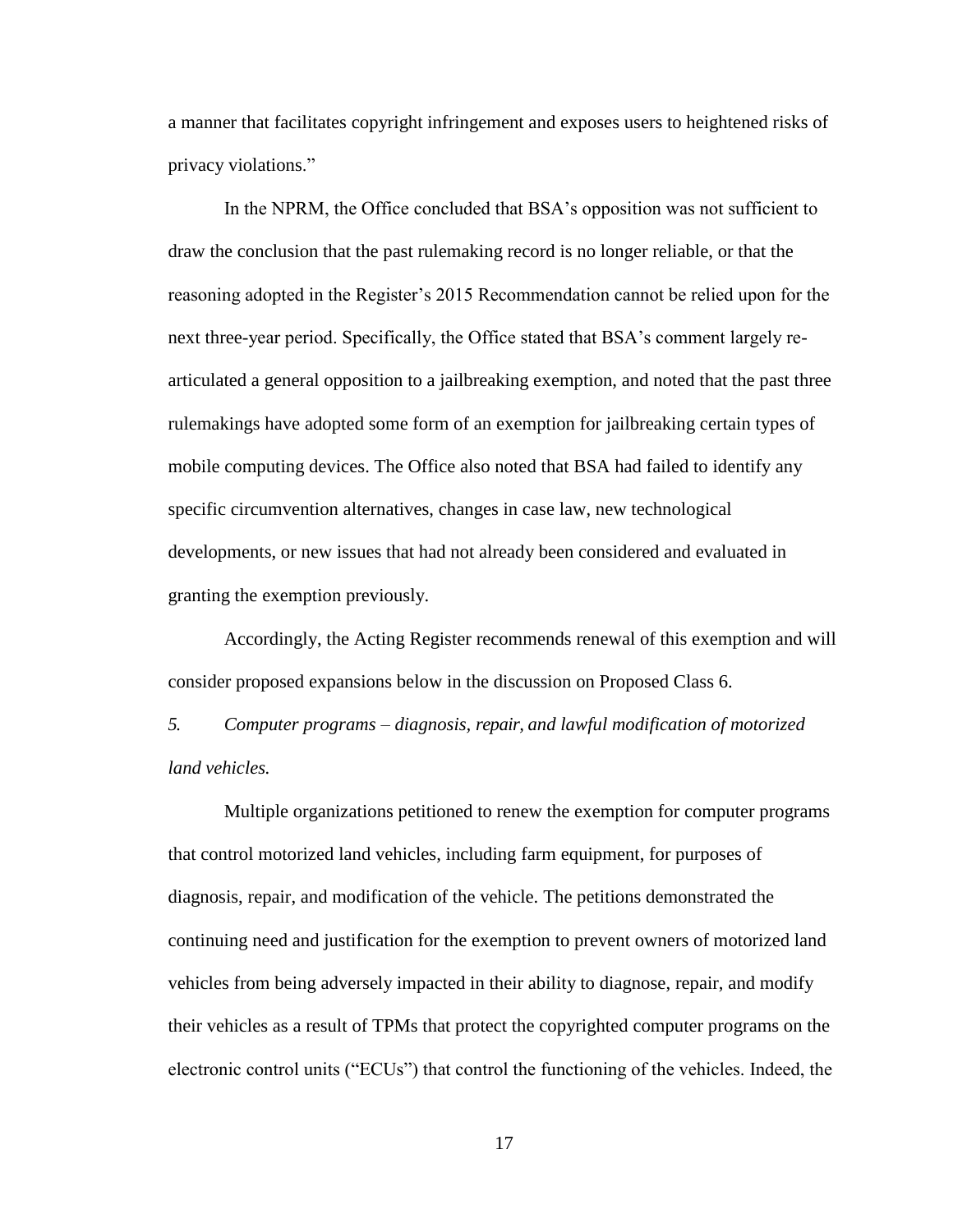Motor & Equipment Manufacturers Association, which during the sixth triennial rulemaking initially opposed any exemption that would impact the software and TPMs in vehicles, now supports the exemption as striking an appropriate balance between encouraging marketplace competition and innovation while mitigating the impact on safety, regulatory, and environmental compliance. The petitioners demonstrated personal knowledge and experience with regard to this exemption; each either represents or gathered information from individuals conducting repairs or businesses that manufacture, distribute, and sell motor vehicle parts, and perform vehicle service and repair.

Accordingly, the Acting Register recommends renewal of this exemption and will consider proposed expansions below in the discussion on Proposed Class 7.

### *6. Computer programs – security research.*

Multiple organizations and security researchers petitioned to renew the exemption for purposes of good-faith security research. The petitioners demonstrated the continuing need and justification for the exemption, and personal knowledge and experience with regard to this exemption. For example, Professors Bellovin, Blaze, and Heninger stated that they have conducted their own security research in reliance on the existing exemption, and that they "regularly engage" with other security researchers who have similarly relied on the exemption. They provided an example of a recent computer security conference in which thousands of participants relied on the existing exemption to examine and test electronic voting devices—the results of which were reported to election officials to improve the security of their voting systems.

Accordingly, the Acting Register recommends renewal of this exemption and will consider proposed expansions below in the discussion on Proposed Class 10.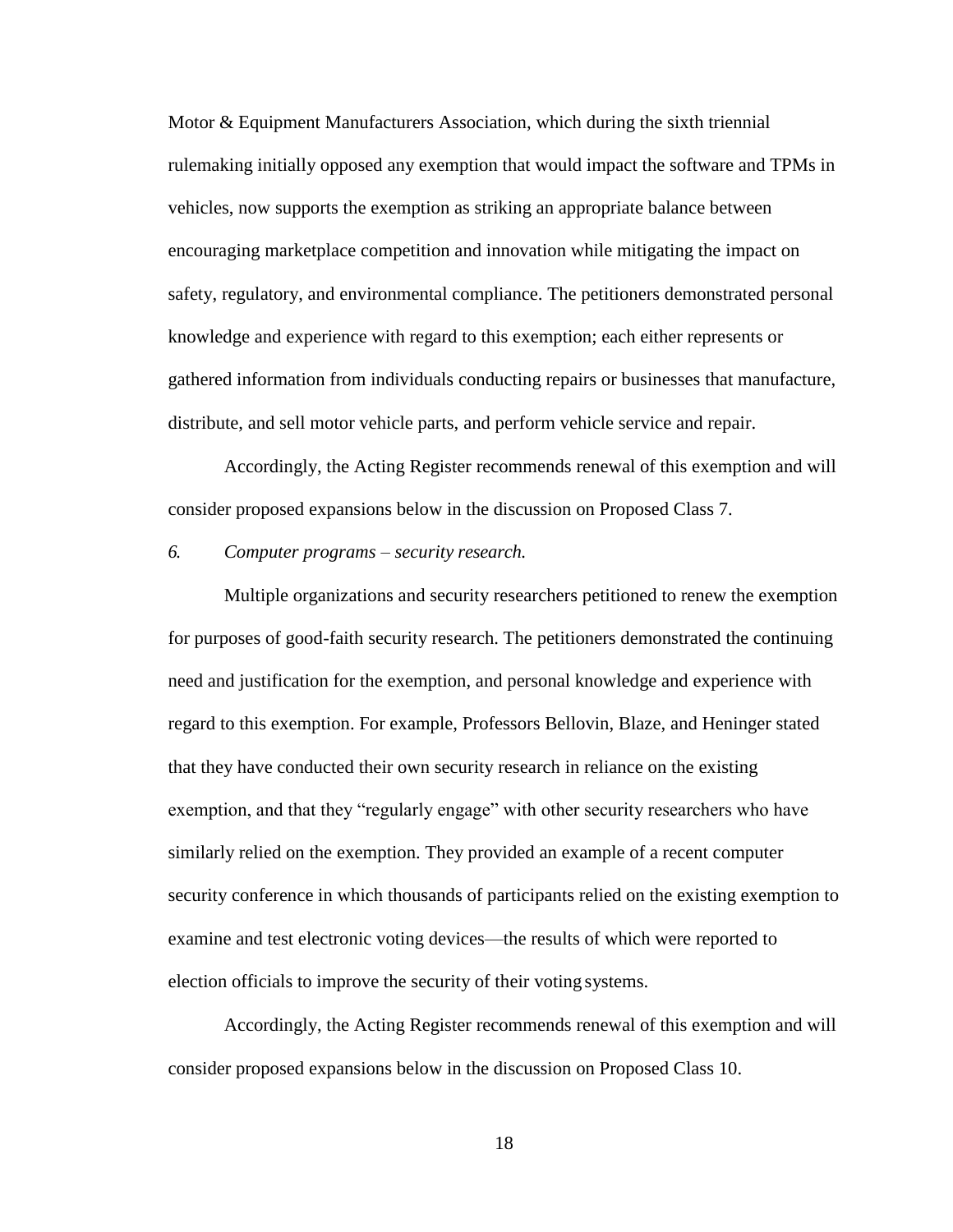# *7. Computer programs – 3D printers.*

Michael Weinberg and ORI jointly petitioned to renew the exemption for computer programs that operate 3D printers to allow use of alternative feedstock. No oppositions were filed against readoption of this exemption. The petition demonstrated the continuing need and justification for the exemption, and the petitioners demonstrated personal knowledge and experience, in particular, through Mr. Weinberg's experience petitioning for the exemption adopted in 2015. In addition, the petition states that printers continue to restrict the use of third-party feedstock, thereby requiring renewal of the exemption.

Accordingly, the Acting Register recommends renewal of this exemption and will consider proposed expansions below in the discussion on Proposed Class 12.

*8. Video games requiring server communication – for continued individual play and preservation of games by libraries, archives, and museums*.

Multiple organizations petitioned to renew the exemption for video games for which outside server support has been discontinued. The petitions stated that individuals still need the exemption to engage in continued play and libraries and museums continue to need the exemption to preserve and curate video games in playable form. In addition, the petitioners demonstrated personal knowledge and experience with regard to this exemption through past participation in the 1201 triennial rulemaking relating to access controls on video games and consoles, and/or representing major library associations with members that have relied on this exemption.

Accordingly, the Acting Register recommends renewal of this exemption and will consider proposed expansions below in the discussion on Proposed Class 8.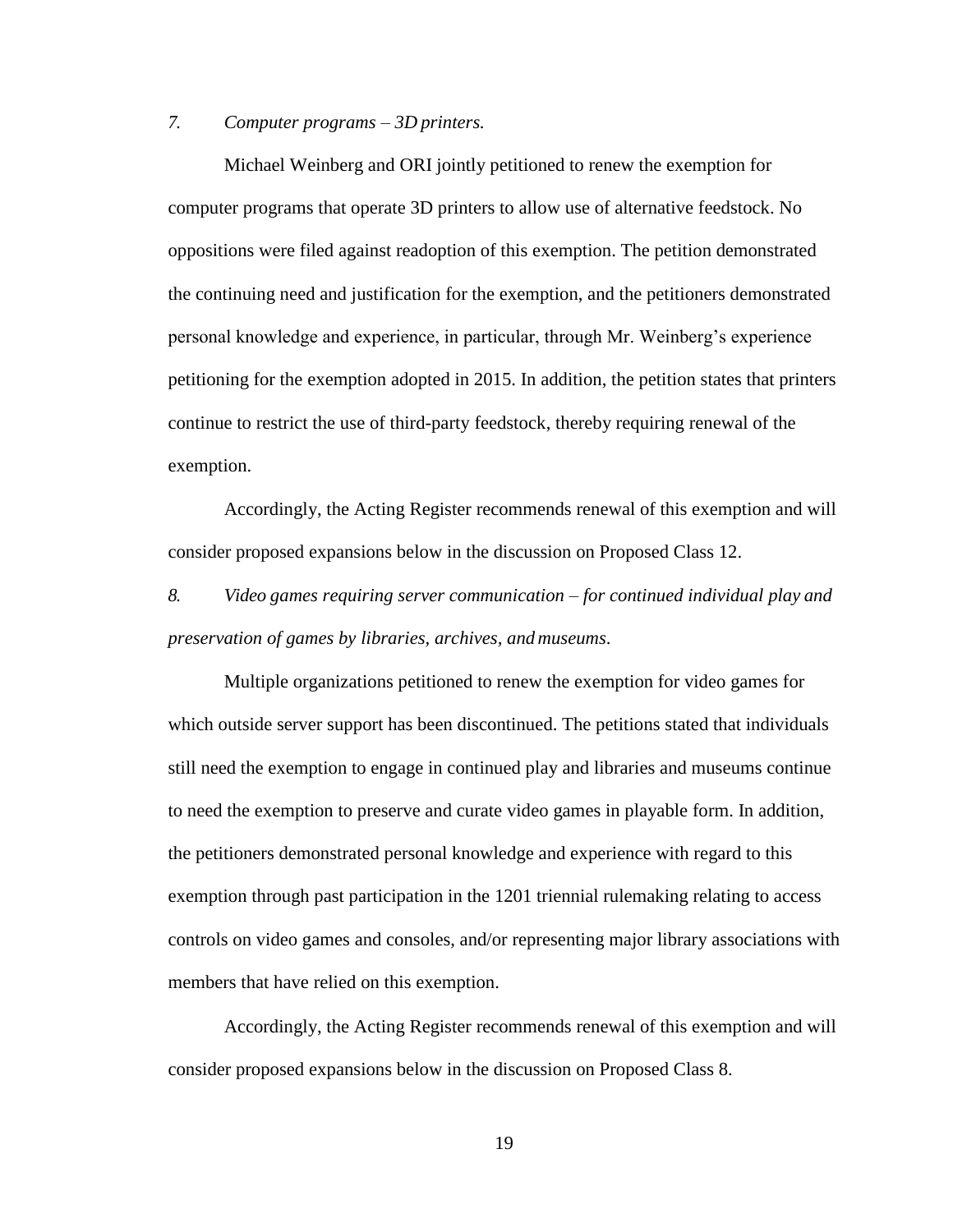# *9. Audiovisual uses – educational and derivative uses.*

Multiple individuals and organizations petitioned to renew the exemption consisting of multiple subparts covering use of short portions of motions pictures for various educational and derivative uses. No oppositions were filed. Petitions to renew the various subparts of the exemption are discussed below.

## *9a. Audiovisual uses – educational uses – colleges and universities.*

Multiple individuals and organizations petitioned to renew the exemption's subpart covering use of motion picture clips for educational uses by college and university instructors and students (codified at 37 CFR 201.40(b)(1)(iv) (2016)). No oppositions were filed against readoption. The petitions demonstrated the continuing need and justification for the exemption, and personal knowledge and experience with regard to the exempted use. For example, Professors Decherney, Sender, and Carpini, the Department of Communications at the University of Michigan ("DCSUM"), the International Communication Association ("ICA"), the Society for Cinema and Media Studies ("SCMS"), the American Association of University Professors ("AAUP"), and the Library Copyright Alliance ("LCA") stated that courses on video essays (or multimedia or videographer criticism), now taught at many universities, would not be able to exist without relying on this exemption. Similarly, Professor Hobbs, who represents more than 17,000 digital and media literacy educators, and the National Association for Media Literacy Education ("NAMLE"), an organization devoted to media literacy with more than 3,500 members, stated that teachers must sometimes circumvent a DVD protected by the Content Scramble System ("CSS") when screen-capture software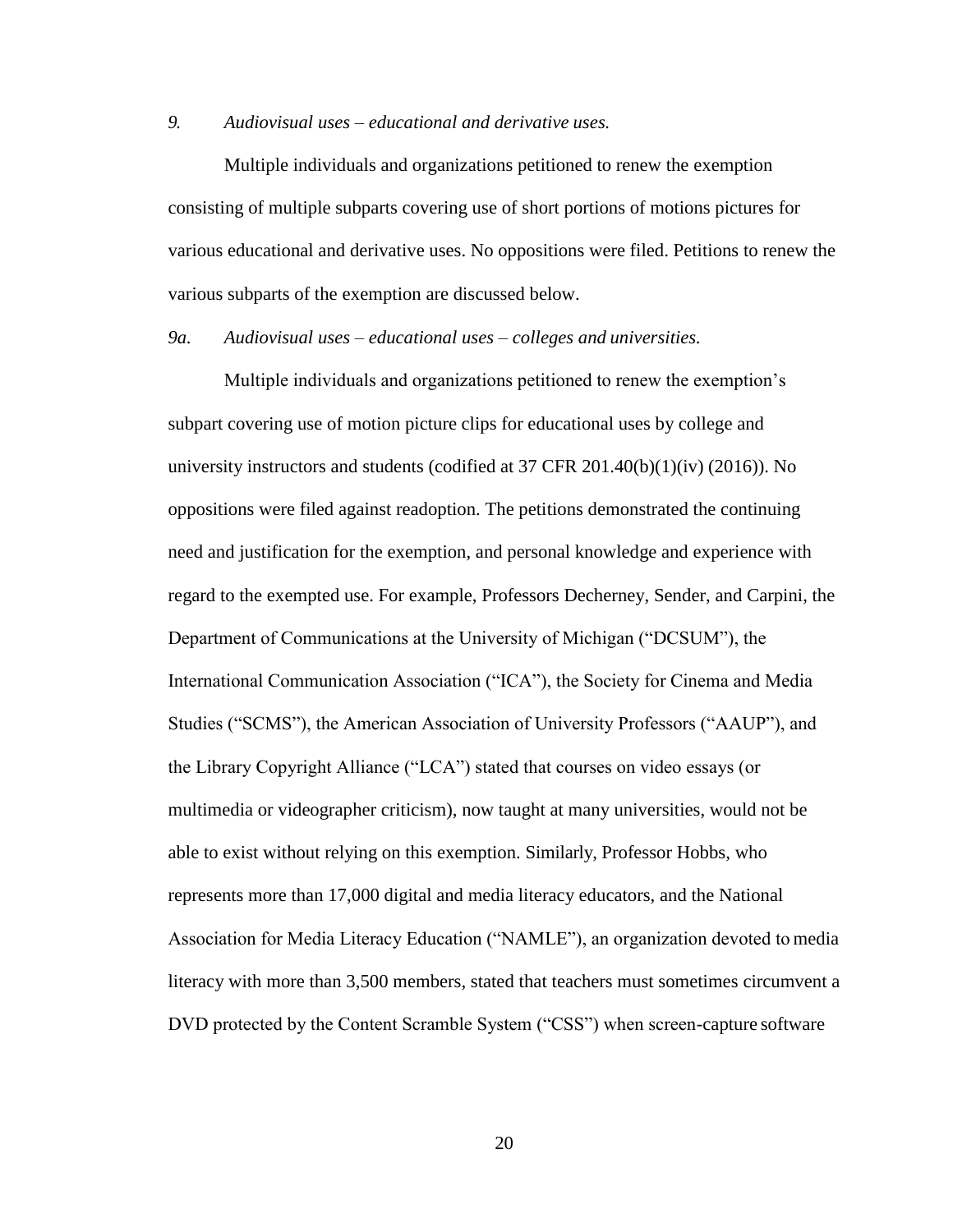or other non-circumventing alternatives are unable to produce the required level of highquality content.

### *9b. Audiovisual uses - educational uses – primary and secondary schools (K-12).*

Multiple organizations petitioned to renew the exemption's subparts covering use of motion picture clips for educational uses by K-12 instructors and students. No oppositions were filed against readoption. The petitions demonstrated the continuing need and justification for the exemption, stating that K-12 instructors and students continue to rely on excerpts from digital media for class presentations and coursework, and must sometimes use screen-capture technology. In addition, the petitioners demonstrated personal knowledge and experience with regard to this exemption through representation of thousands of digital and literacy educators and/or members supporting K-12 instructors and students, combined with past participation in the section 1201 triennial rulemaking.

#### *9c. Audiovisual uses – educational uses – massive open online courses("MOOCs").*

Professors Decherney, Sender, and Carpini, DCSUM, ICA, SCMS, and LCA petitioned to renew the exemption's subpart covering use of motion picture clips for educational uses in MOOCs. No oppositions were filed against readoption. The petition demonstrated the continuing need and justification for the exemption, stating that instructors continue to rely on the exemption to develop, provide, and improve MOOCs, as well as increase the number of (and therefore access to) MOOCs in the field of film and media studies. For example, the declarant, Professor Decherney, demonstrated personal knowledge by describing his reliance on the exemption to teach MOOCs on film and media studies.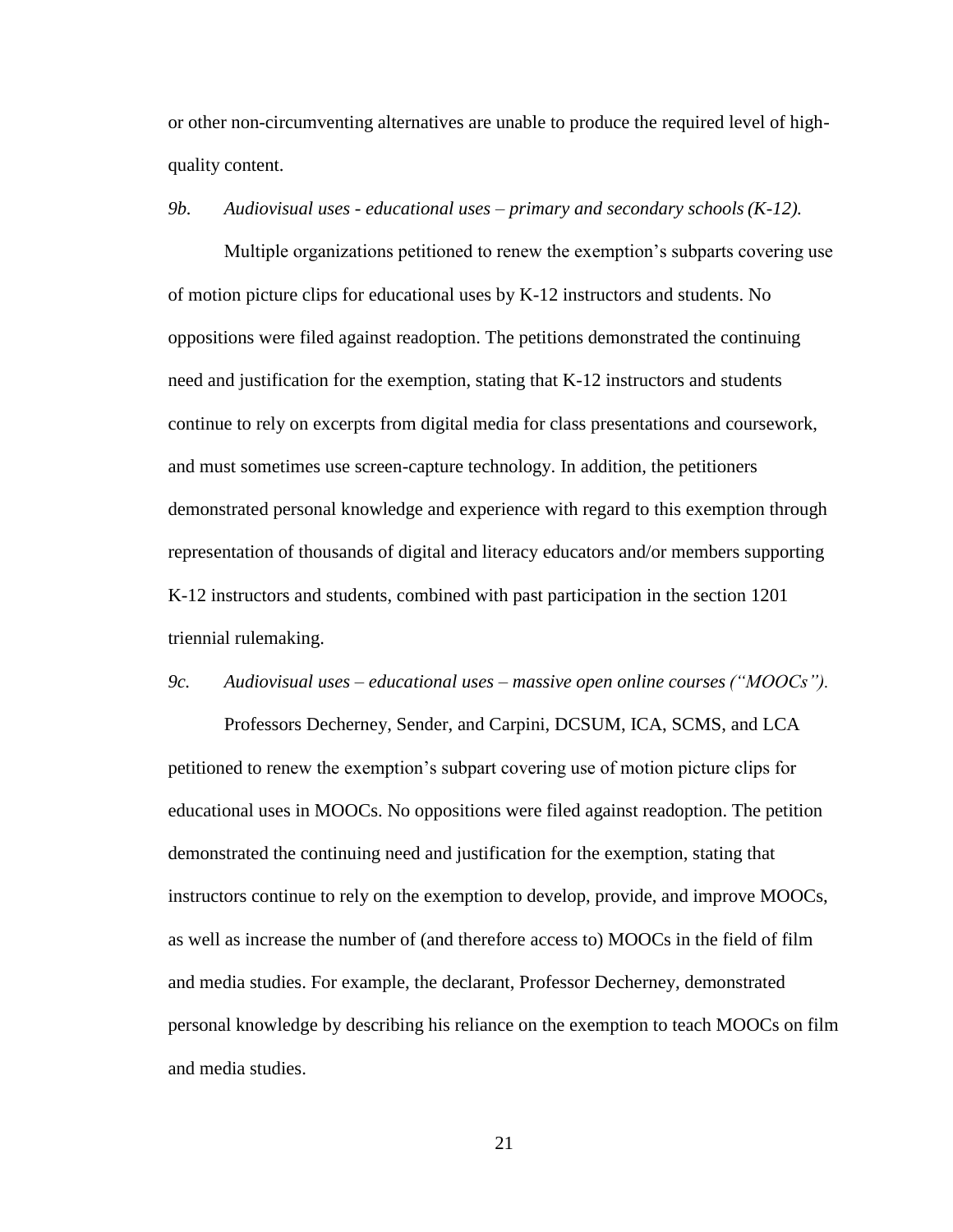# *9d. Audiovisual uses – educational uses – educational programs operated by libraries, museums, and other nonprofits.*

Multiple organizations petitioned to renew the subpart of the exemption covering use of motion picture clips for educational uses in digital and literacy programs offered by libraries, museums, and other nonprofits. No oppositions were filed against readoption. The petitions demonstrated the continuing need and justification for the exemption, and demonstrated personal knowledge and experience with regard to the exempted use. For example, LCA stated that librarians across the country have relied on the current exemption and will continue to do so for their digital and literacy programs. In addition, Professor Hobbs and NAMLE stated that librarians will continue to rely on the exemption for their digital and literacy programs, and to advance the digital media knowledge of their patrons.

### *9e. Audiovisual uses – derivative uses – multimedia e-books offering film analysis.*

A professor and two organizations collectively petitioned to renew the subpart of the exemption covering the use of motion picture clips for multimedia e-books offering film analysis. No oppositions were filed against readoption. The petition demonstrated the continuing need and justification for the exemption, attesting that the availability of video necessary for authors to undertake film analysis in e-books continues to be limited to formats encumbered by technological protection measures. In addition, the petitioners demonstrated personal knowledge through Professor Buster's continued work on an ebook series based on her lecture series, "Deconstructing Master Filmmakers: The Uses of Cinematic Enchantment," and Authors Alliance's feedback that its members continue to desire authoring e-books that incorporate film for the purpose of analysis.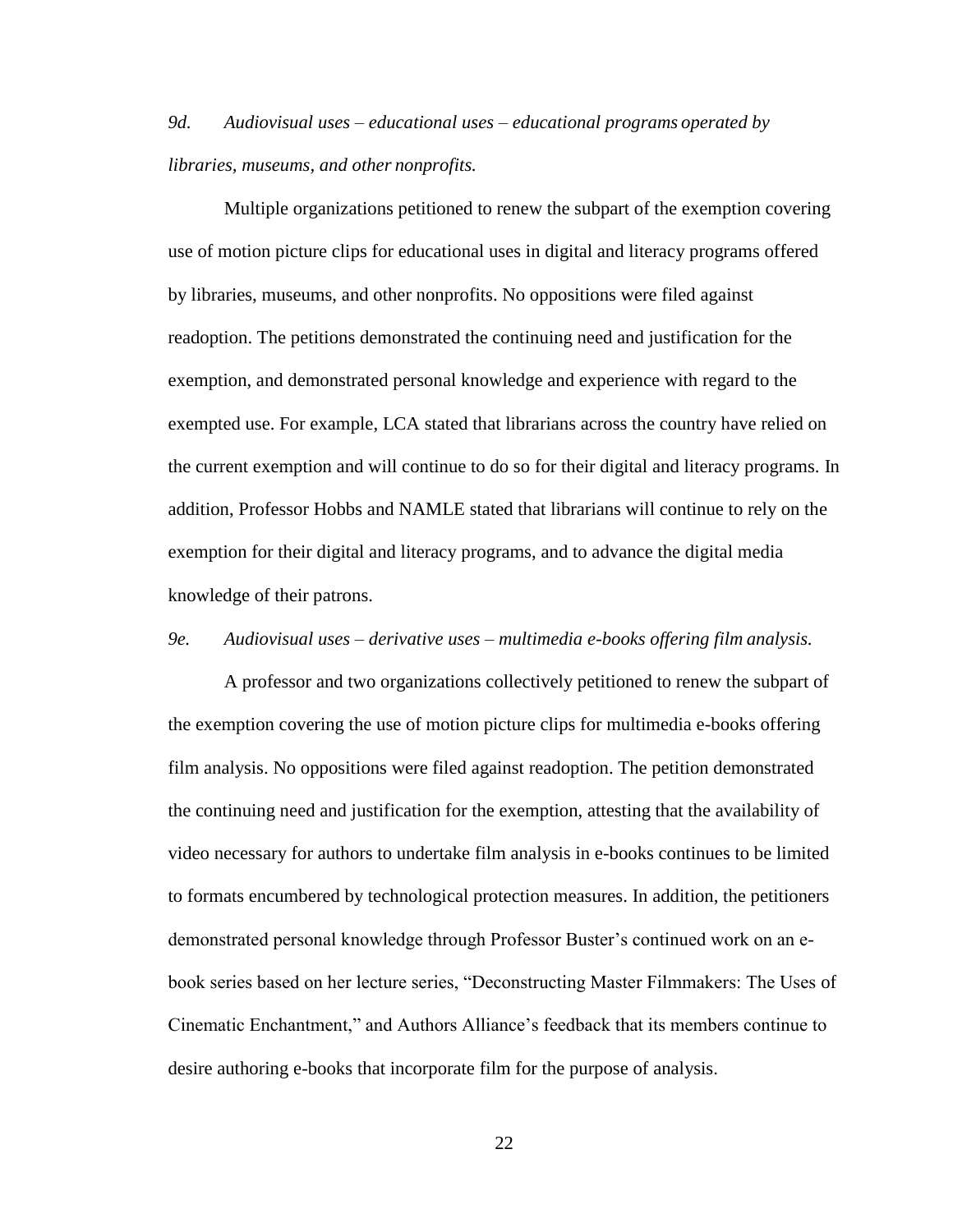### *9f. Audiovisual uses – derivative uses – documentary filmmaking.*

Multiple organizations petitioned to renew the subpart of the exemption covering the use of motion picture clips for uses in documentary films. No oppositions were filed against readoption. The petitions summarized the continuing need and justification for the exemption, and the petitioners demonstrated personal knowledge and experience with regard to the exempted use. For example, Film Independent ("FI"), the International Documentary Association ("IDA"), Kartemquin Educational Films, Inc. ("KEF"), the Center for Independent Documentary ("CID"), and Women in Film and Video ("WIFV") stated that TPMs such as encryption continue to prevent filmmakers from accessing needed material in a sufficiently high quality to satisfy demands of distributors and viewers. Petitioners state that they personally know many filmmakers who have found it necessary to rely on this exemption, and will continue to do so.

### *9g. Audiovisual uses – derivative uses – noncommercial remix videos.*

Two organizations petitioned to renew the subpart of the exemption covering the use of motion picture clips for uses in noncommercial videos. No oppositions were filed against readoption. The petitions demonstrated the continuing need and justification for the exemption, and the petitioners demonstrated personal knowledge and experience with regard to the exempted use. For example, the Organization for Transformative Works ("OTW") has advocated for the noncommercial video exemption in past triennial rulemakings, and has heard from a number of noncommercial remix artists who have used the exemption and anticipate needing to use it in the future. Similarly, New Media Rights ("NMR") stated that it has spoken to a number of noncommercial video creators who have relied on this exemption, and intend to do so in the future.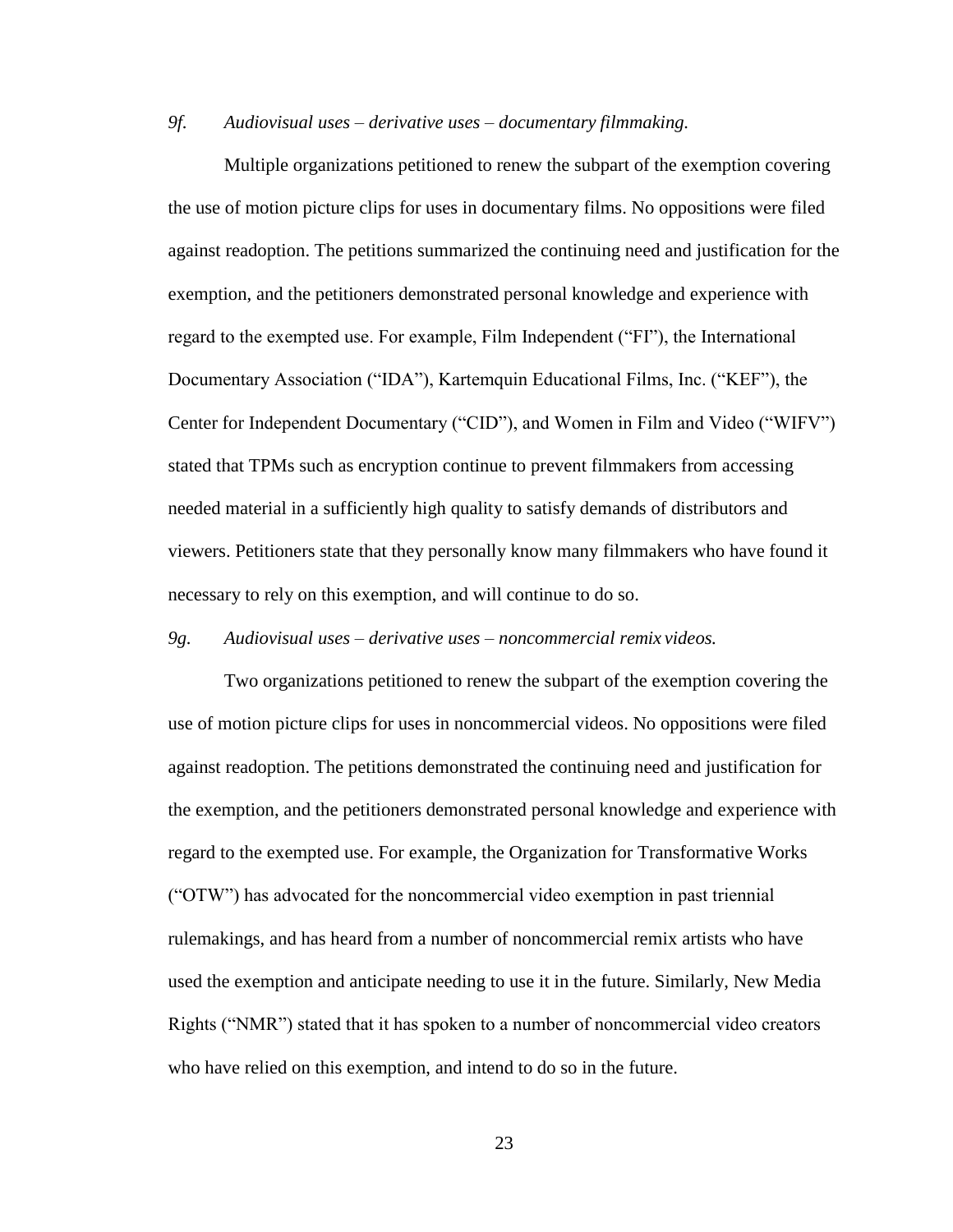Accordingly, the Acting Register recommends renewal of this exemption, including all of its subparts, and will consider proposed expansions below in the discussion on Proposed Class 1.

### **B. New or Expanded Designations of Classes**

Based upon the record in this proceeding regarding proposed expansions to existing exemptions or newly proposed exemptions, the Acting Register recommends that the Librarian determine that the following classes of works be exempt from the prohibition against circumvention of technological measures set forth in section  $1201(a)(1)$ :

# *1. Proposed Class 1: Audiovisual Works—Criticism and Comment*<sup>44</sup>

Several petitions sought expansion of the existing exemption for circumvention of access controls protecting "short portions" of motion pictures on DVDs, Blu-Ray discs, and digitally transmitted video for purposes of criticism and comment by various users, including creators of noncommercial videos, college and university faculty and students, faculty of MOOCs, documentary filmmakers, and for nonfiction multimedia e-books offering film analysis. With the exception of one petition, proponents sought to keep the limitation to circumvention for uses of "short portions" of motion pictures, which the Register has previously found to be "integral" in recommending the current exemption. The proposed expansions implicate the same types of TPMs regardless of proposed noninfringing use, namely CSS-protected DVDs, AACS-protected Blu-ray discs, and various TPMs applicable to online distribution services. Because the new proposals raised some shared concerns, including the impact of TPMs on the alleged noninfringing

<sup>&</sup>lt;sup>44</sup> The Acting Register's analysis and conclusions for this class, including citations to the record and relevant legal authority, can be found in the Recommendation at 31–89.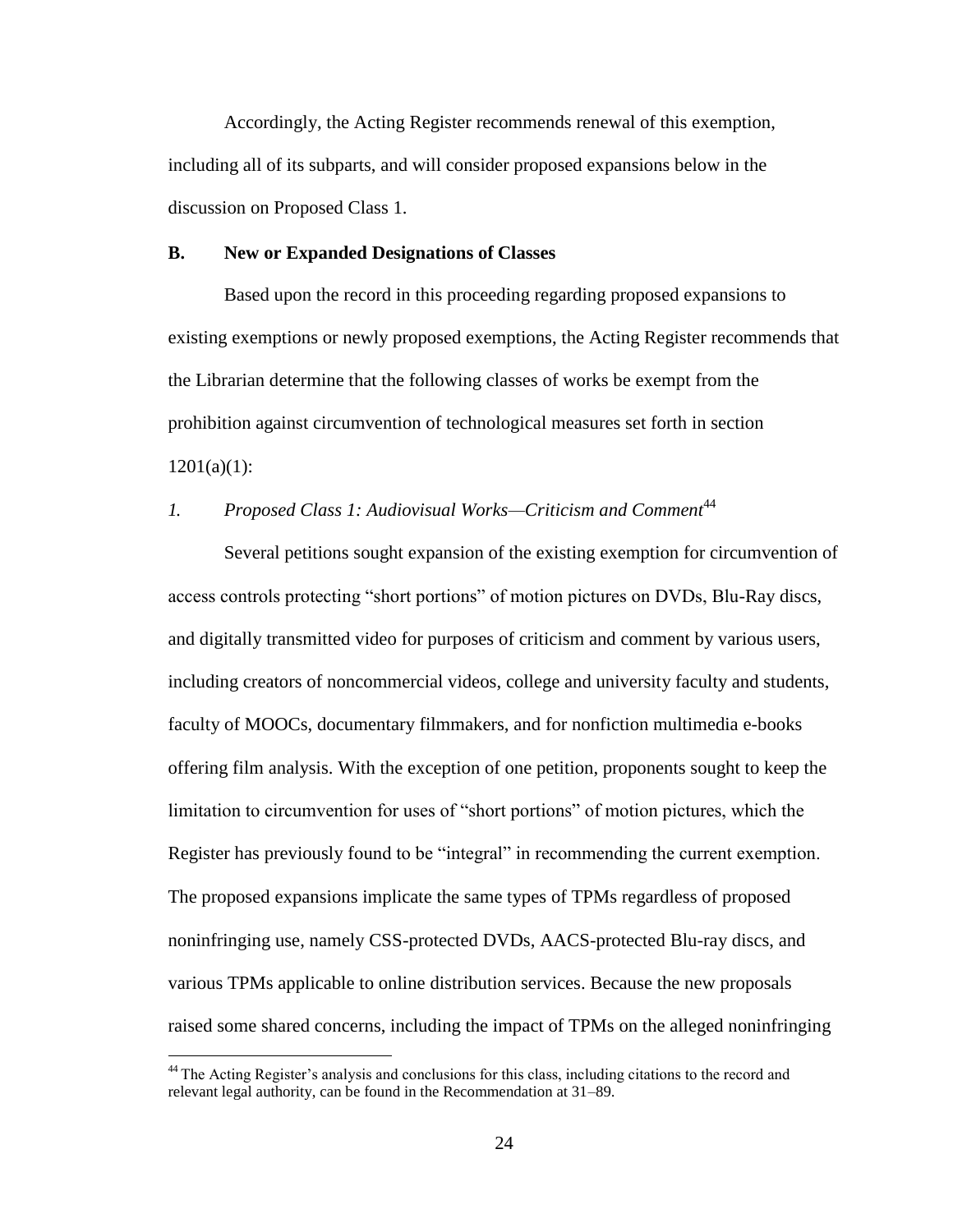uses of motion pictures and whether alternative methods of accessing the content could alleviate potential adverse impacts, the Office grouped these petitions into one class. This approach also accounted for a petition which proposed an "overarching exemption that would embrace multiple audiovisual classes" and collapse (essentially) all of the subparts in the existing exemption to eliminate limitations on the types of user or use—and instead allow circumvention so long as the purpose is for criticism and comment.

### *Screen-capture technology*

For several of the activities it covers, the current exemption expressly permits the use of screen-capture technology and also allows circumvention only where the user "reasonably believes that screen-capture software or other non-circumventing alternatives are unable to produce the required level of high-quality content." Here, proponents sought to remove references to screen-capture technology, arguing that it is not a viable alternative because it does not permit the proposed uses, or else results in degradedquality (and thus unusable) content. Others contended that the dual references to screencapture technology are confusing. In response, opponents argued that screen-capture technology remains an adequate alternative to circumvention.

In the 2015 rulemaking, the Register concluded that certain uses of motion picture clips for criticism and comment do not require access to higher-quality content, and that screen-capture technology may be an alternative to circumvention—but that it can be unclear to users as to whether screen-capture technology may in fact involve circumvention. Accordingly, in this rulemaking the Acting Register recommended retaining a screen-capture provision for these categories to address the possibility of circumvention when using this technology. In addition, the Acting Register found it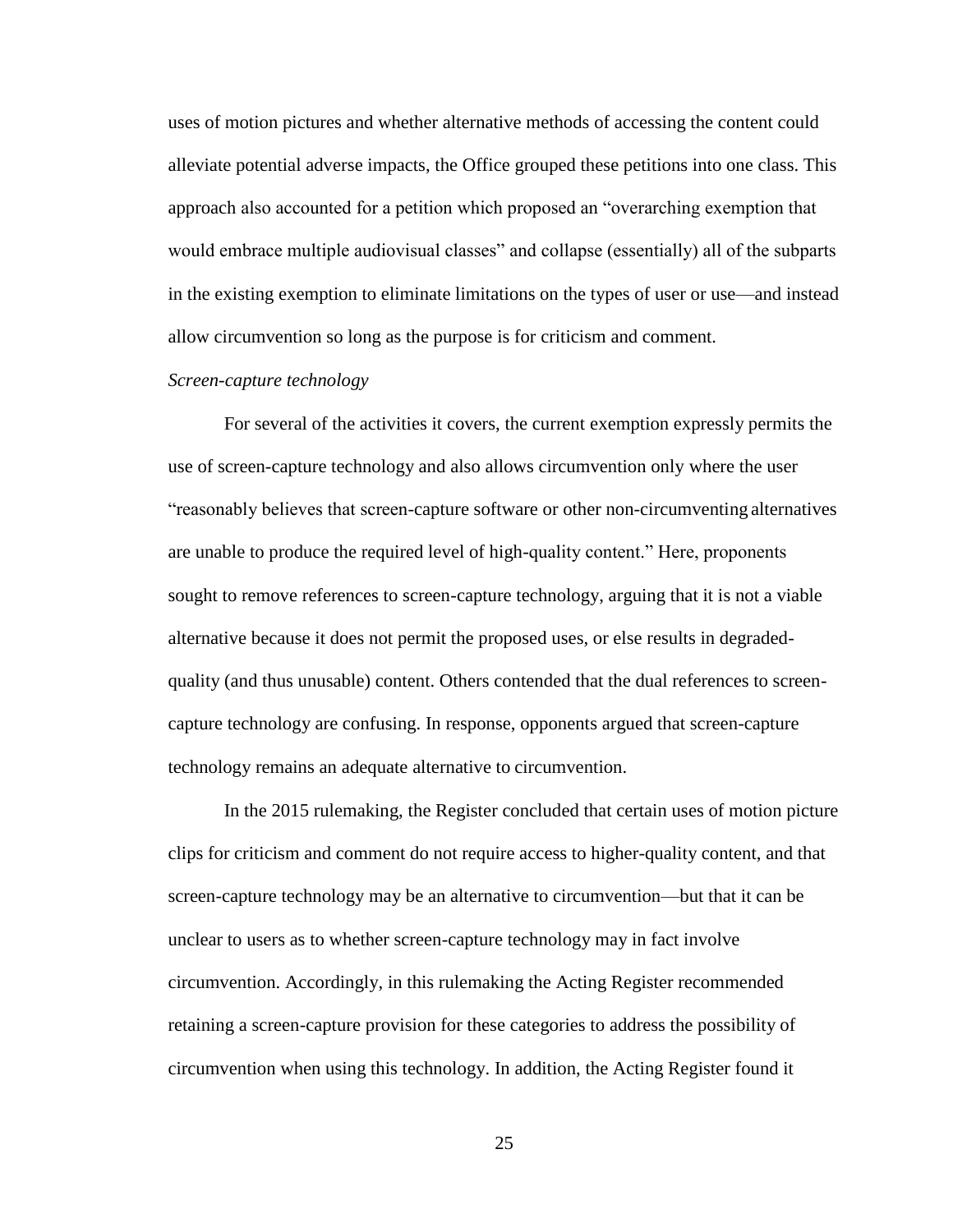appropriate to continue to distinguish between purposes requiring high-quality motion picture clips and more general purposes that do not.

# *AACS2 Technology*

Opponents argued that the exemption should not be expanded to include AACS2 technology, which is employed to protect ultra-high-definition or "4K" content distributed on Ultra HD Blu-ray discs. Opponents maintained that none of the petitions expressly sought extension to AACS2, and that the current exemption does not extend to AACS2 on Ultra HD Blu-ray discs, as that technology did not exist at the time of the 2015 rulemaking. In response, proponents asserted that the Acting Register should extend the proposed exemption to AACS2 technology because although AACS2 is different in form, it is fundamentally the same in function.

The Acting Register found the record insufficient to support extending the proposed class to AACS2. Her analysis of this proposed exemption thus addressed only TPMs employed on DVDs and Blu-ray discs, and by various online streaming services to protect motion pictures.

#### *a. Single Overarching Exemption for Purposes of Comment and Criticism*

EFF, NMR, and OTW proposed permitting circumvention to make use of motion picture excerpts so long as the purpose is for criticism and comment. They did not provide specific examples of proposed noninfringing uses or analyze such proposed uses under the 1201 statutory factors, but rather focused on "the value of adopting a simple overarching exemption that would embrace multiple audiovisual classes" for purposes of criticism and comment. EFF, NMR, and OTW asserted that the existing language is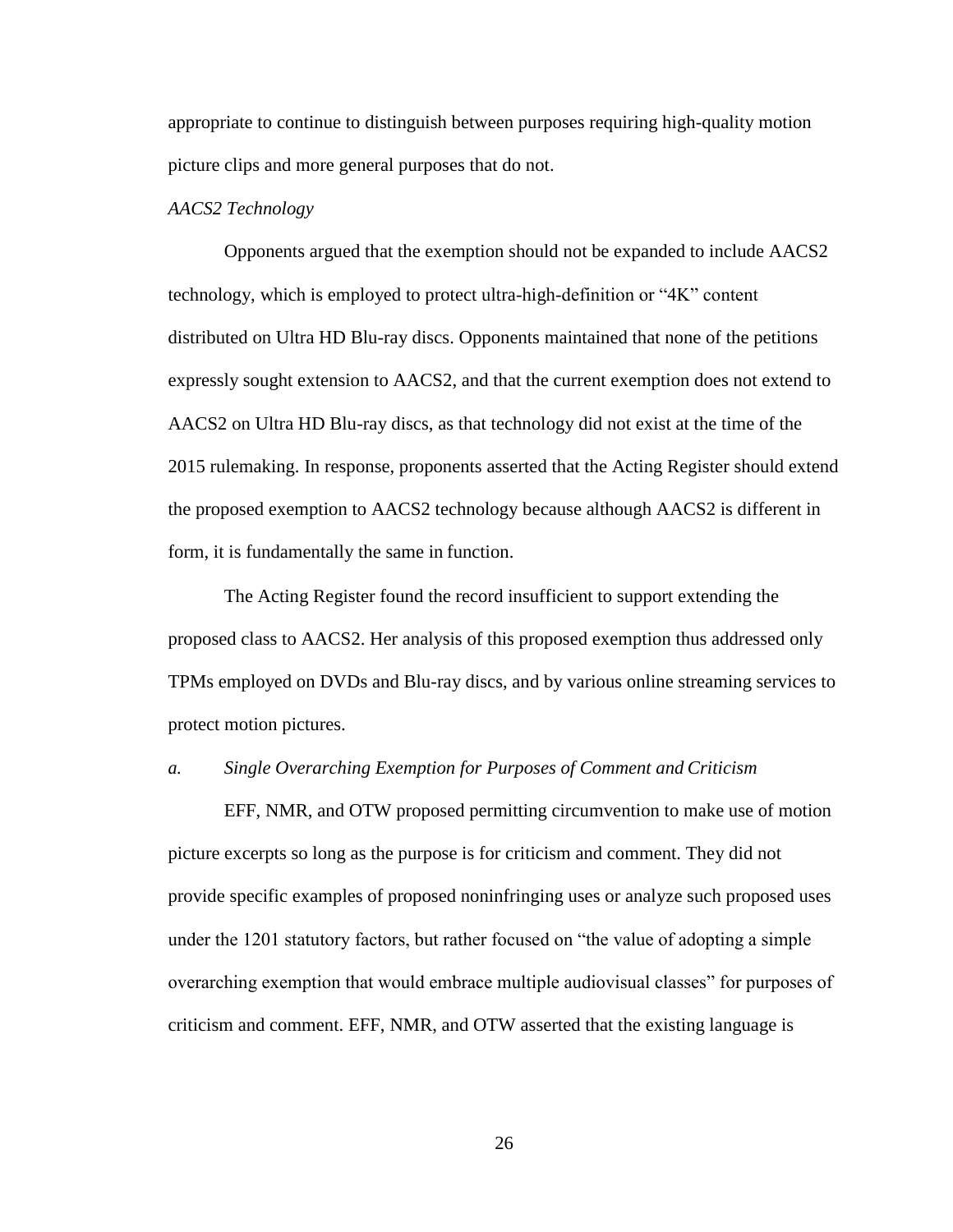"practically unreadable" due to their complexities, and "a challenge for clients and attorneys alike to apply in practice."

Opponents contended that the petition to create a single overarching exemption overstates the complexity of the existing exemption, and that the proposed expansion would eliminate carefully drawn distinctions among potential users of motion picture content. Opponents also asserted that to be appropriately narrow, exemptions should identify the specific persons who will be adversely affected in their abilities to make noninfringing uses by the section 1201 prohibition.

NTIA opposed the removal of all limitations on the types of user or use, concluding that "eliminating all of the categories of specific users . . . would stray too far from the statutory requirement of specificity."

The Acting Register declined to recommend adopting EFF, NMR, and OTW's proposed language, finding it overly broad for purposes of section 1201, and inconsistent with the rulemaking record upon which the current exemption has been adopted. She noted that courts evaluate fair use claims on a case-by-case basis, and the context in which use of the work is being made is part of that inquiry (*e.g.*, commercial versus noncommercial use). She found that the proposed language would eliminate these legally important distinctions.

## *b. Universities and K-12 Educational Institutions*

BYU filed a petition to create a single consolidated exemption that would permit circumvention for nonprofit educational purposes in accordance with sections 110(1) and 110(2) of the Copyright Act. BYU proposed eliminating the "criticism and comment"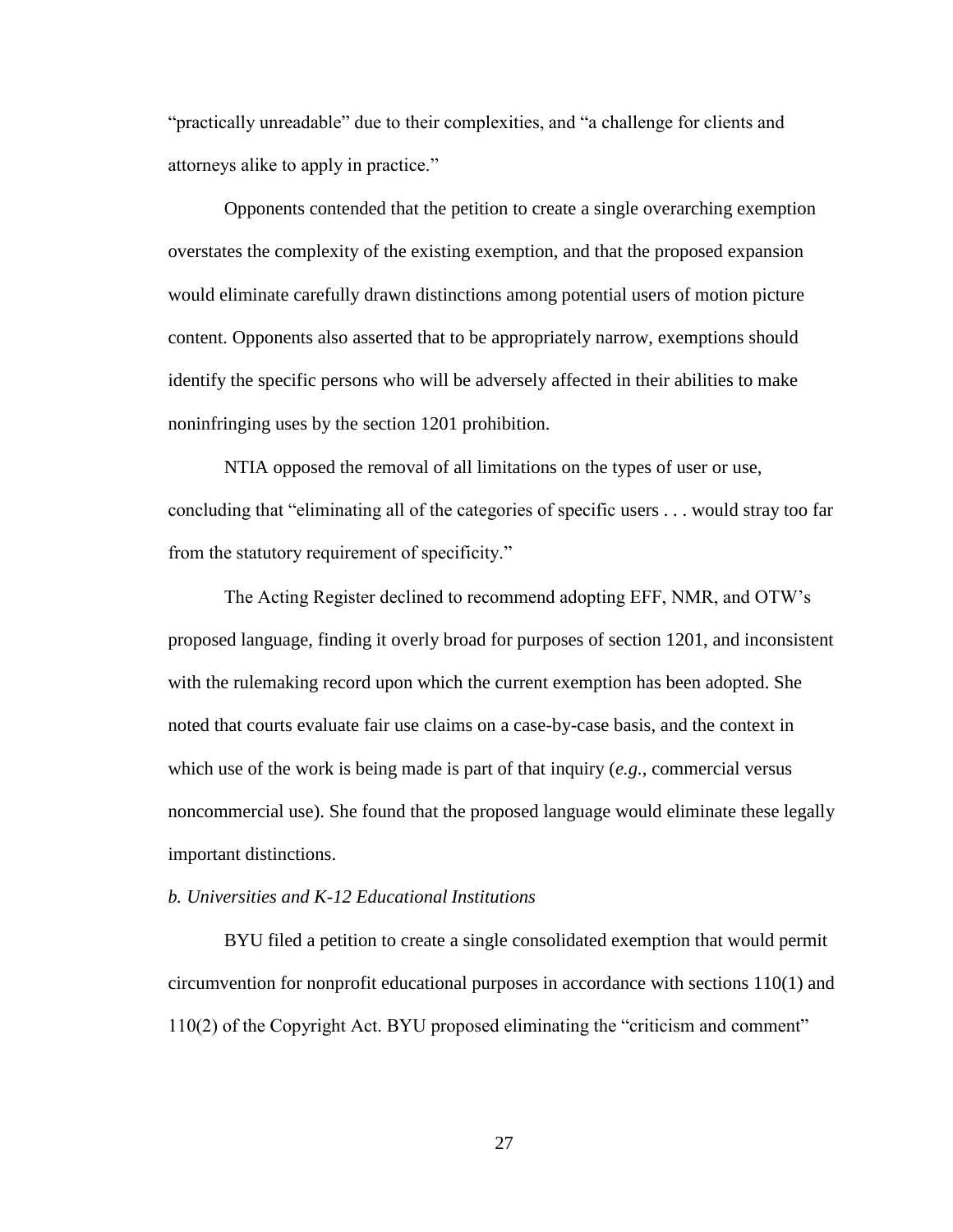limitation, references to screen-capture technology, and distinctions based on education level and type of educational course.

Opponents argued that although section 110(1) allows certain public performances of complete motion pictures in classrooms without obtaining licenses, it does not allow those performances to be made from unauthorized copies. Opponents also noted that sections 110(1) and 110(2) provide exceptions only to the public performance and display rights, not to the rights of reproduction or distribution, and that therefore they would not fully cover the proposed uses, which involve making and "librarying" copies of full-length films.

NTIA recommended allowing circumvention for colleges and universities to make use of entire motion pictures. In its view, the storage of a copy "in a central secured server available only for transmission to the institution's classrooms" is "not fundamentally different from the uses allowed by the existing exemption" for purposes of analyzing whether the activity is a fair use.

The Acting Register concluded that section 110 cannot, by itself, establish that BYU's proposed activities are noninfringing because any performances of motion pictures under sections 110(1) and 110(2) must originate from lawfully acquired copies. The Acting Register thus evaluated whether the copies made and used to facilitate the proposed motion picture performances were themselves noninfringing under section 112(f) and/or the fair use doctrine. The Acting Register determined that on its face, section 112(f) does not permit nonprofit educational institutions to make copies to facilitate performances under section 110(1). She found, however, that section 112(f) does support a conclusion that making and temporarily storing digital copies of motion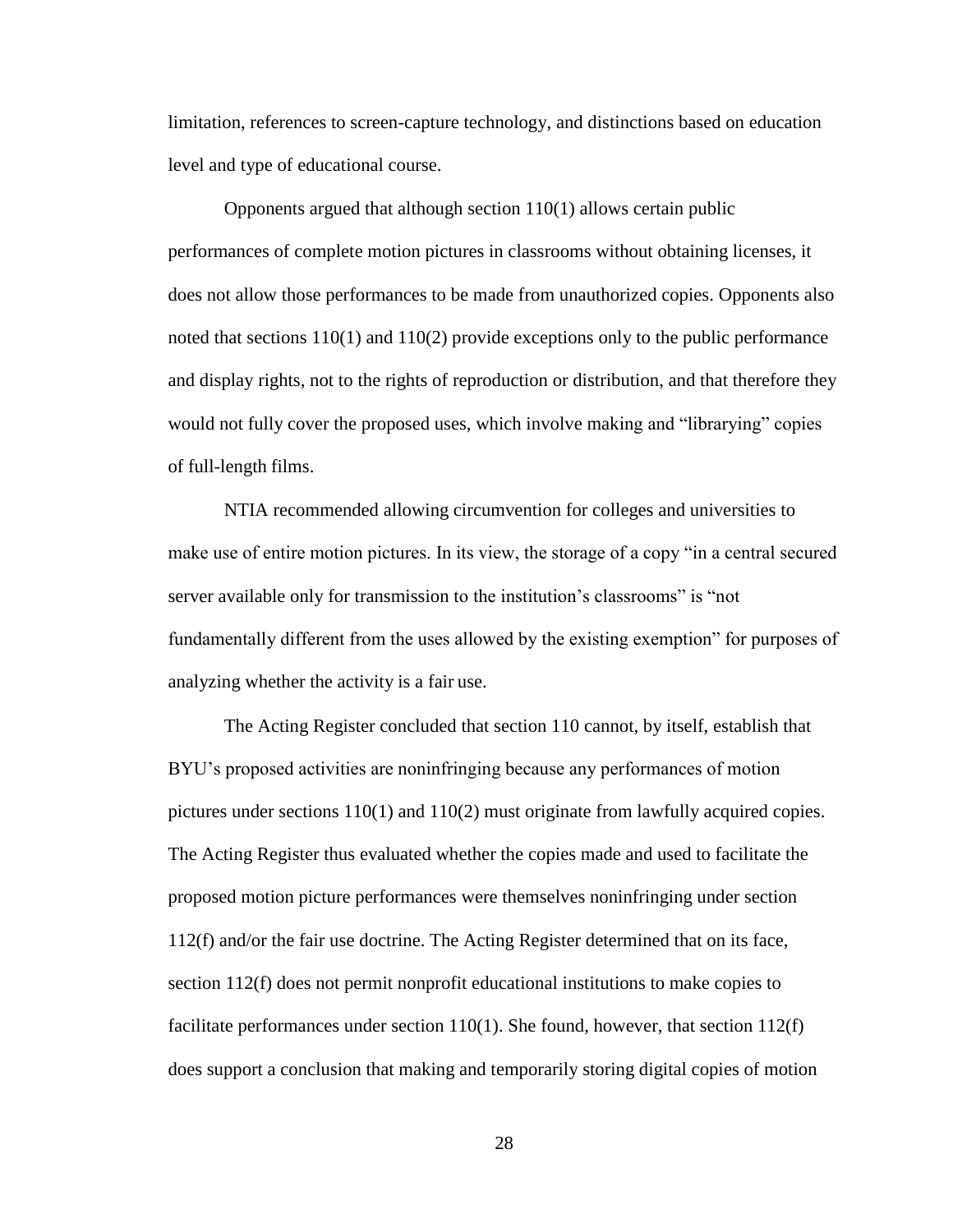pictures to perform "reasonable and limited portions" in distance teaching would be noninfringing, assuming the other requirements of section 110(2) are met. But she determined that such activity appears to be already covered by the existing exemption.

Regarding the use of short motion picture clips in face-to-face teaching, the Acting Register concluded that the record demonstrates that a significant number of the proposed uses are likely to be fair, such as using short film clips to create compilations from foreign language films with and without subtitles. By contrast, based on the relevant case law, the Acting Register could not conclude as a general matter that the contemplated uses of full-length motion pictures are likely to be fair. She found that DVD and Blu-ray players are still widely available on the market and that extending the exemption to such uses could undermine the value of the market for works in those formats. She noted that, although institutions may incur a cost in re-purchasing digital versions of audiovisual works, the section 1201 exemption process is not meant to guarantee consumers the ability to access content through their preferred method or format.

Ultimately, the Acting Register recommended an expansion that allows K-12 and university faculty and students to engage with motion picture excerpts of high quality in contexts other than courses requiring close analysis of film excerpts, as well as for teaching or scholarship more generally. Based upon additional examples provided in this rulemaking cycle, the Acting Register recommended that the exemption retain the requirement that a person must reasonably believe that non-circumventing alternatives are unworkable, but remove the references to "film studies or other courses requiring close analysis" and eliminate distinctions between K-12 and universities and colleges, as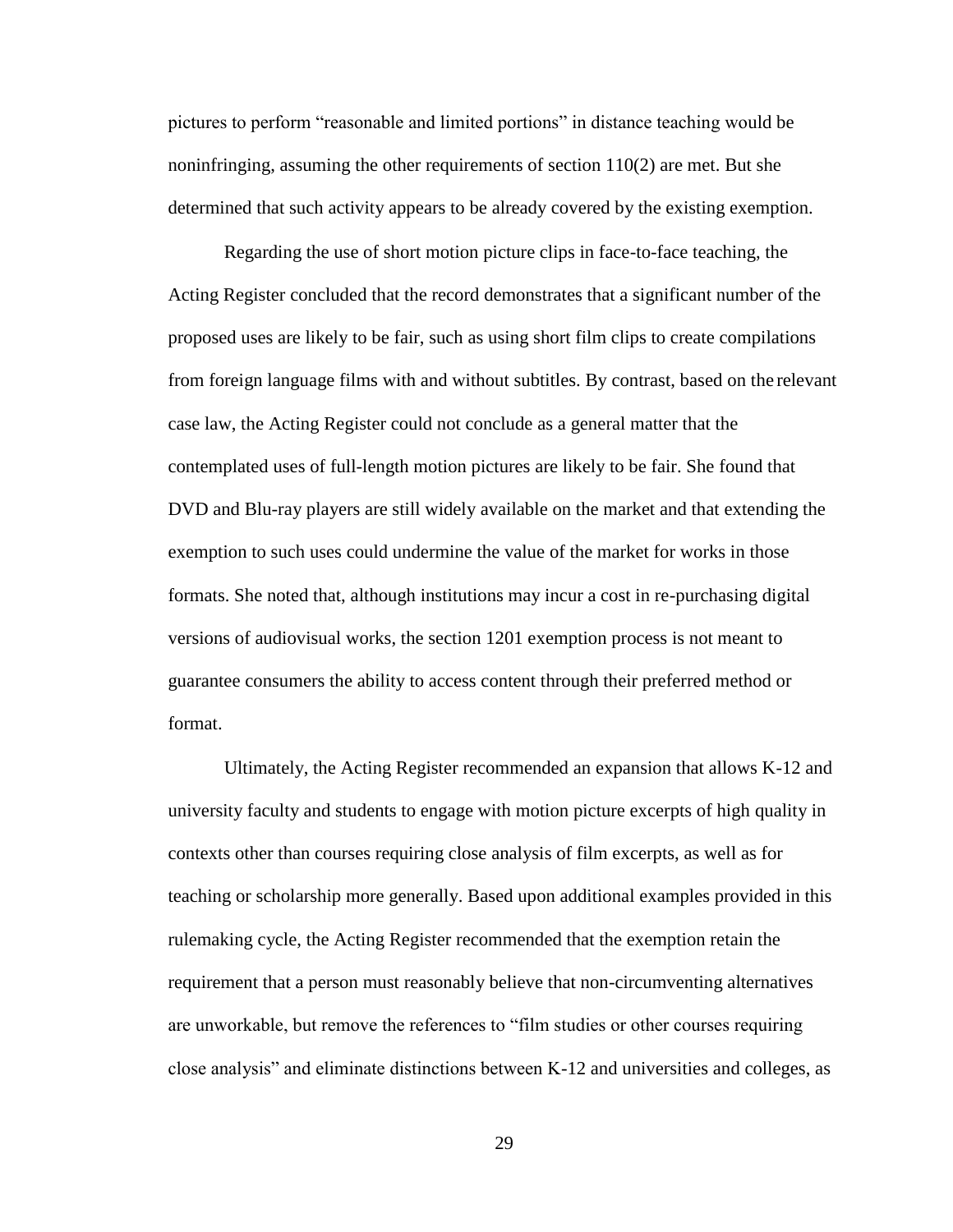well as between faculty and students. The Acting Register recommended, however, that the exemption require K-12 students to act under the direct supervision of K-12 educators. *c. Massively Open Online Courses ("MOOCs")*

Professors Decherney, Sender, Carpini, and DCSUM requested an expansion to allow faculty of MOOCs to circumvent for "all online courses" (*i.e.*, remove the limitation to "film studies or other courses requiring close analysis of film and media excerpts"), and for MOOCs offered by unaccredited and for-profit educational institutions. They maintained that without expanding the exempted use of MOOCs, there would be no ability for unaccredited, for-profit, or for-credit online educational offerings to use motion picture clips in MOOCs without licensing. They also argued that because the motion picture clips in this context would be used exclusively for educational purposes, such use would be unlikely to harm the market for motion pictures.

Opponents argued that proponents failed to support their assertion that including for-profit and unaccredited educational institutions likely constitutes fair use, and that the record lacked any examples of for-profit or unaccredited educational institutions wanting, but unable, to offer MOOCs, suggesting the expansion would cover only speculative uses.

Based on its review of the record, NTIA recommended expansion to for-profit educational institutions, but not to unaccredited educational institutions.

The Acting Register concluded that the record lacked examples sufficient to evaluate or recommend expansion to for-profit or unaccredited educational institutions, and did not demonstrate that section 1201 is inhibiting the use of motion pictures in online education offered by for-profit and/or unaccredited educational institutions. The Acting Register also found that proponents' broadly framed proposal seeking to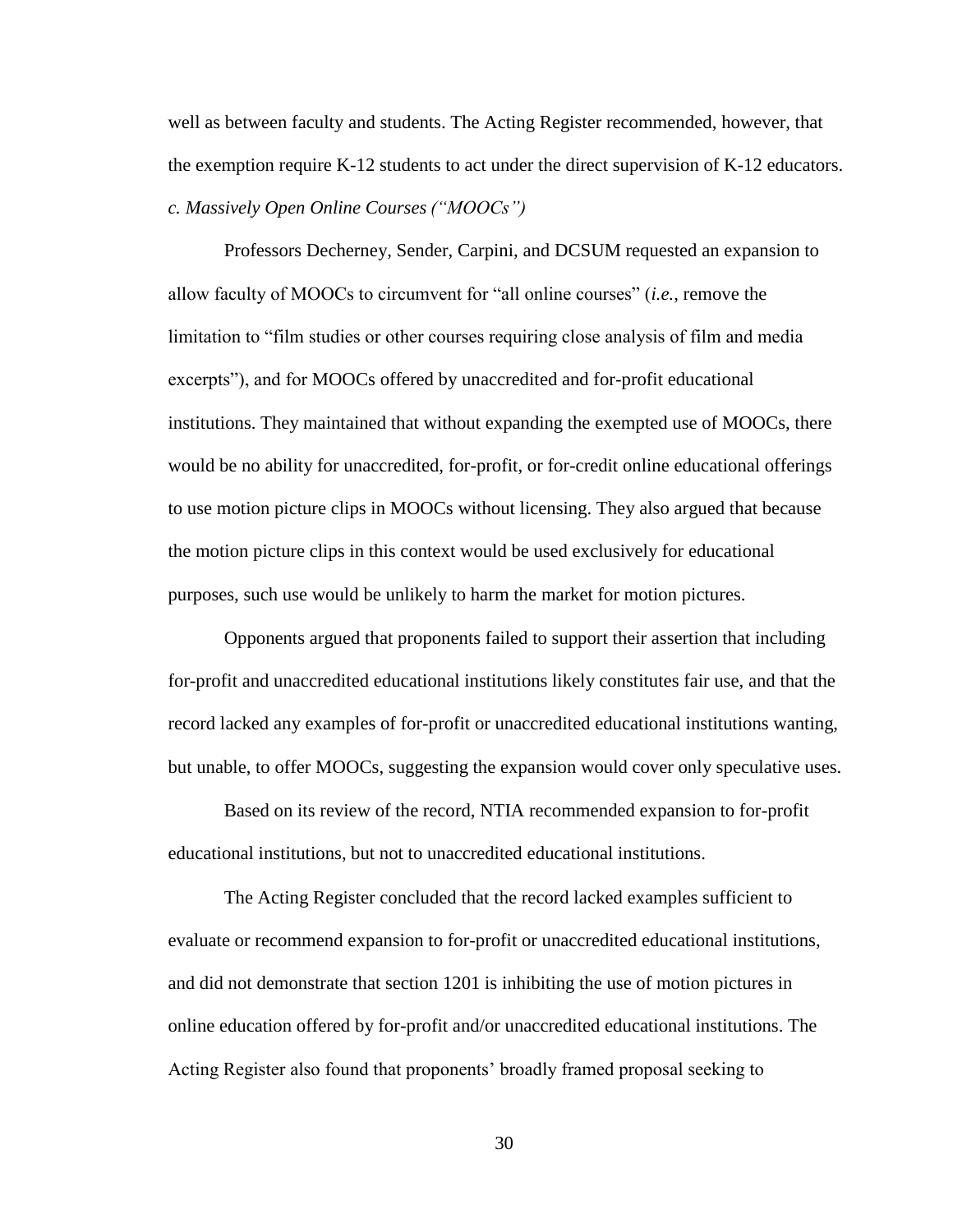encompass "all online courses" would seemingly encompass any online video that could be characterized as an educational experience. The Register therefore recommended that the MOOCs language from the existing exemption be readopted without substantive changes.

### *d. Filmmaking*

FI, IDA, and KEF sought expansion of the current exemption to permit circumvention for use of motion picture clips in all types of films (*i.e.*, remove the "documentary" limitation), a request rejected by the Register in 2015. Proponents argued that the exemption should be expanded because defining a "documentary" film is difficult, as many films that are not traditionally classified as a "documentary" use motion picture excerpts to engage in educational and social commentary. Proponents also asserted that many filmmakers do not know whether they are permitted to use the exemption.

The 2015 rulemaking identified fair use as the noninfringing basis for this exemption, and the Acting Register evaluated the proposed expansion on the same grounds. Proponents provided multiple examples of non-documentary films using short motion picture clips for parody or for the clip's biographical or historical significance, ostensibly to provide criticism or commentary. Proponents also disputed that either clips created using non-circumventing screen capture technology, or clips obtained via licensing are viable alternatives for the proposed uses, and argued that expansion of the exemption to non-documentaries would not affect the market for motion pictures.

Opponents maintained that proponents failed to develop a record of likely noninfringing uses to support extension of the exemption to non-documentary films. Opponents also argued that the proposed uses would negatively impact the clip licensing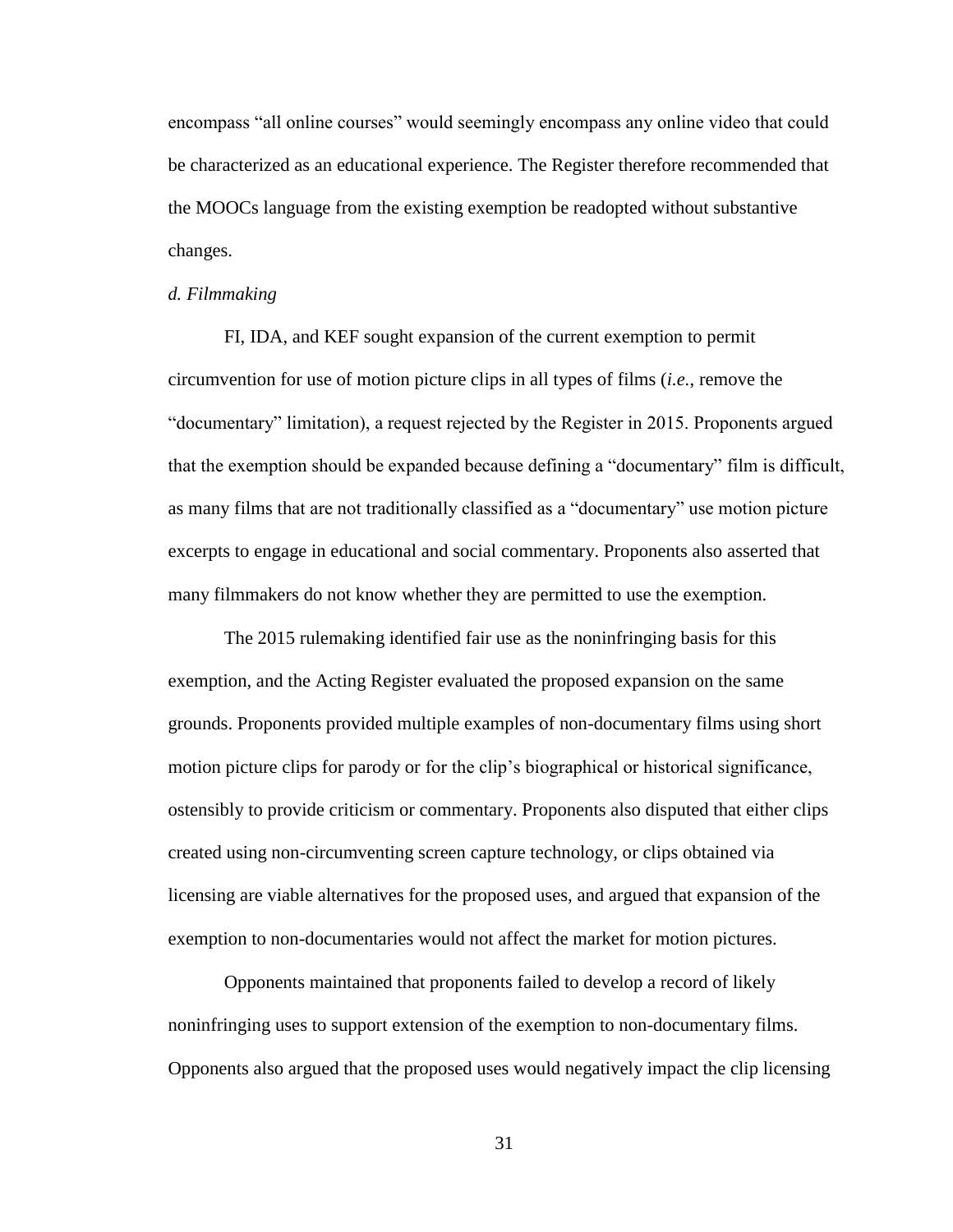market for motion pictures, and that licenses are readily available for using short portions of motion pictures. Opponents further contended that screen-capture technologies serve as valid alternatives to circumvention.

NTIA concluded that the existing exemption should be expanded to all films. It maintained that the record supports a finding that in many instances the use of short portions of motion pictures is likely a noninfringing fair use and that opponents failed to demonstrate the expansion to non-documentaries would cause market harm.

Based on the extensive record, the Acting Register recommended that the existing exemption for documentary films be expanded to include a subset of fictional (*e.g.*, narrative) films for purposes of criticism and comment, where the clip is used for parody or its biographical or historically significant nature. She concluded this limitation would best reflect the examples in the record, many of which appear to involve the use of clips for purposes of criticism and comment, while preserving the requirement that filmmakers continue to seek authorization before using excerpts for general storytelling uses. The Acting Register found that the use of small portions of films for these purposes is consistent with principles of fair use and is unlikely to supplant the market for motion pictures, but cautioned that filmmakers would continue to need to obtain authorization for uses of clips outside of these uses.

### *e. Multimedia E-Books*

The Authors Alliance, AAUP, OTW, the Interactive Fiction Technology Foundation, and Professor Buster (collectively, "Authors Alliance et al.") sought expansion of the current exemption to permit circumvention for use of motion picture clips in all nonfiction multimedia e-books by removing the "offering film analysis"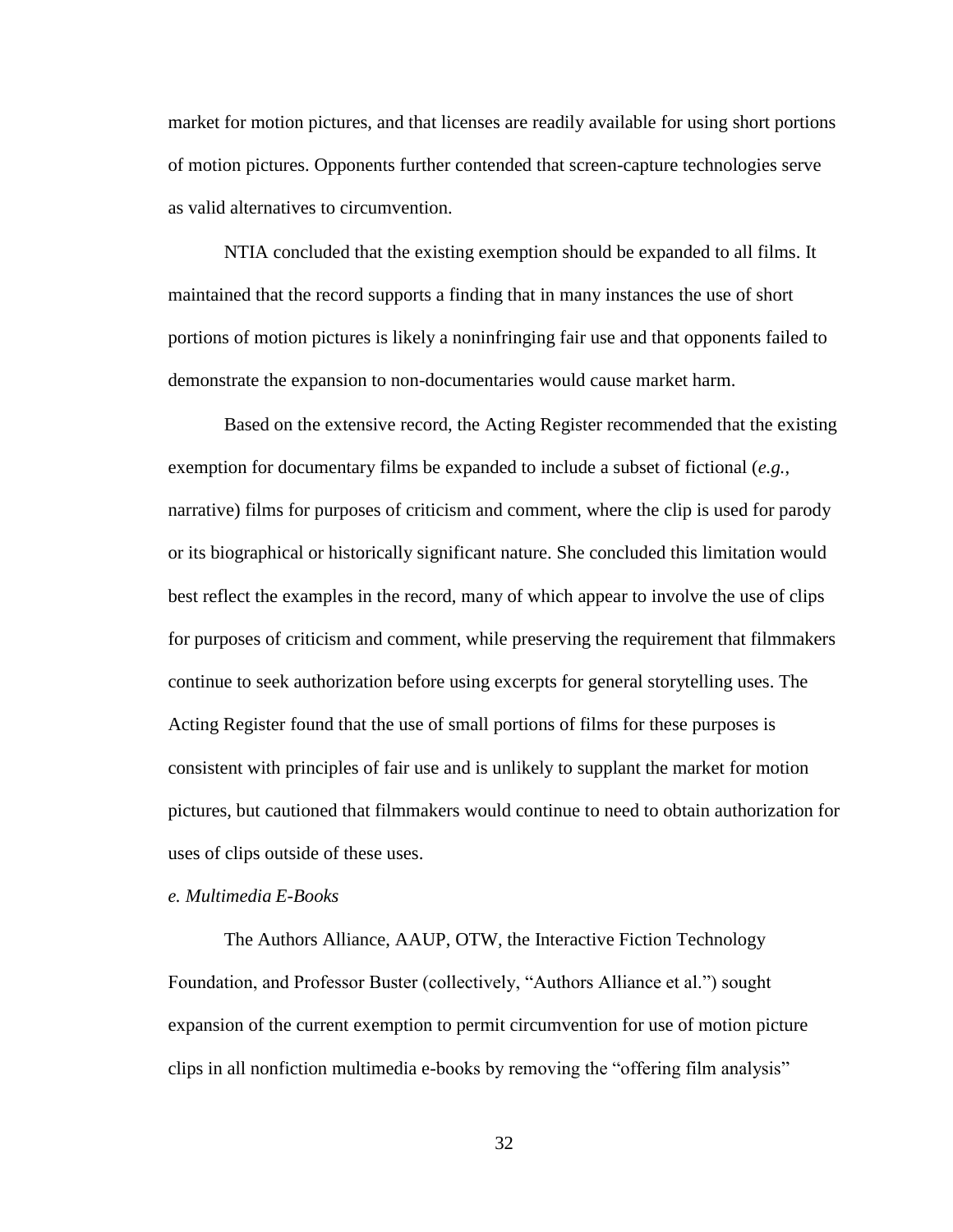limitation. Authors Alliance et al. also sought expansion to fictional multimedia e-books and removal of references to screen-capture technology.

The 2015 rulemaking identified fair use as the noninfringing basis for this exemption, and the proposed expansion was evaluated on the same grounds. Proponents asserted that the uses of clips for comment or criticism in nonfiction multimedia e-books beyond those offering film analysis, as well as fictional multimedia e-books, are transformative and thus fair. Proponents also argued that expansion will not negatively impact the market for or value of copyrighted works. Proponents asserted that screen capture is an inadequate alternative to circumvention and that licensing remains an unworkable alternative due to high fees, difficulties in locating the rightsholders, and the delays caused by protracted negotiations.

In response, opponents argued that the record lacked evidence of actual use of a motion picture clip in a fictional e-book or in an "other nonfiction" e-book, and that in the absence of actual use, evaluating the proposal is all but impossible. Regarding nonfictional uses, opponents asserted that many of the alleged additional uses would qualify under the current "film analysis" limitation. As to fictional uses, opponents maintained that the creation of fan fiction multimedia e-books would frequently infringe the right to prepare derivative works. Opponents also asserted that as with the proposed filmmaking expansion, there will be harm to the clip licensing market if the proposed ebooks uses are exempted.

NTIA recommended expanding the exempted use to include all nonfiction multimedia e-books (*i.e*., eliminating the "offering film analysis" limitation), but did not recommend expansion to fictional multimedia e-books.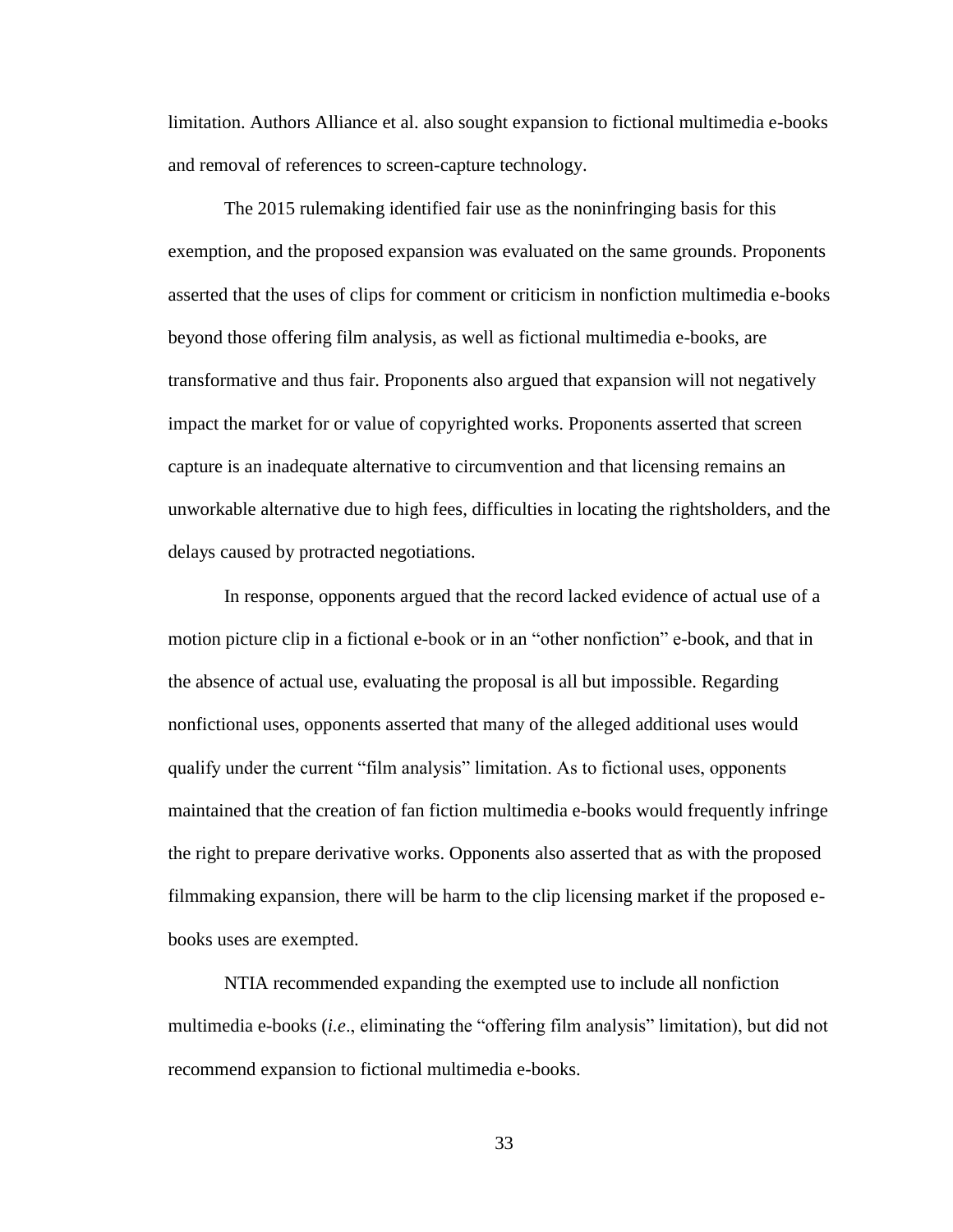The Acting Register found that the record failed to establish that the proposed uses in fictional e-books would likely be noninfringing, and thus she did not recommend expanding the exemption to such works. She did find, however, that the record supported expansion to all nonfiction multimedia e-books. Such an expansion, she concluded, is unlikely to harm, and may increase, the availability of copyrighted works. In addition, the Acting Register found that the proposed uses will facilitate criticism, comment, teaching and/or scholarship, and that they are unlikely to substitute for the original work in the marketplace.

# *f. Conclusion for Class 1*

Accordingly, the Acting Register recommends that the Librarian adopt the

following exemption:

Motion pictures (including television shows and videos), as defined in 17 U.S.C. 101, where the motion picture is lawfully made and acquired on a DVD protected by the Content Scramble System, on a Blu-ray disc protected by the Advanced Access Content System, or via a digital transmission protected by a technological measure, and the person engaging in circumvention under paragraph (b)(1)(i) and  $(b)(1)(ii)(A)$  and  $(B)$  of this section reasonably believes that non-circumventing alternatives are unable to produce the required level of high-quality content, or the circumvention is undertaken using screen-capture technology that appears to be offered to the public as enabling the reproduction of motion pictures after content has been lawfully acquired and decrypted, where circumvention is undertaken solely in order to make use of short portions of the motion pictures in the following instances:

(i) For the purpose of criticism or comment:

(A) For use in documentary filmmaking, or other films where the motion picture clip is used in parody or for its biographical or historically significant nature;

(B) For use in noncommercial videos (including videos produced for a paid commission if the commissioning entity's use is noncommercial); or

(C) For use in nonfiction multimedia e-books.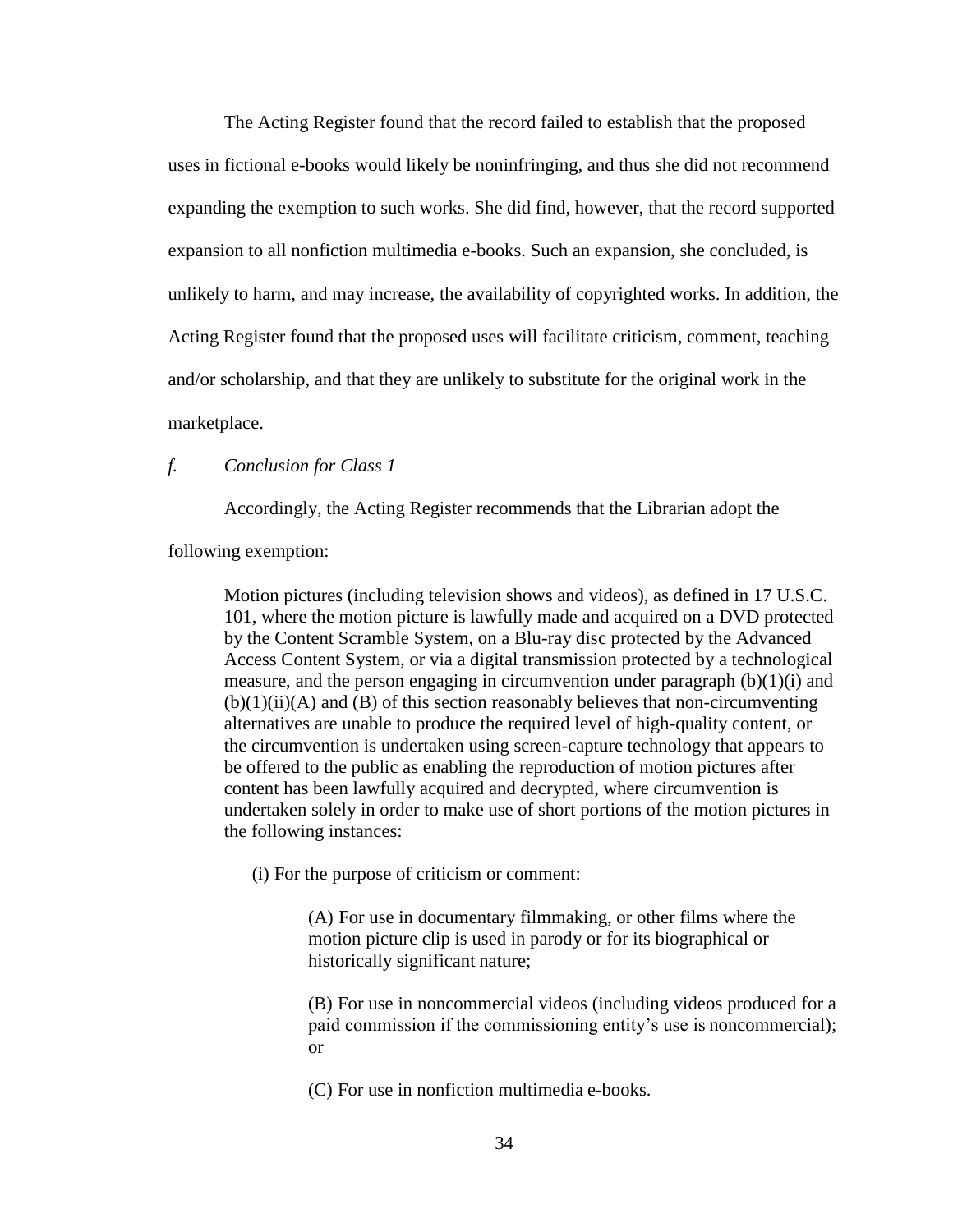(ii) For educational purposes:

(A) By college and university faculty and students or kindergarten through twelfth-grade (K-12) educators and students (where the K-12 student is circumventing under the direct supervision of an educator), including of accredited general educational development (GED) programs, for the purpose of criticism, comment, teaching, or scholarship;

(B) By faculty of massive open online courses (MOOCs) offered by accredited nonprofit educational institutions to officially enrolled students through online platforms (which platforms themselves may be operated for profit), in film studies or other courses requiring close analysis of film and media excerpts, for the purpose of criticism or comment, where the MOOC provider through the online platform limits transmissions to the extent technologically feasible to such officially enrolled students, institutes copyright policies and provides copyright informational materials to faculty, students, and relevant staff members, and applies technological measures that reasonably prevent unauthorized further dissemination of a work in accessible form to others or retention of the work for longer than the course session by recipients of a transmission through the platform, as contemplated by 17 U.S.C. 110(2); or

(C) By educators and participants in nonprofit digital and media literacy programs offered by libraries, museums, and other nonprofit entities with an educational mission, in the course of face-to-face instructional activities, for the purpose of criticism or comment, except that such users may only circumvent using screen-capture technology that appears to be offered to the public as enabling the reproduction of motion pictures after content has been lawfully acquired and decrypted.

# *2. Proposed Class 2: Audiovisual Works—Accessibility*<sup>45</sup>

Proposed Class 2 would allow circumvention of technological measures

protecting motion pictures (including television shows and videos) on DVDs, Blu-Ray discs, and via digital transmissions, for disability services professionals at educational institutions to create accessible versions for students with disabilities by adding captions

<sup>&</sup>lt;sup>45</sup>The Acting Register's analysis and conclusions for this class, including citations to the record and relevant legal authority, can be found in the Recommendation at 89–111.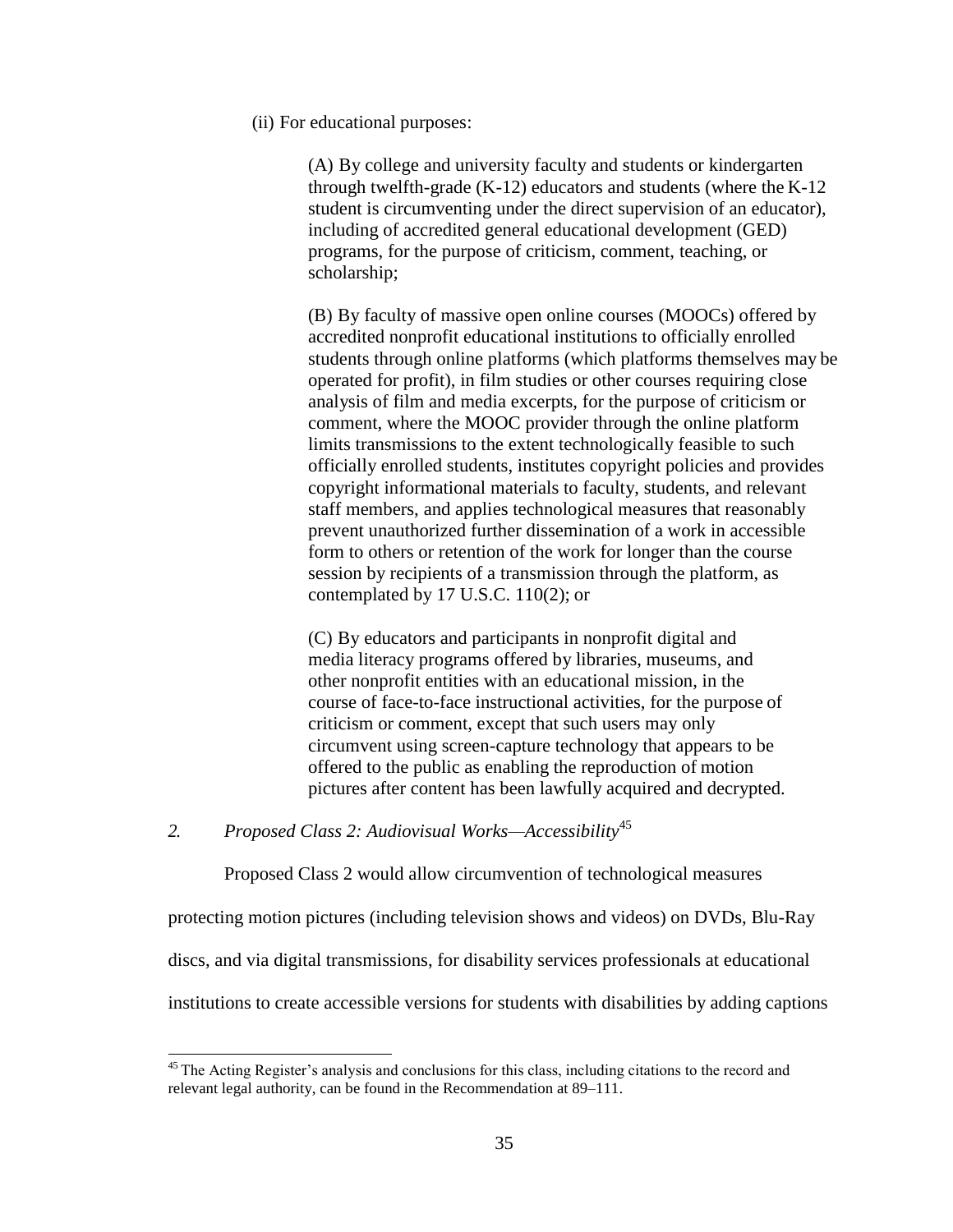and/or audio description.<sup>46</sup> Proponents explained that nearly all educational institutions are subject to disability laws such as the Americans with Disabilities Act ("ADA"), section 504 of the Rehabilitation Act ("Section 504"), and the Individuals with Disabilities Education Act ("IDEA"), which require accommodations for students with disabilities. Proponents maintained that creating accessible versions by adding captions and/or audio description is necessary because inaccessible motion pictures remain prevalent in the video industry, and copyright owners fail to retroactively make motion pictures accessible or grant permission to disability services offices to make those works accessible, even when contacted directly.

Proponents asserted that adding captions and/or audio description to motion pictures for the purpose of making them accessible to students with disabilities constitutes fair use based on the legislative history of section 107. Proponents also argued that viable alternatives to circumvention do not exist, and that not allowing circumvention will negatively affect the market for the copyrighted motion pictures because educational institutions will not use content that they cannot easily convert into an accessible format.

In response, opponents noted that while accessibility is an important issue, the proposed class was too broad because it did not take into account the extent to which DVDs and Blu-ray discs already include closed captions and audio description. They

<sup>&</sup>lt;sup>46</sup> "Captioning" is "the process of converting the audio content" of audiovisual material, such as a motion picture, "into text and displaying the text on a screen, monitor, or other visual display system." Nat'l Ass'n of the Deaf, *What is Captioning?*, NAD.ORG, https://www.nad.org/resources/technology/captioning-foraccess/what-is-captioning/ (last visited Oct. 2, 2018). By contrast, "audio description" is a narration added to the soundtrack of audiovisual material, such as a motion picture, to describe significant visual details (*e.g.*, descriptions of new scenes, settings, costumes, body language) for individuals with sight impairments. Am. Council of the Blind, *The Audio Description Project*, ACB.ORG, http://www.acb.org/adp/ad.html (last visited Oct. 2, 2018). Audio description may also be referred to as "video description" or "descriptive narration." *Id.*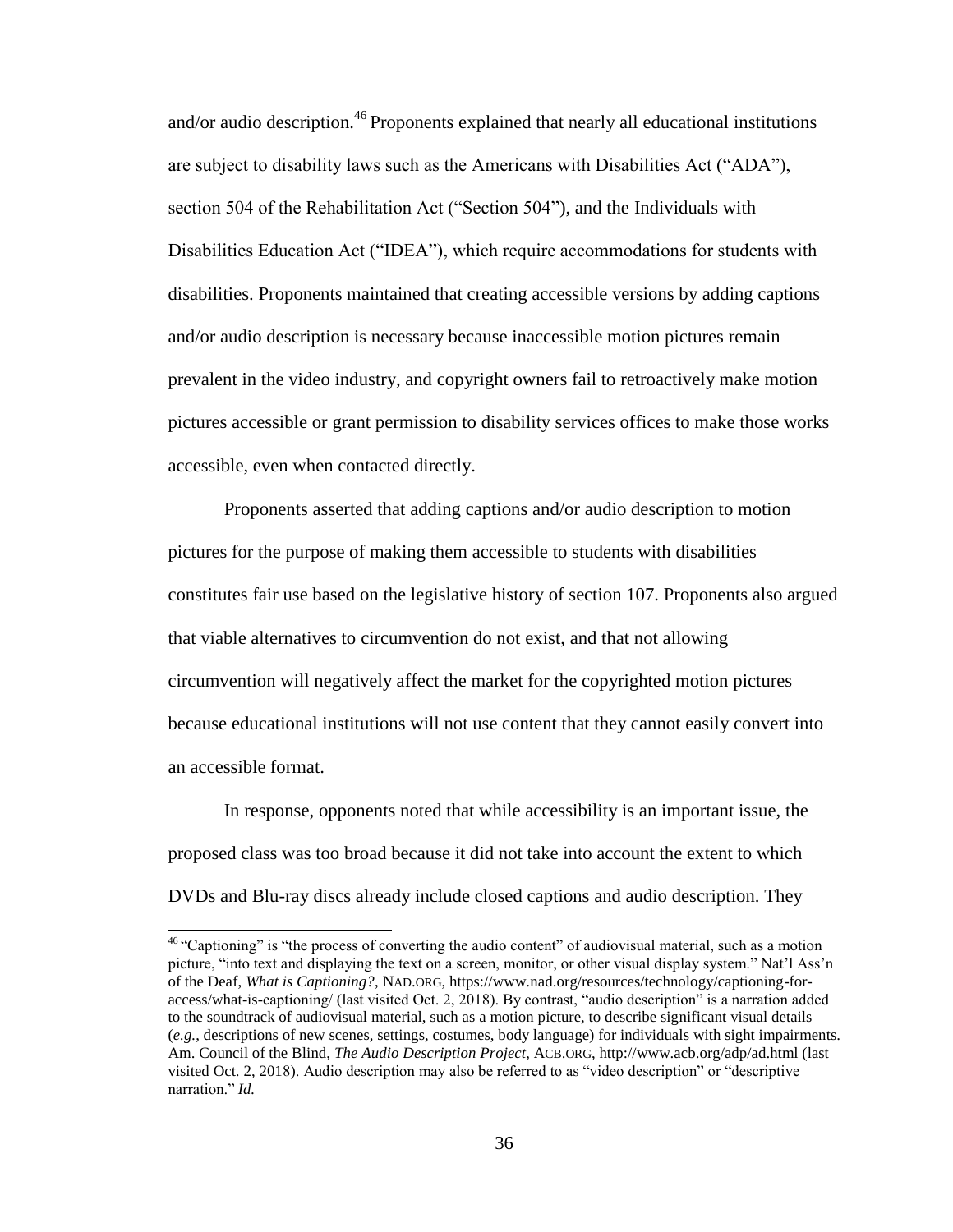argued that the result of altering a motion picture—such as by adding captioning and/or audio description—is likely a derivative work that involves a creative interpretation of the underlying work. Opponents generally contended that the wide availability of versions with captioning and/or audio description already in the market constitutes a viable alternative to circumvention.

NTIA recommended that the proposed exemption allow "disability services offices and equivalent units" to "circumvent TPMs on audiovisual works in educational settings to add accessibility features" to motion pictures, including "through the provision of closed and open captions and audio description." In agreement with the Acting Register, NTIA believes that the exemption should apply "regardless of grade level" of the student, and apply to both nonprofit and for-profit educational institutions required to make motion pictures accessible to students under disability laws.

The Acting Register concluded that an exemption should be granted, with a few adjustments to the language outlined in the petition. She recommended that the exemption permit circumvention where the accessible version is created as a necessary accommodation for a student or students with disabilities under a federal or state disability law, such as the ADA, IDEA, or Section 504. In addition, the Acting Register recommended that the exemption apply to for-profit and nonprofit educational institutions, as well as to K-12 institutions, colleges, and universities, because they are subject to such disability laws. The Acting Register also recommended that the exemption allow circumvention only after the educational institution has conducted a reasonable market check and determined that an accessible version is not available, not available at a fair price, or not available in a timely way. The record suggested that these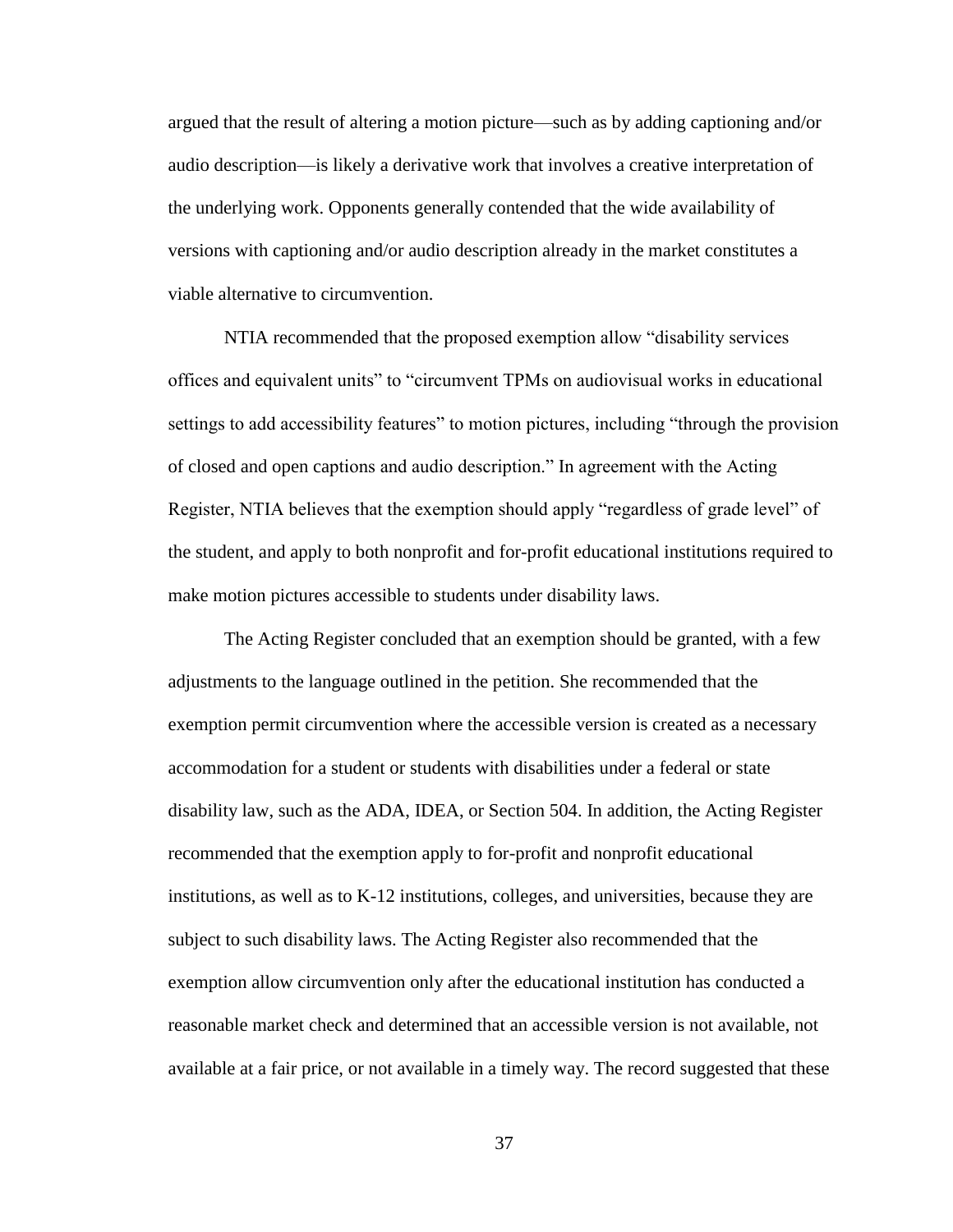searches are already occurring, and that regardless of whether a decision is made to create an accessible version, outsource the creation of an accessible version, or purchase an accessible version, the educational institution would incur a cost. In this way, the market check requirement seeks to prevent copies being made of works already available in accessible formats, while encouraging the motion picture industry to further expand the availability of accessible versions in the marketplace. Finally, the recommended exemption requires the accessible versions to be provided to students and stored by the educational institution in a manner that reasonably prevents unauthorized further dissemination of the work.

Accordingly, the Acting Register recommends that the Librarian adopt the following exemption:

(i) Motion pictures (including television shows and videos), as defined in 17 U.S.C. 101, where the motion picture is lawfully acquired on a DVD protected by the Content Scramble System, on a Blu-ray disc protected by the Advanced Access Content System, or via a digital transmission protected by a technological measure, where:

- (A) Circumvention is undertaken by a disability services office or other unit of a kindergarten through twelfth-grade educational institution, college, or university engaged in and/or responsible for the provision of accessibility services to students, for the purpose of adding captions and/or audio description to a motion picture to create an accessible version as a necessary accommodation for a student or students with disabilities under an applicable disability law, such as the Americans With Disabilities Act, the Individuals with Disabilities Education Act, or Section 504 of the Rehabilitation Act;
- (B) The educational institution unit in paragraph  $(b)(2)(i)(A)$  of this section has, after a reasonable effort, determined that an accessible version cannot be obtained at a fair price or in a timely manner; and
- (C) The accessible versions are provided to students or educators and stored by the educational institution in a manner intended to reasonably prevent unauthorized further dissemination of a work.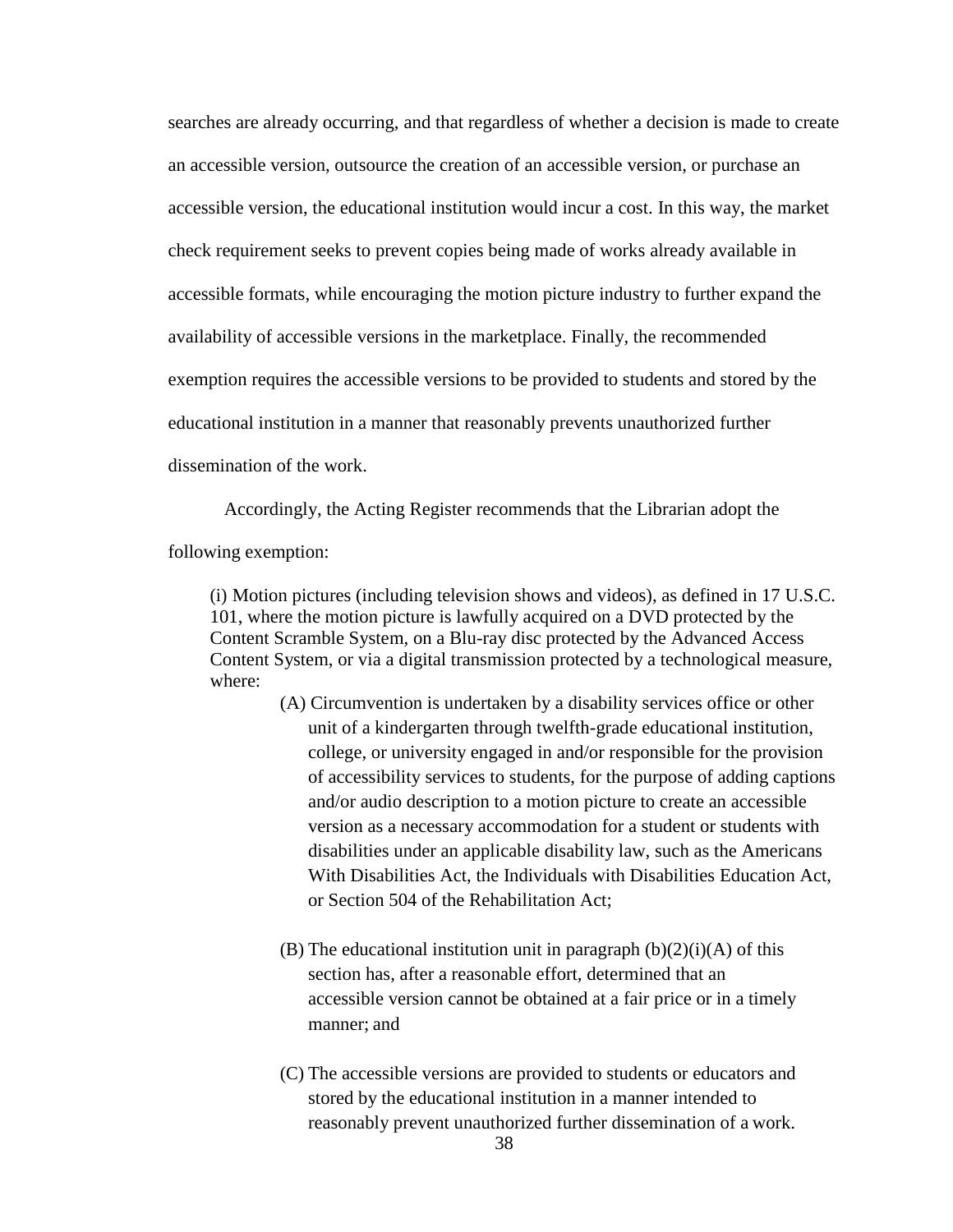(ii) For purposes of this paragraph  $(b)(2)$ , "audio description" means an oral narration that provides an accurate rendering of the motion picture.

# *3. Proposed Class 5: Computer Programs—Unlocking*<sup>47</sup>

Proposed Class 5 would expand an existing exemption for activity known as "unlocking," that is, circumvention of access controls on computer programs for the purpose of enabling a wireless device to connect to a different mobile network provider. The Copyright Office has received petitions to permit the unlocking of cellphones since 2006. In 2015, as directed by the Unlocking Consumer Choice and Wireless Competition Act ("Unlocking Act"),  $^{48}$  the Register considered whether to expand the exemption to additional categories of wireless devices. Based on the record in that proceeding, the Register recommended, and the Librarian granted, an exemption covering cellphones, allpurpose tablet computers, portable mobile connectivity devices such as mobile hotspots, and wearable devices such as smartwatches or fitness devices.

The current exemption also is limited to used devices, *i.e.* those previously activated on a wireless carrier. First adopted in 2010, this limitation was implemented in response to concerns raised by wireless carriers engaged in the business of selling cellphones at substantially discounted prices and recouping that investment through the sale of prepaid wireless service. These companies feared that including new phones in the class could foster illegal trafficking activity, which involves "the bulk purchase of unused handsets that have been offered for sale at subsidized prices . . . and then unlocking and reselling those unlocked handsets for a profit."<sup>49</sup>

<sup>&</sup>lt;sup>47</sup>The Register's analysis and conclusions for this class, including citations to the record and relevant legal authority, can be found in the Recommendation at 145–63.

 $^{48}$  Pub. L. No. 113-144, 128 Stat. 1751 (2014)

 $49$  2015 Recommendation at 145.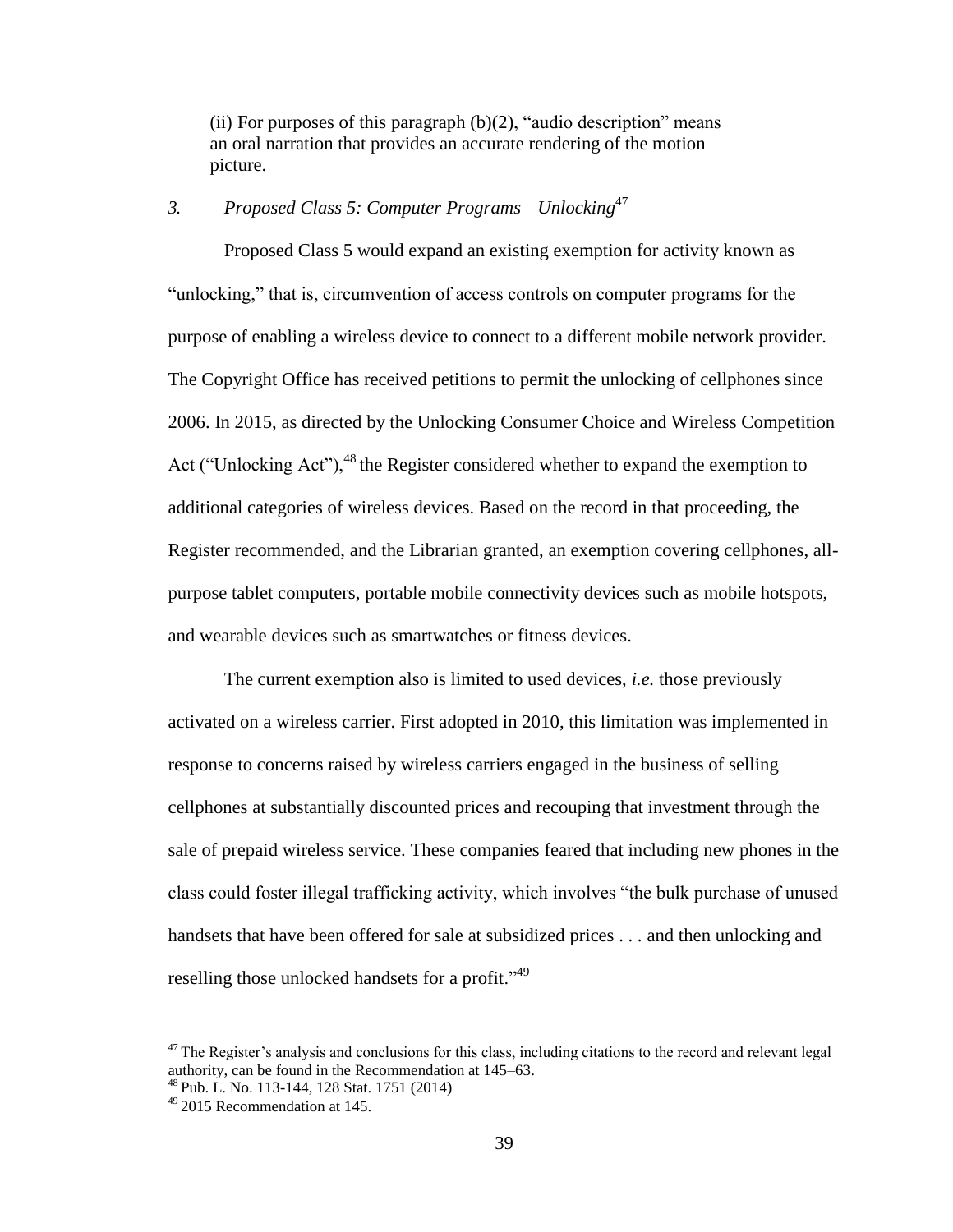In this proceeding, ISRI petitioned for expansions that would (1) remove the enumerated device categories and instead permit circumvention to unlock "any wireless device"; and (2) eliminate the requirement that a wireless device be "used." As to the limitation on devices, proponents argued that the owner of any connected device should be able to transfer it to the carrier of his or her choice. Proponents warned that the rapid pace of innovation within the Internet of Things industry makes it impossible to predict the specific categories of wireless devices that consumers may need to unlock. Regarding the "used" limitation, proponents argued that illegal trafficking does not implicate copyright interests and that concerns about such activity therefore are outside the proper scope of this rulemaking. Proponents further suggested that, in contrast to 2015, there now exists a need to unlock unused devices, offering examples of corporations acquiring excess devices that are never activated but that they later seek to recycle. The Office received no comments opposing either of these requested expansions.

NTIA recommended granting both aspects of the petition. As it did in 2015, NTIA concluded that "proponents have provided sufficient evidence to demonstrate that circumvention of TPMs on all lawfully acquired wireless devices is a noninfringing use." In its view, the statutory prohibition "limits consumer choice of wireless network providers, limits recyclers' ability to recycle or resell wireless devices, and limits competition between wireless network providers." NTIA also concluded that proponents met their burden with respect to unused devices, pointing to evidence that since 2015, "business practices have changed, resulting in a need for bulk and individual unlocking of new wireless devices." NTIA proposes replacing the term "used" in the exemption with the phrase "lawfully acquired."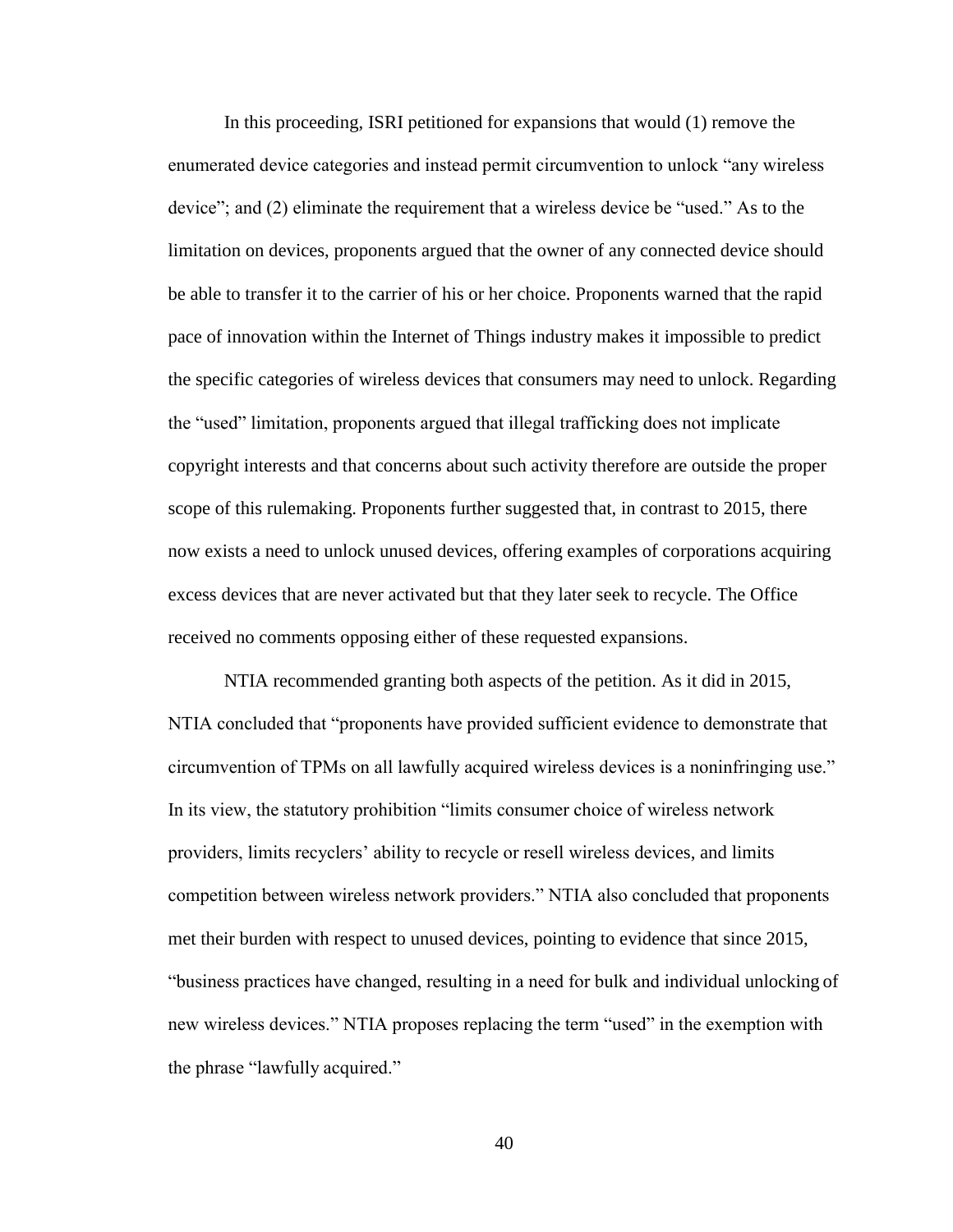The Acting Register recommended expanding the exemption to unused devices falling within the categories listed in the current exemption. She concluded that unlocking such devices is likely noninfringing under section  $117(a)$  of the Copyright Act for the same reasons noted in the 2015 Recommendation with respect to used devices. She further found that unlocking such devices is likely a fair use, regardless of whether the devices are new or used. With respect to potential cellphone trafficking, the Acting Register found that although such activity limits the network provider's ability to sell devices at a discount, there were no allegations relating to trafficking raised in this proceeding, and it is not clear that the economic harm caused by that activity affects the value of the computer programs allowing devices to connect to wireless networks. She further noted that other causes of action, such as unfair competition or unjust enrichment, may be available to address injury to non-copyright interests. In addition, the Acting Register concluded that absent an exemption, users are likely to be adversely affected in their ability to unlock unused devices of these types. She found that extending the exemption to such devices will increase the availability of the software within them and that the record lacked evidence that doing so would harm the market for copyrighted works.

The Acting Register therefore recommended removal of the provision in the current exemption requiring that a covered device be "used." Consistent with NTIA's recommendation, she proposed adding language requiring that such a device be "lawfully acquired." Because the regulations implementing the Unlocking Act already require that circumvention under this exemption be initiated by the "owner" of the relevant device or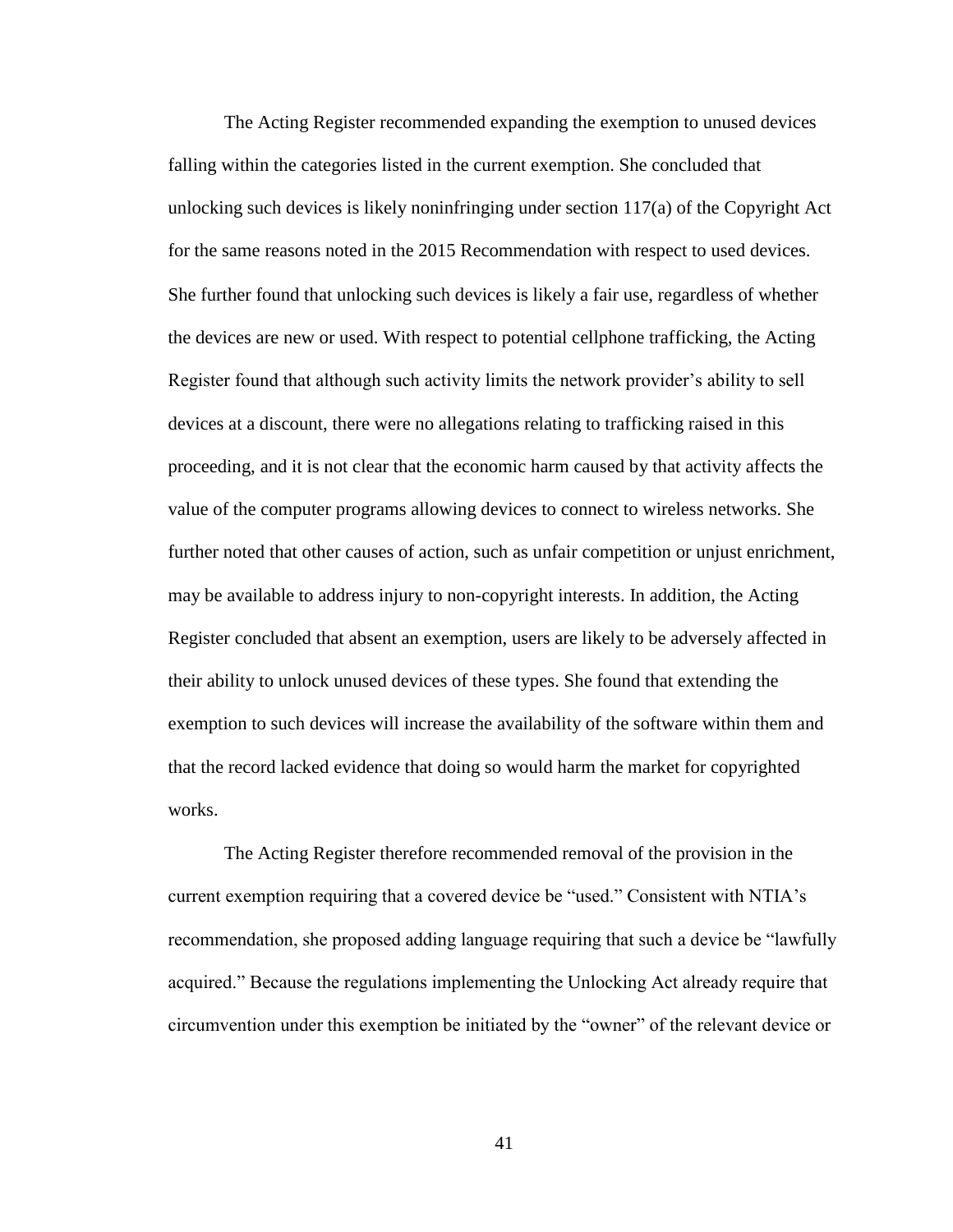by a person or service provider at the direction of the owner, the Acting Register views this as a technical, rather than a substantive, change. $50$ 

The Acting Register determined, however, that the record was insufficient to support expanding the exemption to additional types of wireless devices. As in 2015, she found the record too sparse to support a finding that unlocking wireless devices of all types is likely to be a fair use. Proponents did provide evidence regarding three specific categories of devices: home security devices, agricultural equipment, and vehicle GPS trackers. Based on the record, the Acting Register concluded that these devices are similar to those covered by the current exemption in relevant respects, and that unlocking them therefore is likely to be a fair use. But she concluded that proponents failed to establish that they are, or are likely to be, adversely affected by section 1201 in their ability to unlock these types of devices. Proponents did not demonstrate that it would be possible to connect these devices to an alternate wireless network even if an exemption were granted. The Acting Register thus found that they failed to carry their burden to show actual or likely adverse effects resulting from the bar on circumvention. She therefore declined to recommend removal of the exemption's enumerated device categories.

Accordingly, the Acting Register recommends that the Librarian adopt the following exemption:

Computer programs that enable the following types of lawfully acquired wireless devices to connect to a wireless telecommunications network, when circumvention is undertaken solely in order to connect to a wireless telecommunications network and such connection is authorized by the operator of such network:

 $50$  37 CFR 201.40(c) (2016).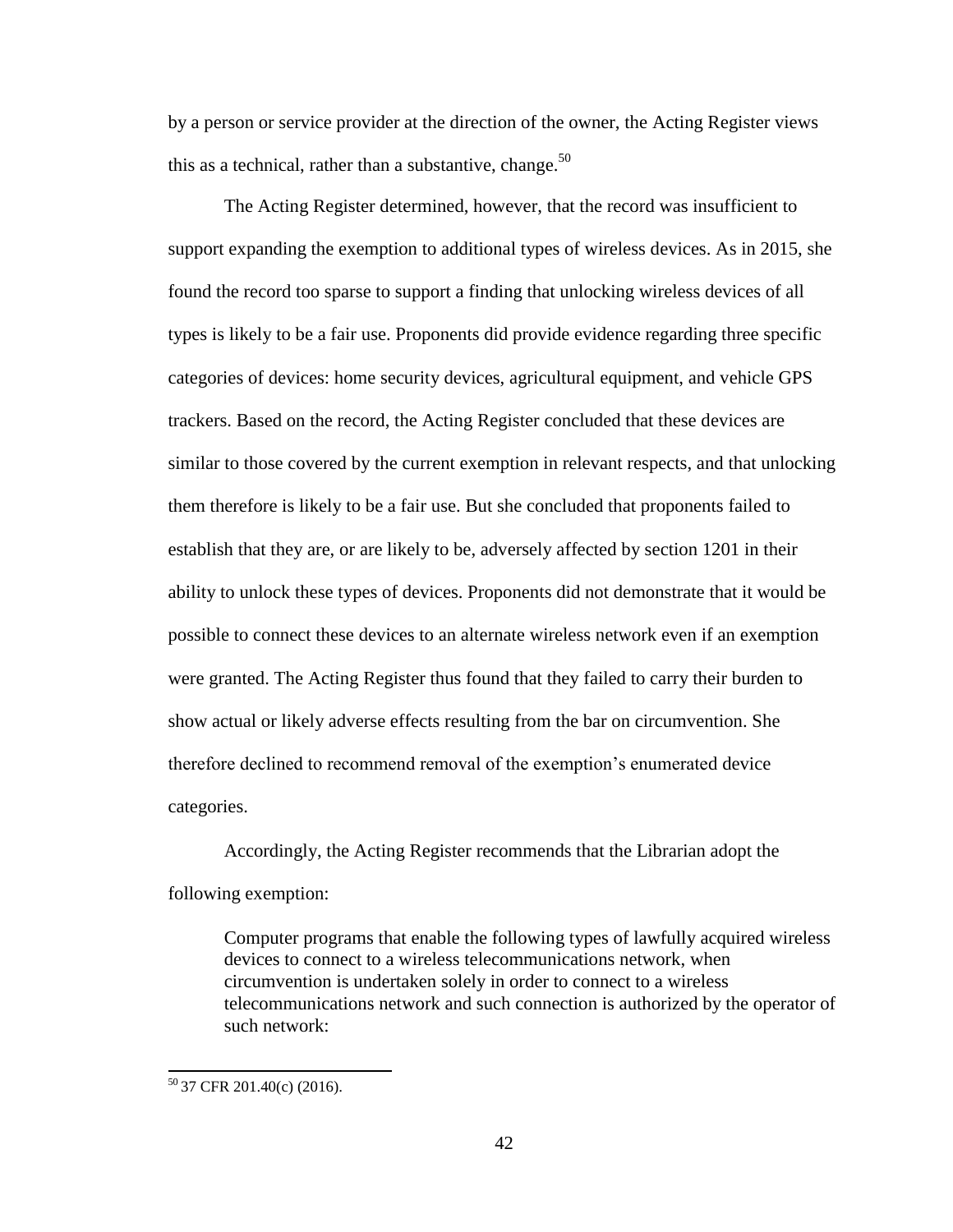- (i) Wireless telephone handsets (i.e., cellphones);
- (ii) All-purpose tablet computers;
- (iii) Portable mobile connectivity devices, such as mobile hotspots, removable wireless broadband modems, and similar devices; and
- (iv) Wearable wireless devices designed to be worn on the body, such as smartwatches or fitness devices.
- *4. Proposed Class 6: Computer Programs—Jailbreaking*<sup>51</sup>

Proposed Class 6 would expand an existing exemption for activity known as "jailbreaking"—that is, the process of gaining access to the operating system of a computing device to install and execute software that could not otherwise be installed or run on that device, or to remove pre-installed software that could not otherwise be uninstalled. An existing exemption permits the jailbreaking of smartphones and portable all-purpose mobile computing devices. In this proceeding, EFF filed a petition seeking to expand the current exemption by: (1) adding voice assistant devices, such as the Amazon Echo and Google Home, to the categories of devices covered by the exemption; and 2) allowing jailbreaking not only to install, run, or remove software, but also for the purpose of enabling or disabling hardware features of the relevant device.

In proponents' view, the fair use analysis relied upon by the Register in recommending the previous jailbreaking exemptions is equally applicable in the context of voice assistant devices. Moreover, regarding the 1201 statutory factors, proponents argued that a jailbreaking exemption will have either no effect or a positive effect on the availability of copyrighted firmware and application software.

<sup>&</sup>lt;sup>51</sup> The Acting Register's analysis and conclusions for this class, including citations to the record and relevant legal authority, can be found in the Recommendation at 163–85.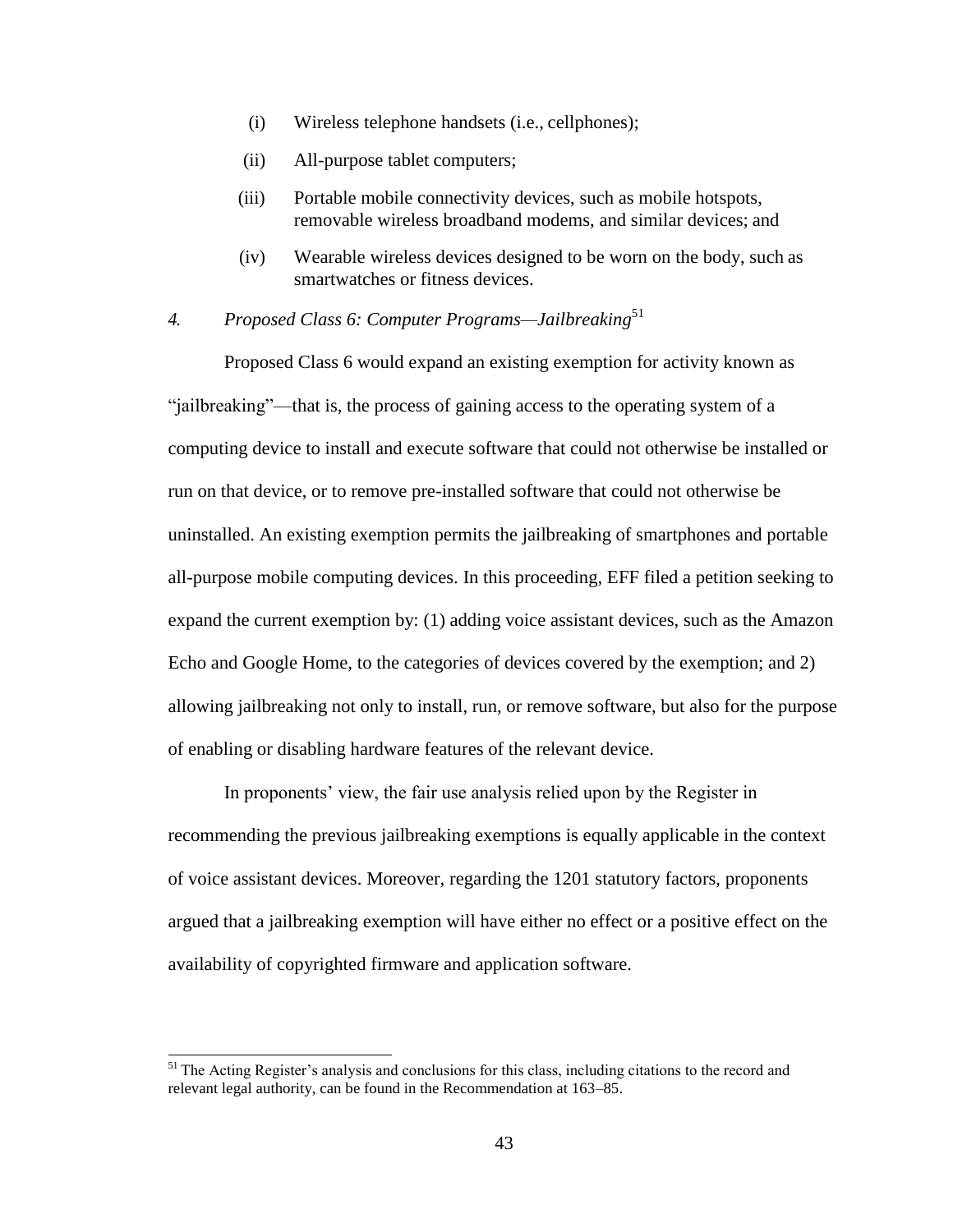Opponents principally argued that jailbreaking is likely to enable voice assistant devices to access pirated content. Opponents asserted that piracy concerns are greater in the context of voice assistant devices than in that of other devices, as the former are relatively simple devices that do not incorporate the same "hardware and software complexity" that exists in personal computers, and therefore they provide more limited security options. Opponents further suggested that jailbreaking would facilitate the installation of counterfeit apps and apps that enable unauthorized access to copyrighted content. Opponents challenged the contention that jailbreaking is necessary to promote the development of new applications.

NTIA recommended granting the exemption in the form requested by proponents. It agreed that jailbreaking voice assistant devices is unlikely to harm the market for copyrighted works, noting that there is no evidence of market harm for the devices covered by the current exemption. NTIA rejected opponents' argument about unauthorized access to entertainment content on the ground that it "fail[s] to explain why infringement is more likely on voice assistant platforms than on smartphones, tablets, and other devices already subject to the exemption." NTIA further concluded that proponents had demonstrated that users in this class are adversely affected by the statutory prohibition.

The Acting Register found that proponents met their burden of showing that jailbreaking voice assistant devices within the meaning of the current exemption is likely to be a fair use. She concluded that the record failed to show that the prior jailbreaking exemptions have harmed the market for firmware in smartphones or all-purpose mobile devices, and that nothing in the record suggests that a different conclusion is warranted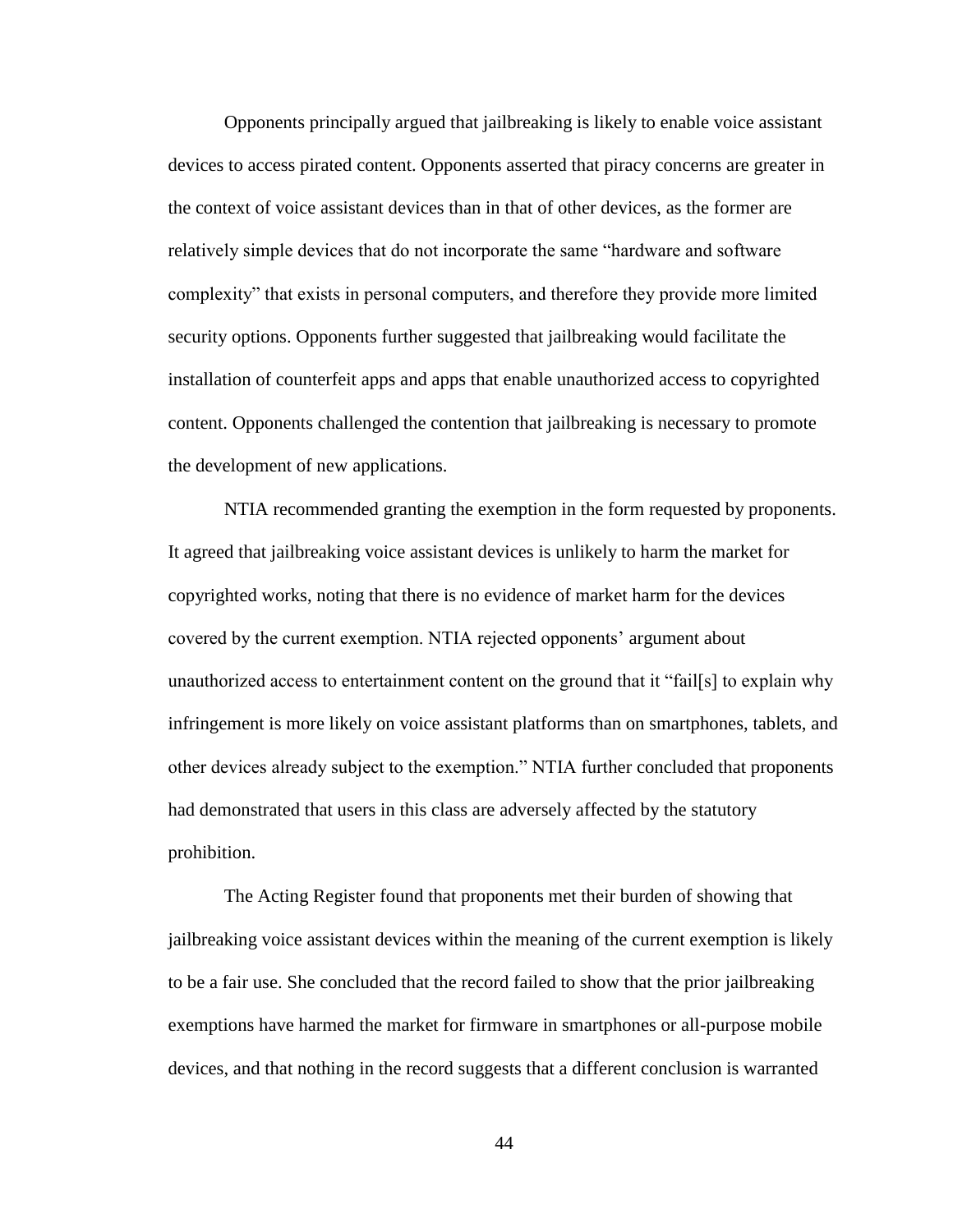for voice assistant devices. Additionally, the Acting Register found the record insufficient to establish that an expanded exemption is likely to harm the market for copyrighted works streamed to voice assistant devices. While acknowledging that piracy of streamed content is a highly significant concern, the evidence was insufficient to conclude that allowing jailbreaking of voice assistant devices created a greater risk of unauthorized access to streaming content than exists with respect to other devices, and suggested that subscription streaming services typically control access to their content with TPMs separate from those protecting the firmware. The Acting Register thus recommended adoption of an exemption authorizing the jailbreaking of voice assistant devices, which must be "designed to take user input primarily by voice." The recommended exemption excludes video game consoles, set-top boxes, DVD and Blu-Ray players, and similar devices that typically are operated using buttons. To address opponents' serious concerns over the potential use of jailbroken devices as platforms for unauthorized content, the Acting Register recommended including language expressly excluding circumvention undertaken for purpose of accessing such material.

Accordingly, the Acting Register recommends that the Librarian adopt the following exemption:

Computer programs that enable voice assistant devices to execute lawfully obtained software applications, where circumvention is accomplished for the sole purpose of enabling interoperability of such applications with computer programs on the device, or to permit removal of software from the device, and is not accomplished for the purpose of gaining unauthorized access to other copyrighted works. For purposes of this paragraph (b)(8), a "voice assistant device" is a device that is primarily designed to run a wide variety of programs rather than for consumption of a particular type of media content, is designed to take user input primarily by voice, and is designed to be installed in a home or office.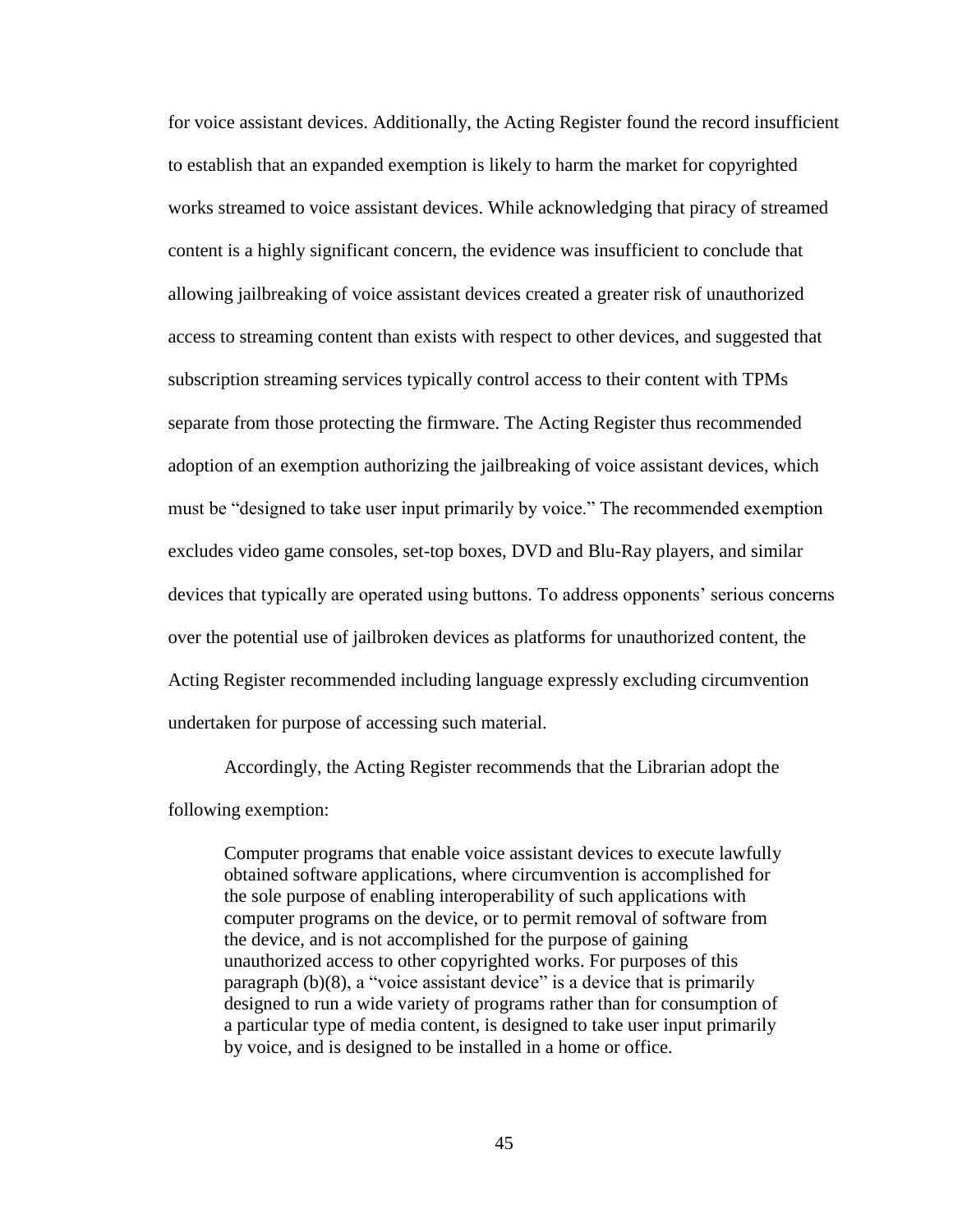# *5. Proposed Class 7: Computer Programs—Repair* 52

Several organizations petitioned to expand the current exemption allowing for circumvention of access controls controlling the functioning of motorized land vehicles for purposes of diagnosis, repair, or lawful modification of a vehicle function to allow an additional range of activities. The Office synthesized these suggestions into Proposed Class 7. Although the commenters' proposals varied in scope, and there was no singular unified proposed exemption, the Acting Register grouped them into the following four categories:

- 1) removing the current limitation prohibiting circumvention of TPMs to access computer programs primarily designed for the control of vehicle telematics and entertainment systems;
- 2) expanding the exemption to apply to other types of software-enabled devices, including appliances, computers, toys, and other Internet of Things devices;
- 3) extending the exemption to allow circumvention by third-party service providers, and in particular, independent vehicle repair shops, for purposes of diagnosis, repair, and lawful modification; and
- 4) allowing the acquisition, use, and dissemination of circumvention tools in furtherance of diagnosis, repair, and modification.

The Acting Register first considered proposed expansions within the context of

motorized land vehicles, and then addressed expansion of the exemption to other types of devices.

Regarding motorized land vehicles, proponents asserted that diagnosis, repair, and lawful modification of vehicle telematics and entertainment systems are fair uses and noninfringing under section 117. Proponents contended that, because these systems are increasingly integrated with functional vehicle firmware, access is necessary to engage in

 $52$  The Acting Register's analysis and conclusions for these classes, including citations to the record and relevant legal authority, can be found in the Recommendation at 185–231.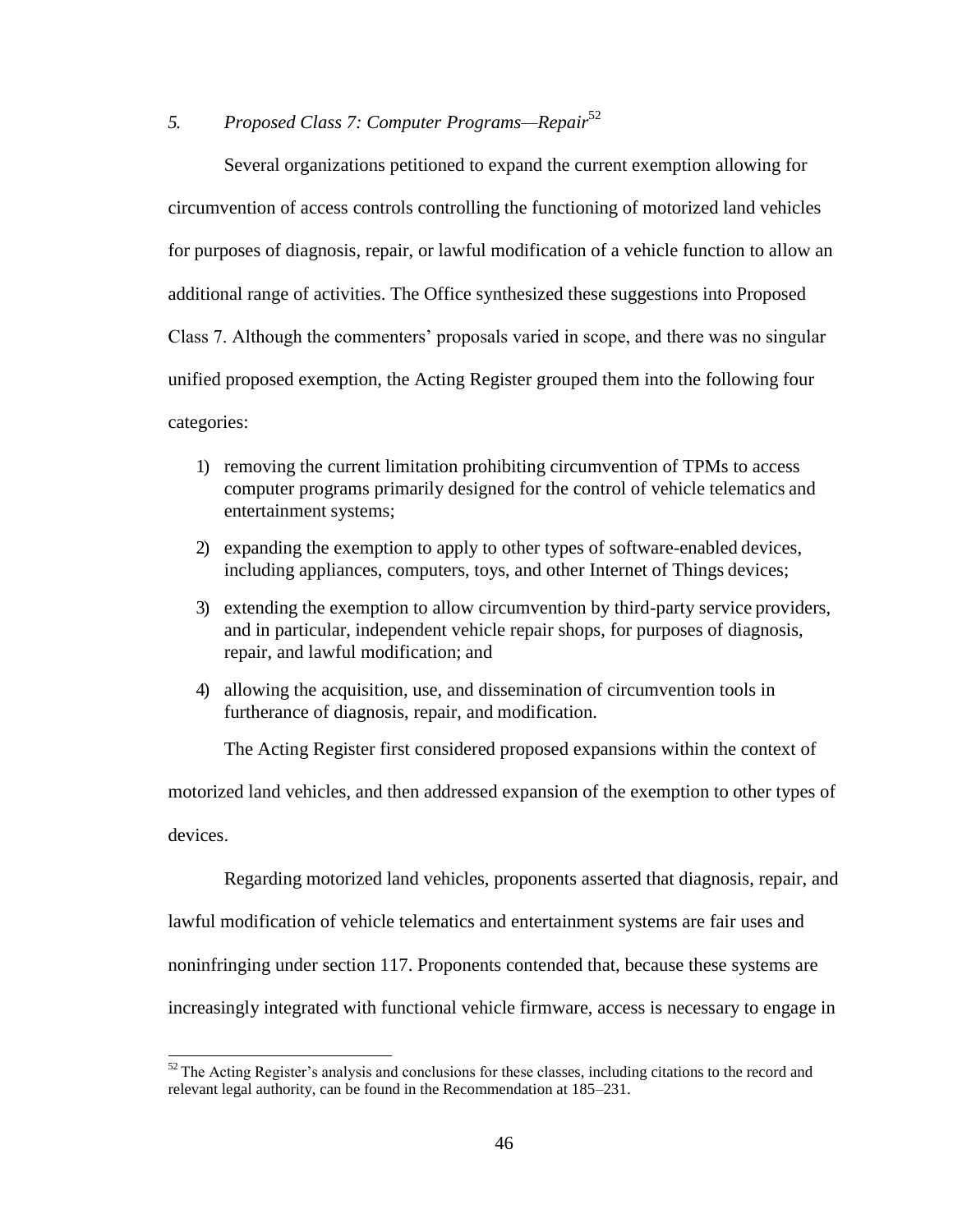diagnosis, repair, and lawful modification of vehicle functions—activities the Register found to be likely noninfringing in recommending the existing exemption. Proponents sought access to telematics systems in order to obtain diagnostic data for the same purposes. Proponents asserted that vehicle firmware is "effectively useless" outside of the vehicle, with essentially no separate market for the software apart from the vehicles. In addition, proponents suggested users should be permitted to access "storage capacity" in vehicle entertainment systems, and to repair infotainment/entertainment modules.

In response, opponents contended that the proposed activities are not favored under fair use because access to entertainment and telematics systems could allow unauthorized access to expressive content. Opponents asserted that telematics and entertainment firmware have value apart from a vehicle, and may be paid for on a continuing basis separate from the vehicle purchase. Opponents also argued that circumvention of telematics is unnecessary because diagnostic data is still available through the onboard diagnostics port and, further, a nationwide Memorandum of Understanding requires manufacturers to make this data available to vehicle owners and independent repair shops.

Commenters seeking to expand the exemption to allow diagnosis, repair, and modification of other software-enabled devices likewise asserted that these activities are noninfringing under the fair use doctrine and section 117. The Acting Register considered these arguments for those types of devices cognizably reflected in the record, namely home appliances, smartphones, video game consoles, computers and ancillary or peripheral computing devices, and consumables, plus a few examples of specific additional devices.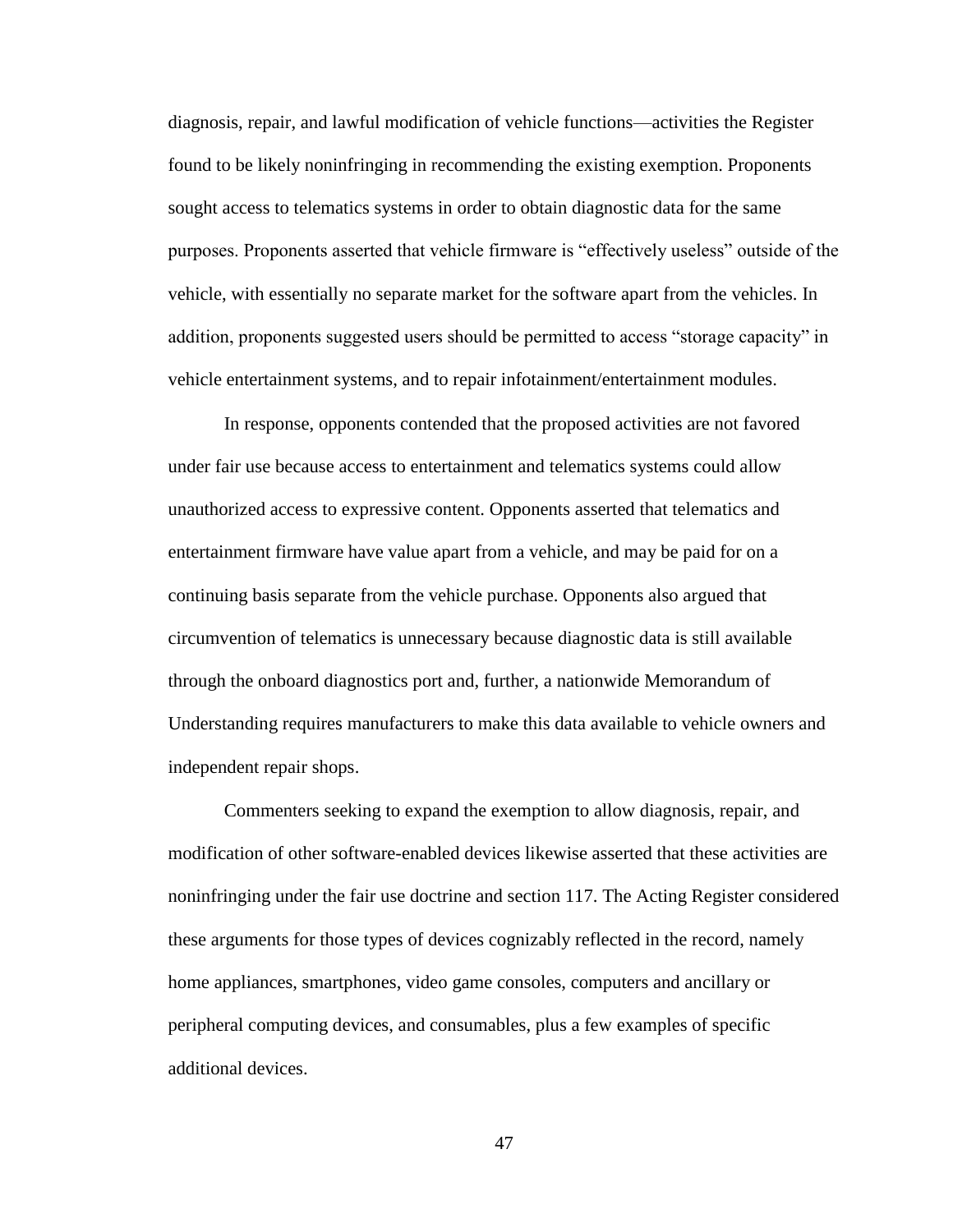Opponents maintained that repair of these devices is not a transformative use because it merely causes a device to be used for the same purpose for which it was originally intended. In some cases, opponents also suggested that once the firmware on some devices is accessed, even for repair, it is compromised such that it can no longer prevent piracy; and consequently, these uses diminish the value of and market for the devices and other creative works. Regarding repair of video game consoles specifically, opponents expressed concern that circumvention of TPMs creates the risk of unauthorized access to content and piracy.

Concerning third-party assistance, several proponents requested that the exemption specifically permit third parties, such as repair services, to assist owners in carrying out the authorized activities. Alternatively, proponents suggested removing the current exemption language requiring that circumvention be "undertaken by the authorized owner" of the vehicle. Regarding circumvention tools, proponents asked the Office to recommend language that would allow exemption beneficiaries, including third parties, to not only make, use, and acquire tools, but also to distribute them. Opponents contended that the proposals concerning third-party assistance and circumvention tools would impermissibly expand the exemption to activity that would constitute unlawful trafficking in violation of sections  $1201(a)(2)$  and (b).

NTIA supported expanding the exemption to a "new definable sub-class" of home appliances and mobile handsets (such as cell phones) "when circumvention is a necessary step to allow the diagnosis, repair, or lawful modification of a device function." NTIA concluded that these are noninfringing fair uses, in part because "diagnosis is a critical component of repairing a device" and subsequent modification of devices is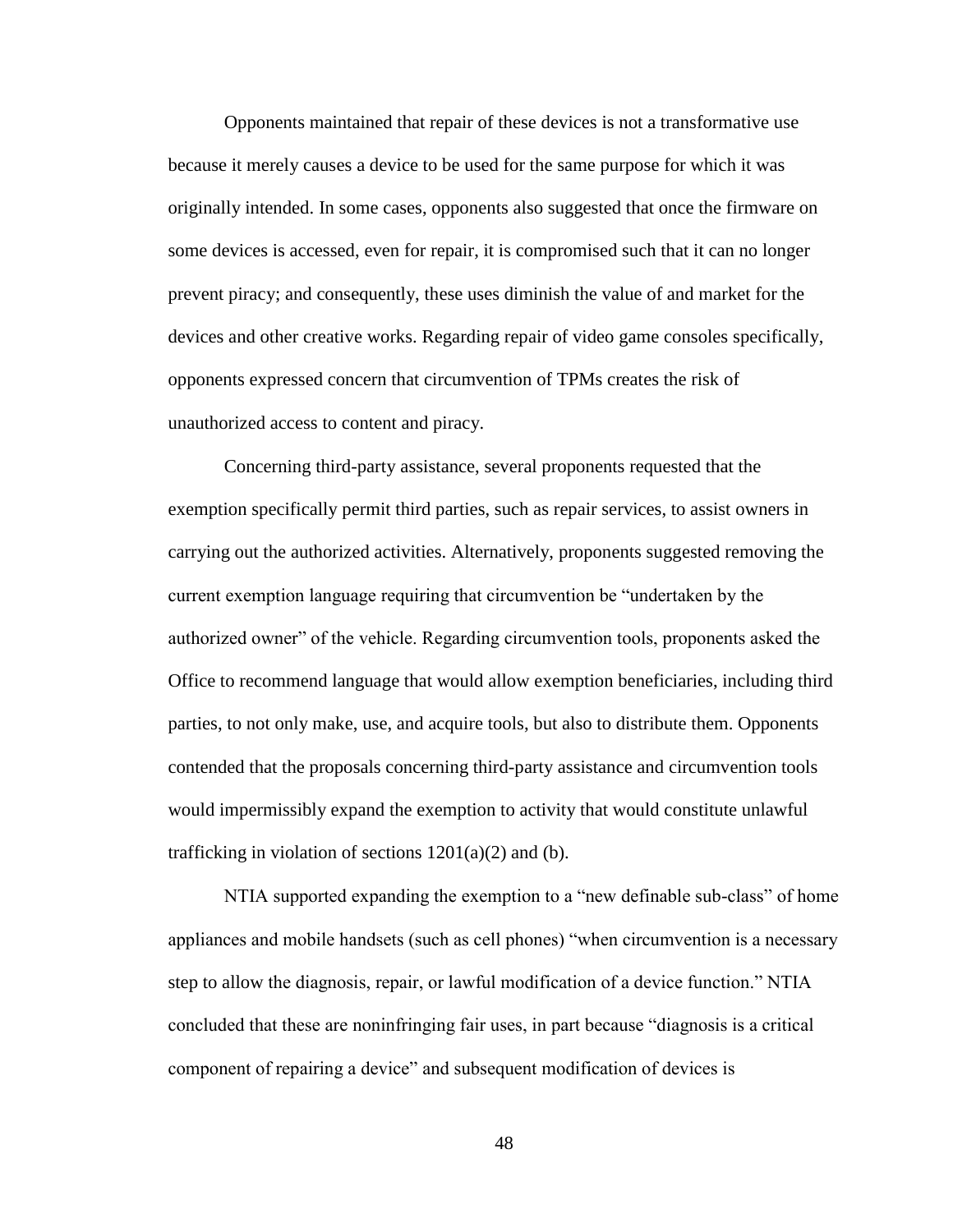transformative. With respect to vehicles, NTIA supported expanding the existing exemption to allow "use of telematics data for diagnostic purposes." It recommended, however, "limiting use to obtaining the *diagnostic* data from the telematics module for purposes of repair and modification of the vehicle, and not repair or modification to the module itself." As to vehicle entertainment systems, NTIA "continue[d] to have reservations about the strength of [the] record and the potential for infringement" and did not recommend an expansion to permit access for the proposed uses, including "storage capacity."

NTIA further recommended removing the current exemption's reference to "the authorized owner of the vehicle"—a change that it characterizes as "extending the current exemption to allow third-party service providers to diagnose, repair and modify softwareenabled vehicles on behalf of owners." But NTIA recommended denying the proposals to "permit third-party commercialization of software repair tools for vehicles in this class," concluding that such activity is "likely to constitute trafficking."

The Acting Register recommended expanding the current exemption in areas where there was sufficient record support for such a change, while retaining language to ensure that both the class of works and the permitted uses are appropriately defined. As a result, the Acting Register recommended two separate exemptions, one relating to motorized land vehicles, and one related to the repair and maintenance of additional categories of devices.

Regarding motor vehicles, the recommended exemption removes the requirement that circumvention be "undertaken by the authorized owner" of the vehicle, instead providing that it apply where such items are "lawfully acquired." This change responds to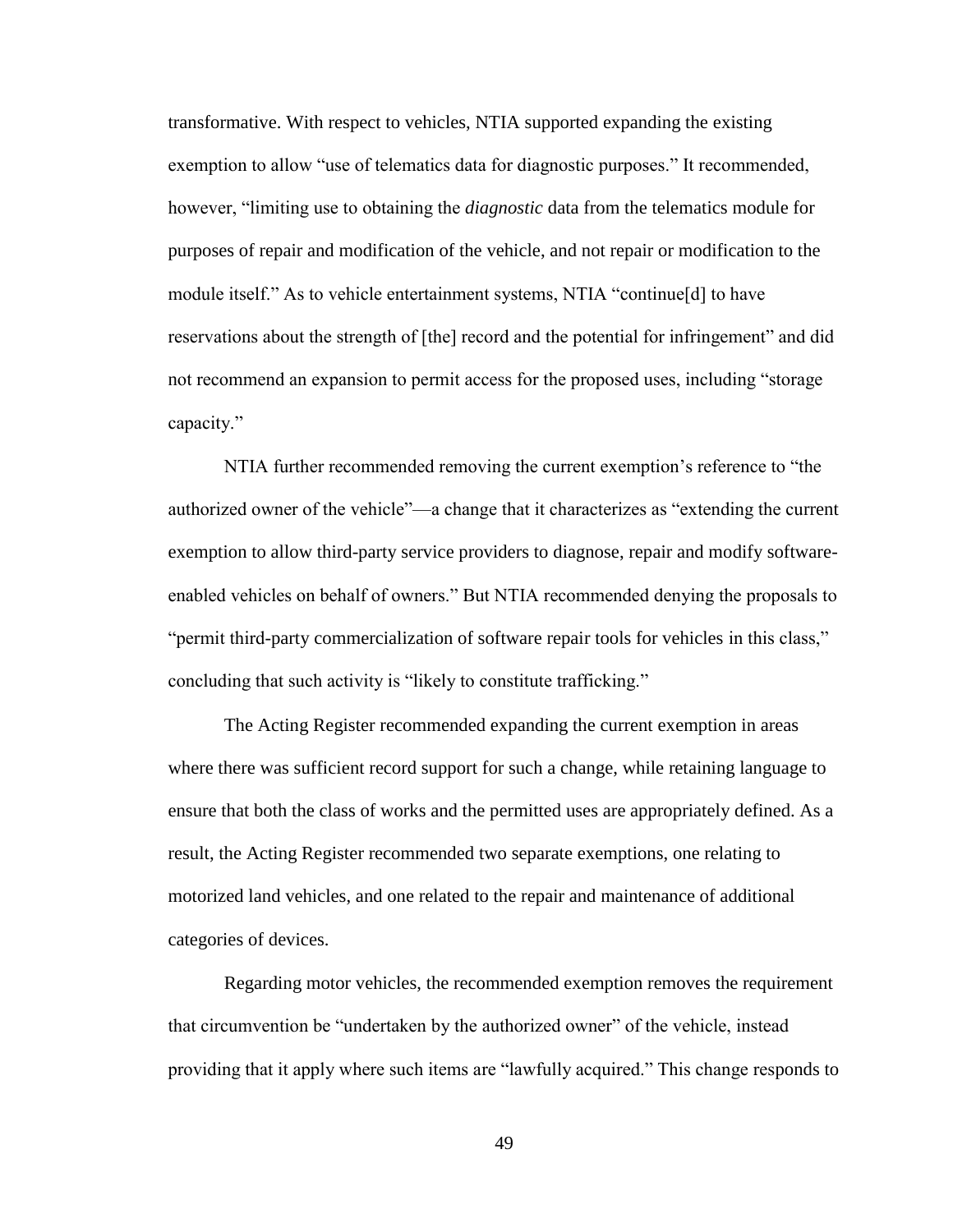proponents' concerns that the language of the existing exemption improperly excludes other users with a legitimate interest in engaging in noninfringing diagnosis, repair, or modification activities. The Acting Register expressed no view on whether particular types of third-party assistance may or may not implicate the anti-trafficking provisions. Those provisions, found in section  $1201(a)(2)$  and (b), are unchanged and must be separately analyzed to determine whether third-party assistance would be permissible.

The Acting Register also recommended removing the language excluding access to computer programs designed for the control of telematics or entertainment systems. The Acting Register was persuaded that, due to increasing integration of vehicle computer systems since the 2015 rulemaking, retaining this limitation may impede noninfringing uses that can only be accomplished by incidentally accessing these systems. Nonetheless, the Acting Register credited opponents' concerns about unauthorized access to expressive works through subscription services unrelated to vehicle functioning, and accordingly the recommended exemption specifically excludes access to "programs accessed through a separate subscription service." While the broadened exemption permits incidental access to a vehicle infotainment system, it provides that such access is allowed only to the extent it is "a necessary step to allow the diagnosis, repair or lawful modification of a vehicle function" and includes the additional requirement that circumvention may not be "accomplished for the purpose of gaining unauthorized access to other copyrighted works." Because the Acting Register found the record insufficient to support expanding the exemption to permit diagnosis, repair, or lawful modification of the telematics and infotainment systems themselves, the regulatory language does not extend to those activities.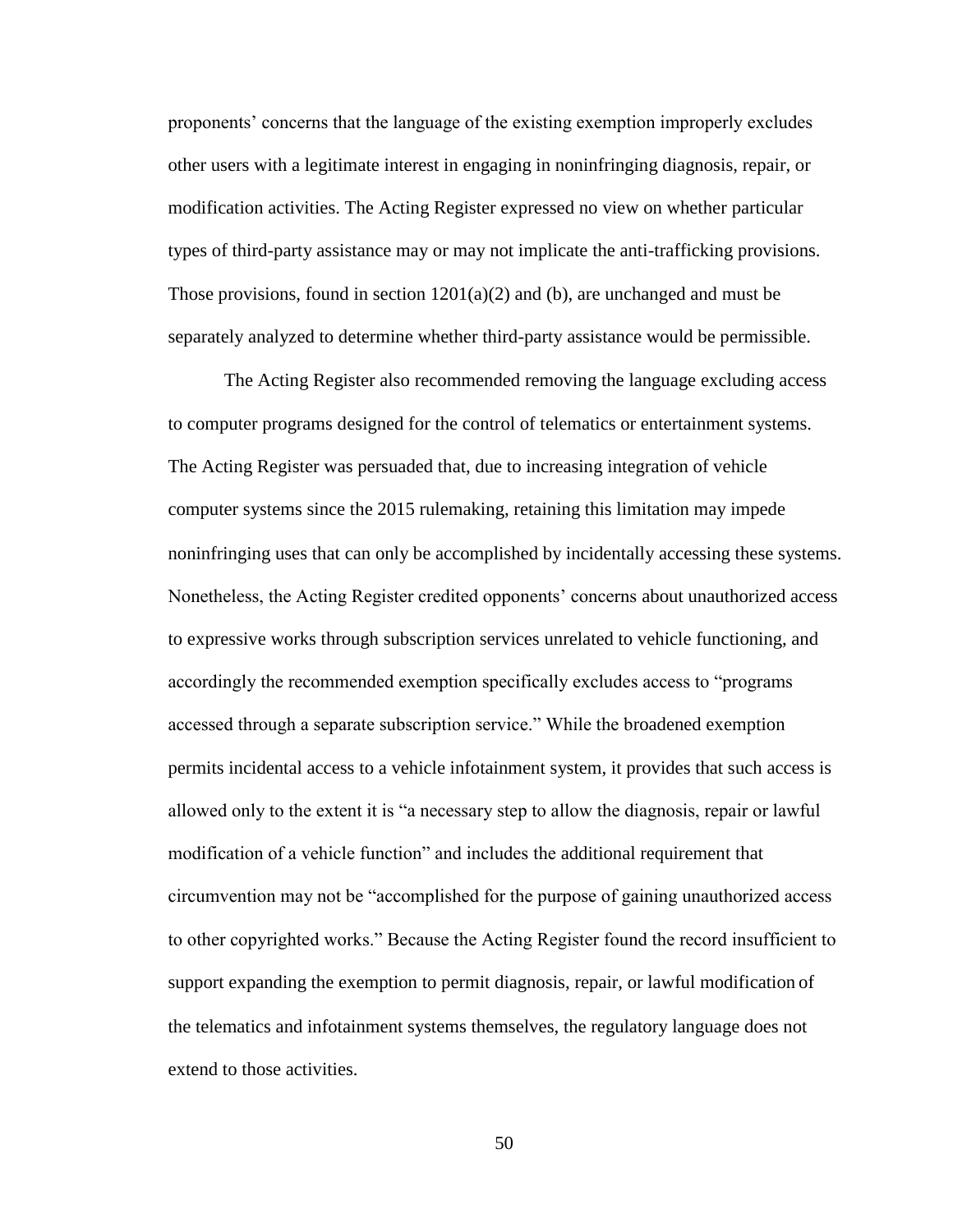In addition, the Acting Register recommended a new exemption allowing for the circumvention of TPMs restricting access to firmware that controls smartphones and home appliances and home systems for the purposes of diagnosis, maintenance, or repair. In doing so, the Acting Register adopted the definitions of "maintenance" and "repair" in section 117(d). Here again, the recommended text includes the condition that circumvention not be "accomplished for the purpose of gaining unauthorized access to other copyrighted works." The Acting Register did not recommend extending this exemption to circumvention for purposes of modifying a device function, concluding that "modification" was not defined with sufficient precision to conclude as a general category it is likely to be noninfringing.

Accordingly, the Acting Register recommends that the Librarian adopt the following exemptions:

- (1) Computer programs that are contained in and control the functioning of a lawfully acquired motorized land vehicle such as a personal automobile, commercial vehicle or mechanized agricultural vehicle, except for programs accessed through a separate subscription service, when circumvention is a necessary step to allow the diagnosis, repair or lawful modification of a vehicle function, where such circumvention does not constitute a violation of applicable law, including without limitation regulations promulgated by the Department of Transportation or the Environmental Protection Agency, and is not accomplished for the purpose of gaining unauthorized access to other copyrighted works.
- (2) Computer programs that are contained in and control the functioning of a lawfully acquired smartphone or home appliance or home system, such as a refrigerator, thermostat, HVAC or electrical system, when circumvention is a necessary step to allow the diagnosis, maintenance or repair of such a device or system, and is not accomplished for the purpose of gaining access to other copyrighted works. For purposes of this paragraph  $(b)(10)$ :
	- (i) The "maintenance" of a device or system is the servicing of the device or system in order to make it work in accordance with its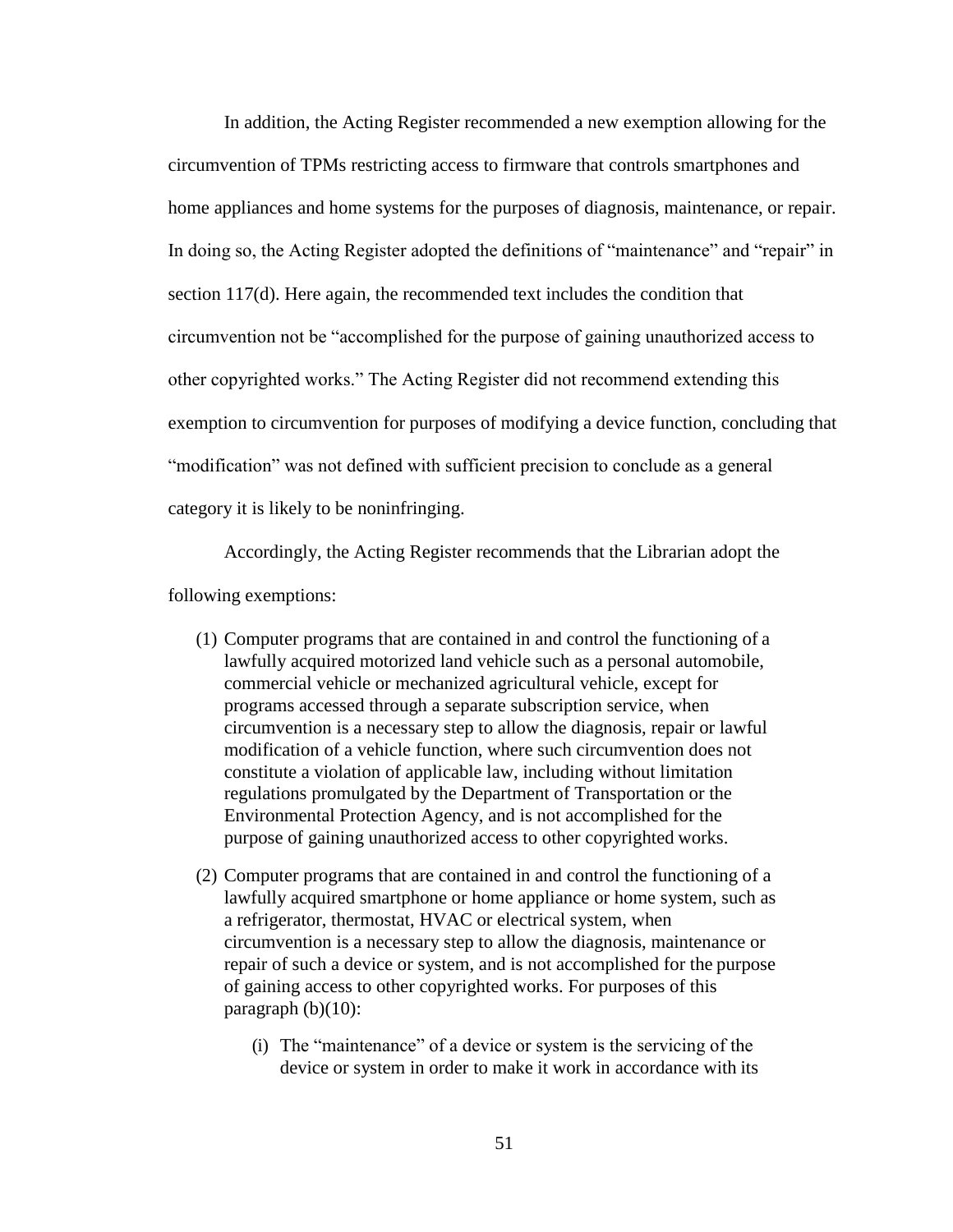original specifications and any changes to those specifications authorized for that device or system; and

(ii) The "repair" of a device or system is the restoring of the device or system to the state of working in accordance with its original specifications and any changes to those specifications authorized for that device or system.

## *6. Proposed Class 9: Computer Programs—Software preservation*<sup>53</sup>

Proposed Class 9 seeks to address concerns that TPMs applied to computer programs can interfere with legitimate preservation activities. The Software Preservation Network ("SPN") and the LCA filed a petition that would allow "libraries, archives, museums, and other cultural heritage institutions" to circumvent TPMs on "lawfully acquired software for the purposes of preserving software and software-dependent materials." SPN and LCA explained that the proposed exemption is intended to enable cultural heritage institutions to preserve both TPM-protected computer programs, as well as "dependent" materials—"writings, calculations, software programs, etc." stored in digital formats that are inaccessible without running the underlying program. Although proposed Class 9 constitutes a new exemption, proponents noted that the Register recommended, and the Librarian granted, exemptions for software preservation in 2003 and 2006, which allowed circumvention of access controls on computer programs and video games distributed in formats that have become obsolete and that require the original media or hardware as a condition of access. Proponents advanced three bases for finding their proposed activities to be noninfringing: (1) the fair use doctrine, (2) the

 $53$  Because the issues in this class are relevant to the analysis in Proposed Class 8, which pertains specifically to video games, the Acting Register addresses this class first. The Acting Register's analysis and conclusions for this class, including citations to the record and relevant legal authority, can be found in the Recommendation at 231–56.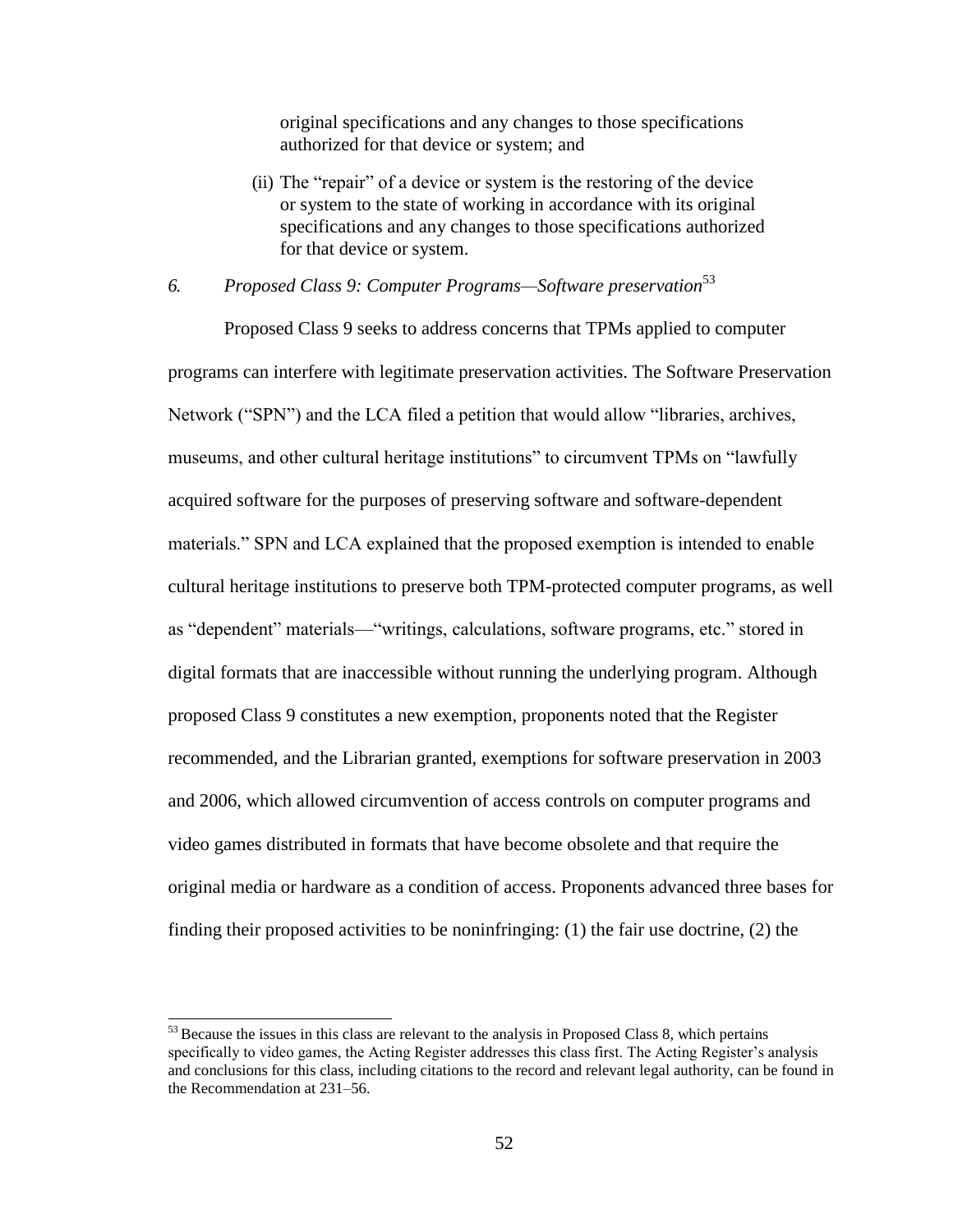section 108(c) exception for library and archival replacement copies, and (3) the section 117(a) exception for archival copies of computer programs.

Opponents contended that the proposal is overbroad because (1) the exemption would improperly allow circumvention for activities beyond those provided for in the section 108 exceptions for libraries and archives; (2) the term "computer programdependent materials" might be read to sweep in any category of copyrightable work; and (3) the term "other cultural heritage institutions" within the class of beneficiaries is undefined. Although opponents did not directly contest proponents' fair use arguments, they did assert that section  $117(a)(2)$  does not protect proponents' activities.

NTIA supported adopting the proposed exemption. In its view, the class was appropriately defined because it was limited to "computer programs, to preservation uses, and to preservation-oriented institutional users." It agreed with proponents that the exemption should expressly refer to preservation of "computer program-dependent materials," concluding that "a user would not be able to access those materials without preserving the software protected by a TPM." It also agreed that the exemption should include video games, noting that proponents provided specific examples of games that may not be covered by the current preservation exemption. In addition, it found that there were no reasonable alternatives to circumvention, as the use of software with backwards compatibility "is inadequate and can distort the original work."

The Acting Register recommended granting an exemption that incorporates most of the substance of proponents' request, with certain changes to address opponents' concerns. First, the recommended language limits the eligible users to libraries, archives, and museums, as defined according to the criteria proposed in the Office's recent Section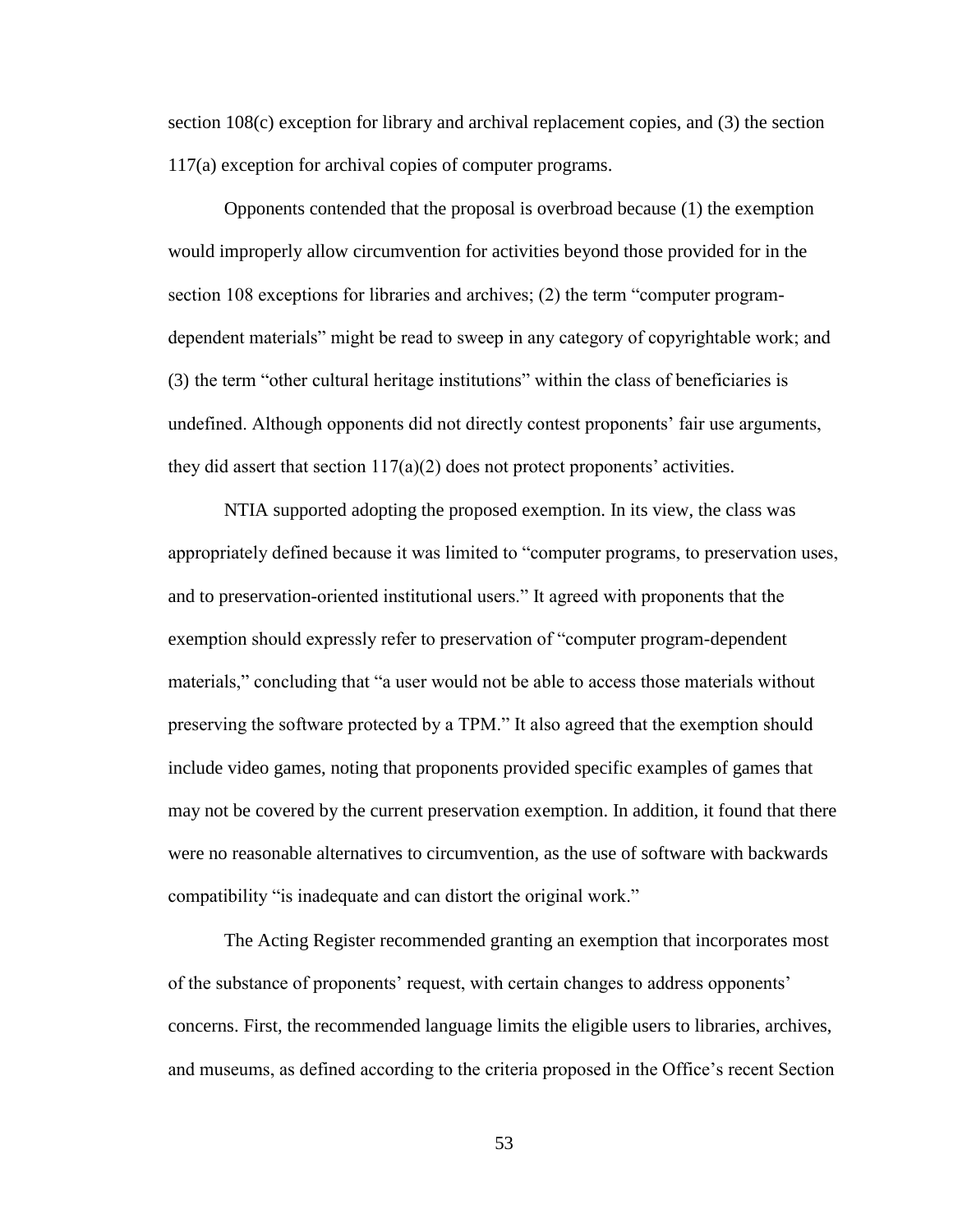108 Discussion Document.<sup>54</sup> The Acting Register declined to recommend including "other cultural heritage institutions" within the class of beneficiaries, finding that term to be undefined and potentially far-reaching. In addition, the Acting Register recommended that the exemption incorporate proponents' suggestion that the class be defined as computer programs "that have been lawfully acquired and that are no longer reasonably available in the commercial marketplace." The Acting Register also recommended that in lieu of including the phrase "computer program-dependent materials" as a defined term, the recommended exemption simply provide that circumvention is permitted for the purpose of "lawful preservation . . . of digital materials dependent upon a computer program as a condition of access." Finally, in response to concerns over having video game preservation governed by two separate exemptions, the Acting Register recommended that the portion of this class pertaining to video games be codified in the existing video game preservation exemption. Thus, the recommended exemption for Class 9 will cover computer programs other than video games, while an addition to the prior exemption for video games will provide for preservation of the video games addressed by this class (*i.e.*, those that do not require an external server for gameplay). Preservation of server-based games will continue to be governed by the recommended exemption for Class 8.

Accordingly, the Acting Register recommends that the Librarian adopt the following exemption:

(i) Computer programs, except video games, that have been lawfully acquired and that are no longer reasonably available in the commercial marketplace, solely for the purpose of lawful preservation of a computer program, or of digital materials

<sup>54</sup>*See* U.S. Copyright Office, Section 108 of Title 17 51 (2017),

https://www.copyright.gov/policy/section108/discussion-document.pdf.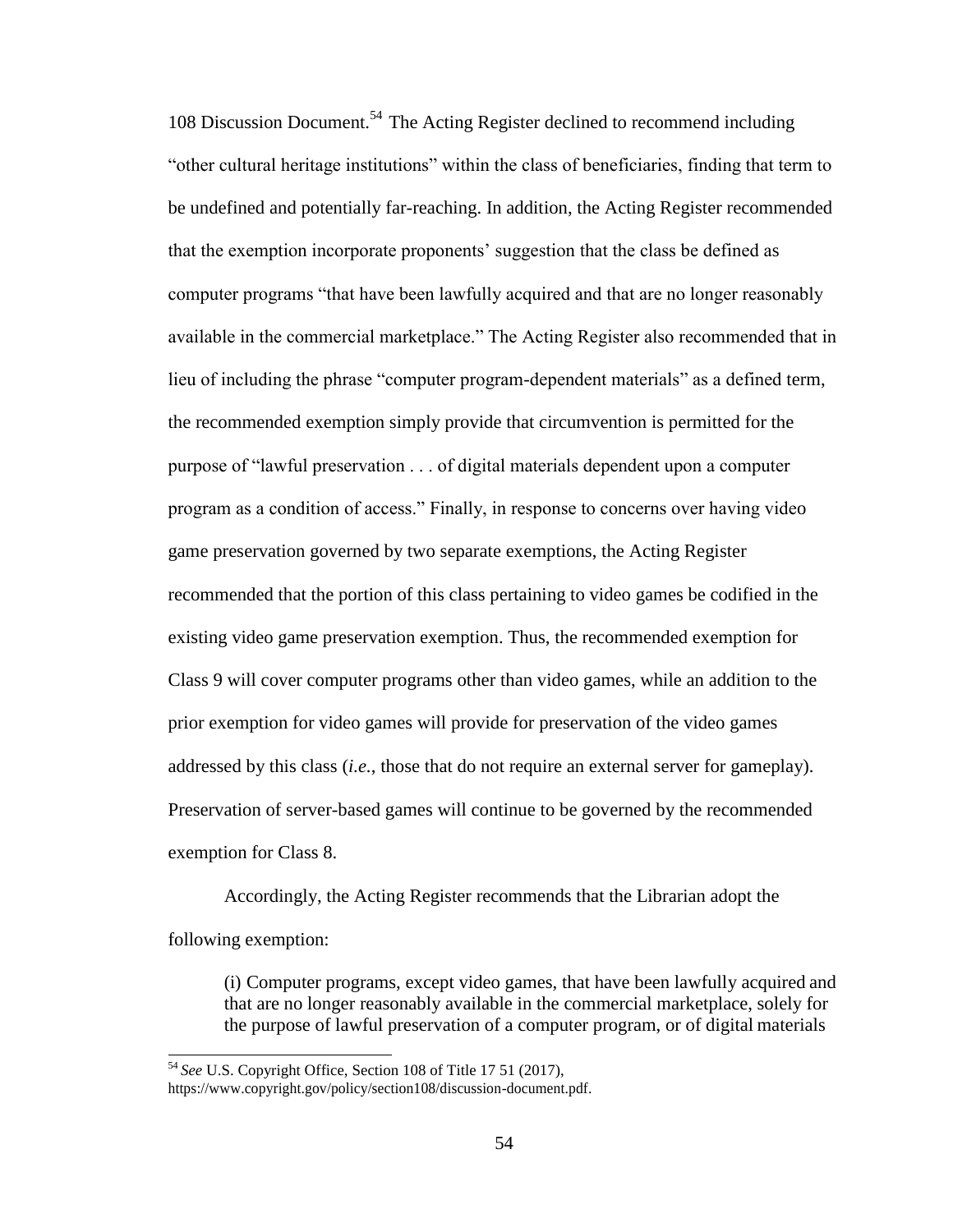dependent upon a computer program as a condition of access, by an eligible library, archives, or museum, where such activities are carried out without any purpose of direct or indirect commercial advantage and the program is not distributed or made available outside of the physical premises of the eligible library, archives, or museum.

(ii) For purposes of the exemption in paragraph  $(b)(13)(i)$  of this section, a library, archives, or museum is considered "eligible" if—

(A) The collections of the library, archives, or museum are open to the public and/or are routinely made available to researchers who are not affiliated with the library, archives or museum;

(B) The library, archives, or museum has a public service mission;

(C) The library, archives, or museum's trained staff or volunteers provide professional services normally associated with libraries, archives, or museums;

(D) The collections of the library, archives, or museum are composed of lawfully acquired and/or licensed materials; and

(E) The library, archives, or museum implements reasonable digital security measures as appropriate for the activities permitted by this paragraph  $(b)(13)$ .

*8. Proposed Class 8: Computer Programs – Video Game Preservation*<sup>55</sup>

Class 8 proponents sought expansion of the provisions in the existing exemption

that allows eligible institutions to circumvent access controls to preserve video games for

which external server support has been discontinued. As explained in the 2015

rulemaking, some video games require a network connection to a remote server operated

by the game's developer before the video game can be accessed and played. When the

developer takes such a server offline, a game can be rendered unplayable or limited to

certain functions, such as single-player play or multiplayer play on a local network. The

current exemption allows an eligible library, archives, or museum to circumvent this type

<sup>&</sup>lt;sup>55</sup>The Acting Register's analysis and conclusions for this class, including citations to the record and relevant legal authority, can be found in the Recommendation at 256–84.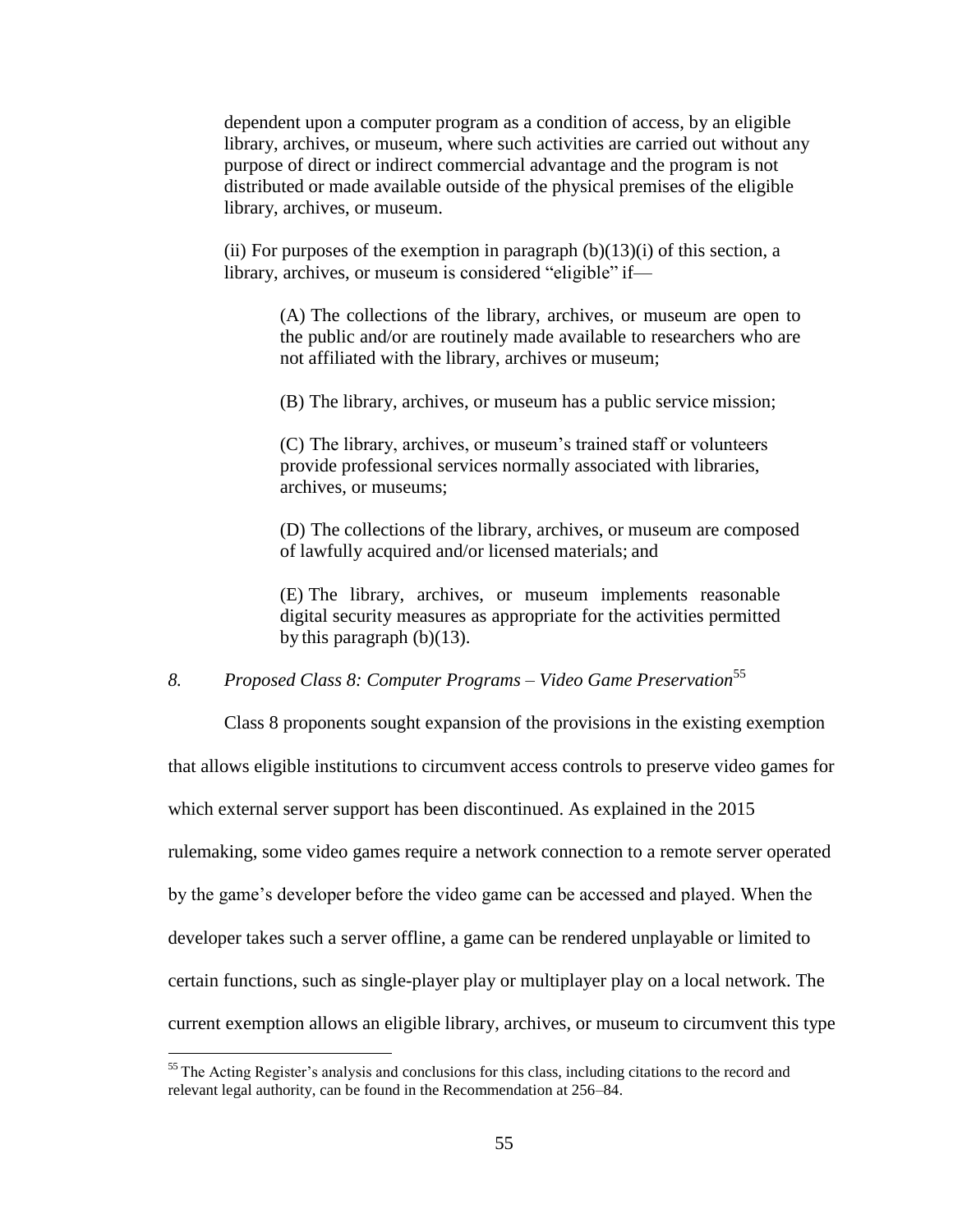of authentication mechanism to preserve lawfully acquired games in "complete" form, *i.e.*, those that can be played without accessing or reproducing copyrightable content stored or previously stored on an external computer server. The exemption requires that such games not be distributed or made available outside of the physical premises of the eligible institution.

The Museum of Art and Digital Entertainment ("MADE") filed a petition seeking to expand the exemption to allow for circumvention of access controls on video games that need to access creative content stored on a remote server, which MADE refers to as "online" games. MADE contended that the current exemption, while helpful, does not allow it to preserve the growing number of online video games for future generations to study. Proponents explained that libraries, archives, and museums cannot engage in certain preservation activities involving online games without either copying the game's server code or reconstructing that server's functionality, which would also require an exemption to circumvent TPMs on these works. MADE also sought to broaden the class of users of the exemption to include volunteer "affiliate archivists," who wish to circumvent access controls off-premises, but under the supervision of preservation entities.

Opponents objected to the proposed expansions, arguing that proponents' intended use of the video games is not a true preservation use. Instead, opponents contended that proponents wish to engage in recreational play that could function as a market substitute. In addition, the Entertainment Software Association expressed concern that the server copy proponents wish to recreate is an unpublished work that has never been distributed to the public. Overall, opponents contend that the proposed uses are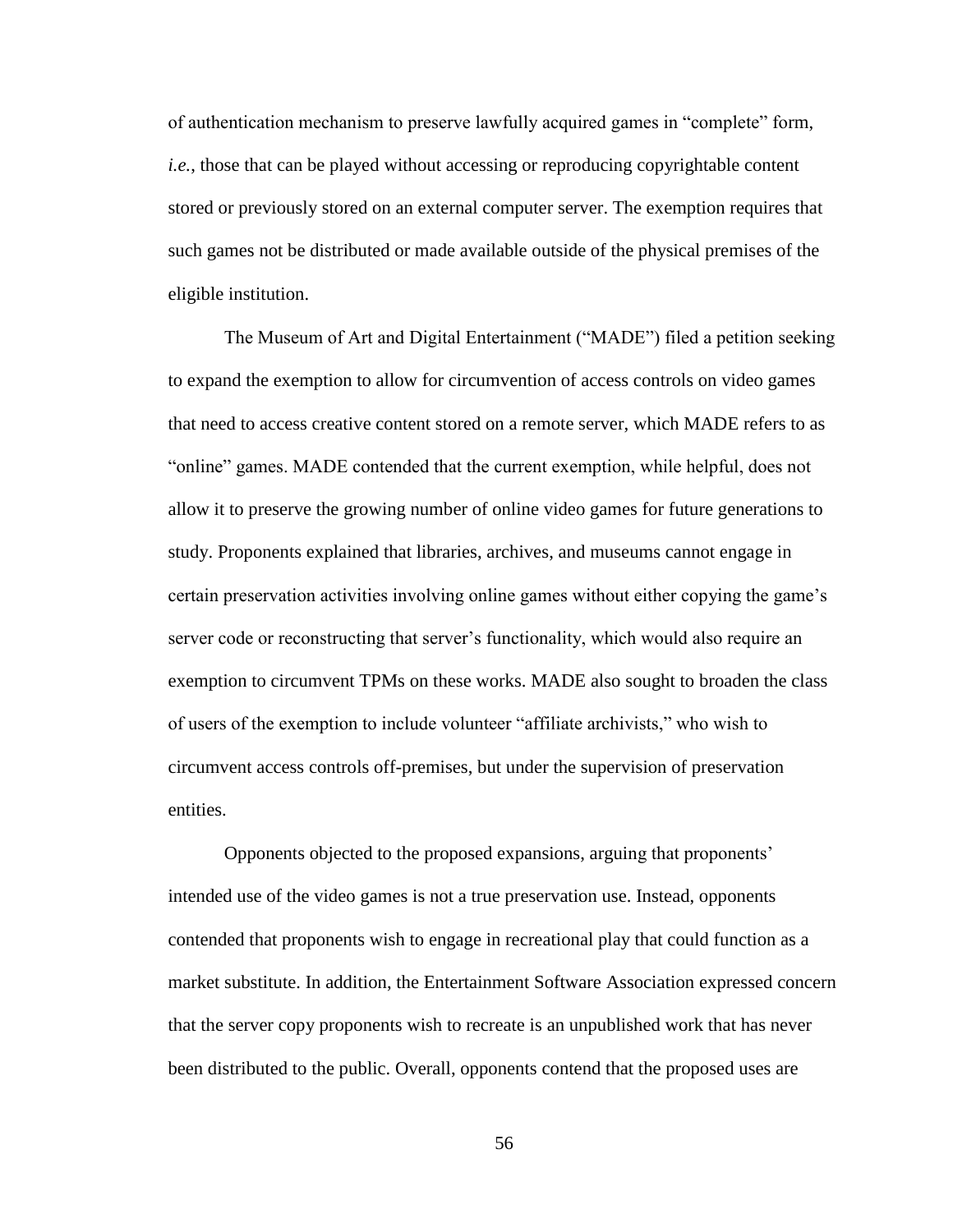infringing. Opponents also objected to the use of affiliate archivists, contending that there is a heightened risk of market harm if the public can circumvent access controls on video games in their own homes.

NTIA supported the adoption of an expanded exemption, but one narrower than that requested by proponents. It proposed an expansion to allow preservation "where the user uses the server component—while still not providing any substantial expressive content—for administrative tasks beyond authentication, including command and control functions such as tracking player progress, facilitating communications between players, or storing high scores." To accommodate these uses, it recommended regulatory language that would apply in situations where "all or nearly all of the audiovisual content and gameplay mechanics reside on the player or institution's lawfully acquired local copy of the game." NTIA did not, however, support adding an "affiliate archivist" user class, concluding that adding such a provision risks "introducing confusing language or suggesting that any such preservationists may not need to be answerable to the institutions for which they are volunteering."

The Acting Register found that the record supported granting an expansion in the relatively discrete circumstances where a preservation institution legally possesses a copy of a video game's server code and the game's local code. She concluded that in such circumstances, the preservation activities described by proponents are likely to be fair uses. She further found that proponents demonstrated that such uses would be adversely affected by the statutory prohibition absent an exemption. The record indicated that an exemption would enable future scholarship by enabling researchers to experience games as they were originally played and thereby better understand their design or construction.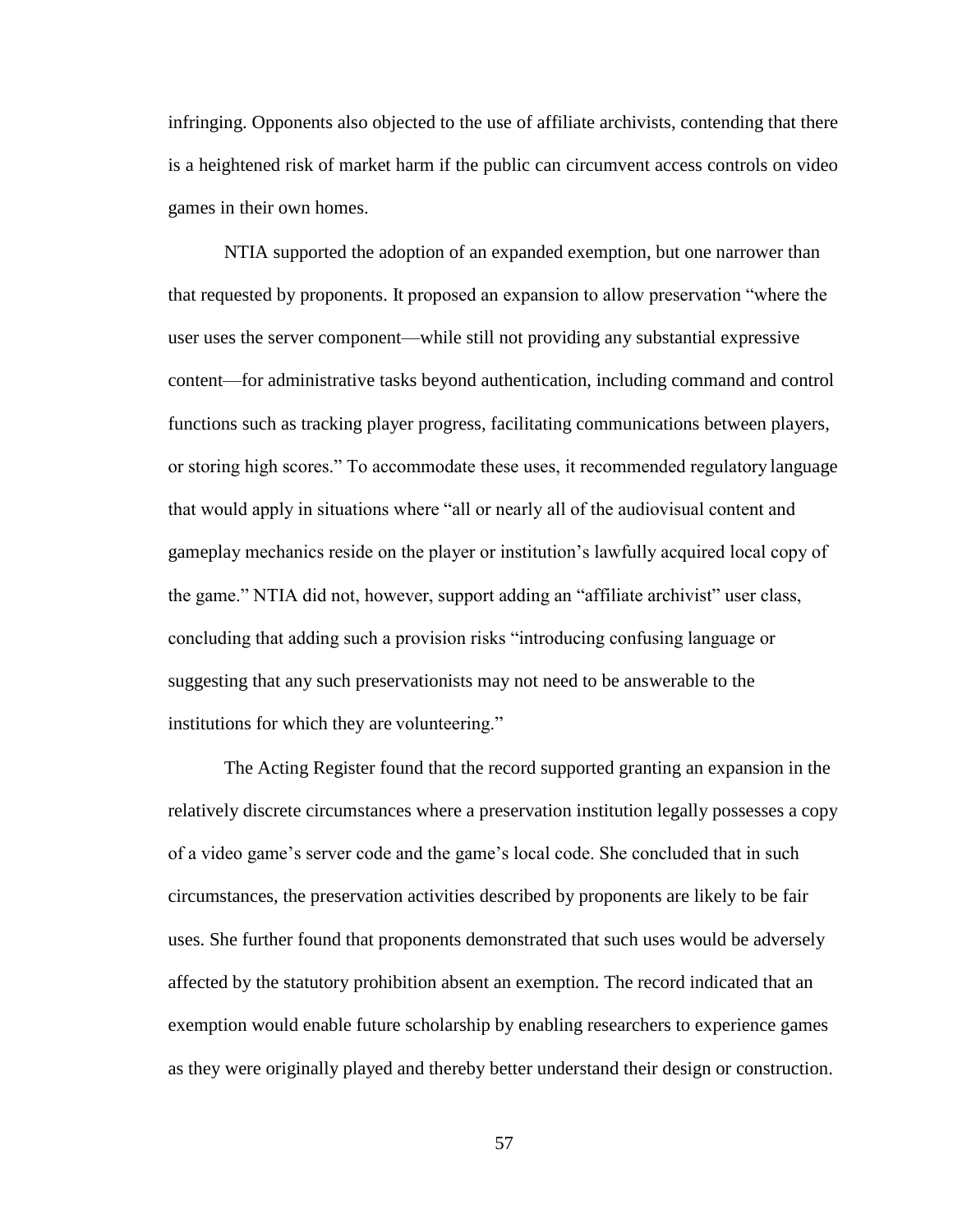The Acting Register additionally found such activity unlikely to harm the market for video games.

The Acting Register did not, however, recommend an exemption to allow for instances where the preservation institution lacks lawful possession of the server software. She found the record insufficient to support a finding that the recreation of video game server software as described by proponents is likely to be a fair use. A number of scenarios described by proponents do not involve preserving server software that is already in an institution's collections, but instead appear to involve something more akin to *reconstructing* the remote server. She found that this activity distinguishes proponents' request from the preservation activity at issue in the case law upon which they relied. Moreover, she noted, the reconstruction of a work implicates copyright owners' exclusive right to prepare derivative works.

Additionally, the Acting Register concluded that the record did not support the addition of an "affiliate archivist" user class to the exemption, finding such activity unlikely to constitute fair use. She noted that both the proposed exemption language and the proponents' institutions' practices seemed to lack appropriate protective guidelines to govern such volunteers' use of copyrighted materials.

In light of the foregoing, the Acting Register recommended an exemption for "server-dependent games," defined as video games that can be played by users who lawfully possess both a copy of a game intended for a personal computer or video game console and a copy of the game's code that is stored or was previously stored on an external computer server. The Acting Register continues to recommend an exemption for "complete games," but proposed revising the exemption language to reflect that the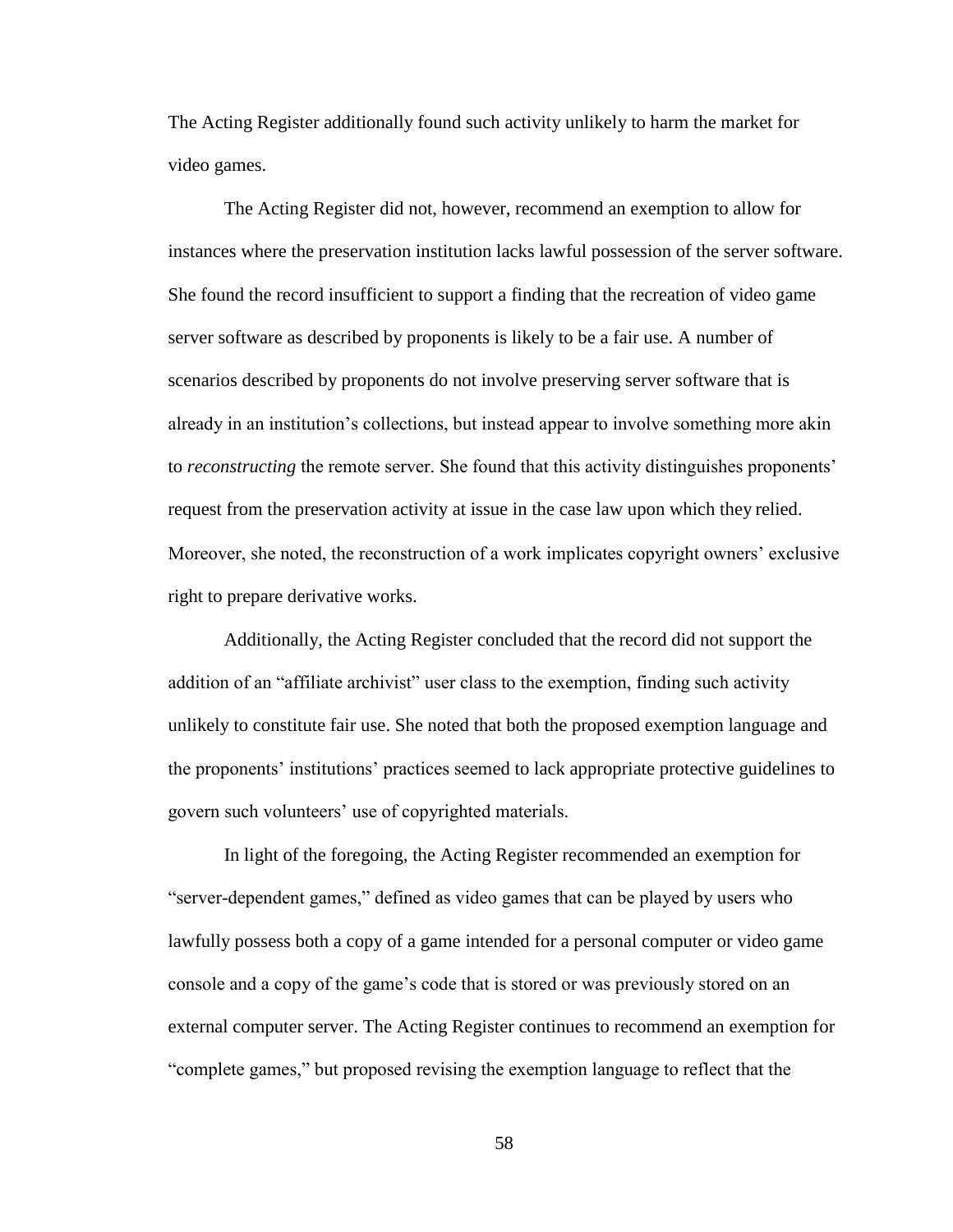exemption for "complete games" applies to both gamers and preservation uses, but the exemption for "server dependent games" applies only to preservation uses. In addition, for the reasons explained above in the discussion of Proposed Class 9, the Acting Register recommended adding a paragraph to the exemption in this class to accommodate preservation of non-server-based video games.

Accordingly, the Acting Register recommends that the Librarian adopt the

following exemption:

(i) Video games in the form of computer programs embodied in physical or downloaded formats that have been lawfully acquired as complete games, when the copyright owner or its authorized representative has ceased to provide access to an external computer server necessary to facilitate an authentication process to enable gameplay, solely for the purpose of:

> (A) Permitting access to the video game to allow copying and modification of the computer program to restore access to the game for personal, local gameplay on a personal computer or video game console; or

> (B) Permitting access to the video game to allow copying and modification of the computer program to restore access to the game on a personal computer or video game console when necessary to allow preservation of the game in a playable form by an eligible library, archives, or museum, where such activities are carried out without any purpose of direct or indirect commercial advantage and the video game is not distributed or made available outside of the physical premises of the eligible library, archives, or museum.

(ii) Video games in the form of computer programs embodied in physical or downloaded formats that have been lawfully acquired as complete games, that do not require access to an external computer server for gameplay, and that are no longer reasonably available in the commercial marketplace, solely for the purpose of preservation of the game in a playable form by an eligible library, archives, or museum, where such activities are carried out without any purpose of direct or indirect commercial advantage and the video game is not distributed or made available outside of the physical premises of the eligible library, archives, or museum.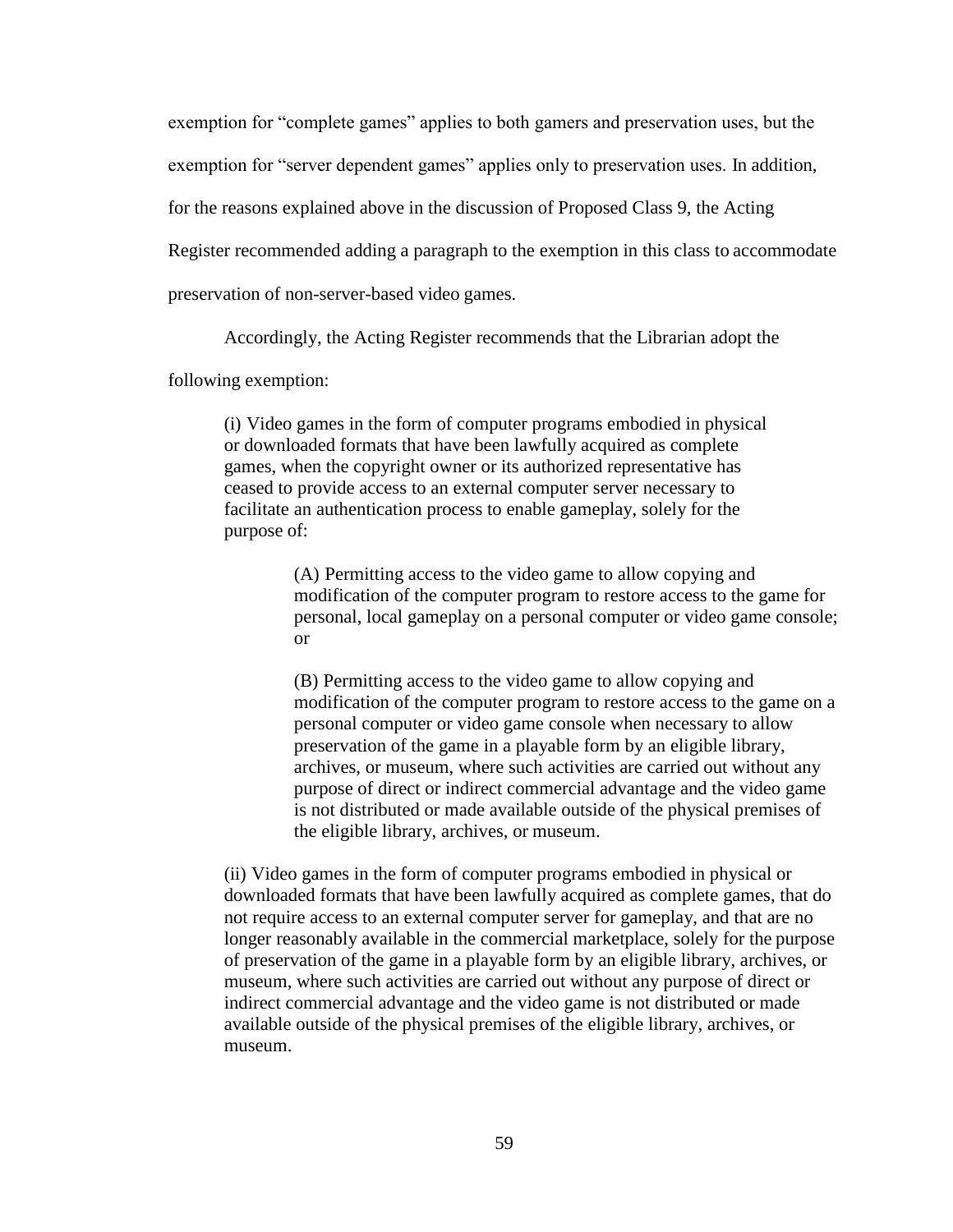(iii) Computer programs used to operate video game consoles solely to the extent necessary for an eligible library, archives, or museum to engage in the preservation activities described in paragraph  $(b)(12)(i)(B)$  or  $(b)(12)(ii)$  of this section.

(iv) For purposes of this paragraph  $(b)(12)$ , the following definitions shall apply:

(A) For purposes of paragraph  $(b)(12)(i)(A)$  and  $(b)(12)(ii)$  of this section, "complete games" means video games that can be played by users without accessing or reproducing copyrightable content stored or previously stored on an external computer server.

(B) For purposes of paragraph  $(b)(12)(i)(B)$  of this section, "complete" games" means video games that meet the definition in paragraph  $(b)(12)(iv)$ (A) of this section, or that consist of both a copy of a game intended for a personal computer or video game console and a copy of the game's code that was stored or previously stored on an external computer server.

(C) "Ceased to provide access" means that the copyright owner or its authorized representative has either issued an affirmative statement indicating that external server support for the video game has ended and such support is in fact no longer available or, alternatively, server support has been discontinued for a period of at least six months; provided, however, that server support has not since been restored.

(D) "Local gameplay" means gameplay conducted on a personal computer or video game console, or locally connected personal computers or consoles, and not through an online service or facility.

(E) A library, archives, or museum is considered "eligible" when the collections of the library, archives, or museum are open to the public and/or are routinely made available to researchers who are not affiliated with the library, archives, or museum.

## *7. Proposed Class 10: Computer Programs—Security Research*<sup>56</sup>

The Office received multiple petitions to expand the existing exemption allowing

circumvention for the purpose of conducting good-faith security research on certain types

of software-enabled devices and machines. Proponents argued that the current language

contains limitations that unnecessarily restrict its scope, as well as ambiguities that chill

<sup>&</sup>lt;sup>56</sup>The Acting Register's analysis and conclusions for this class, including citations to the record and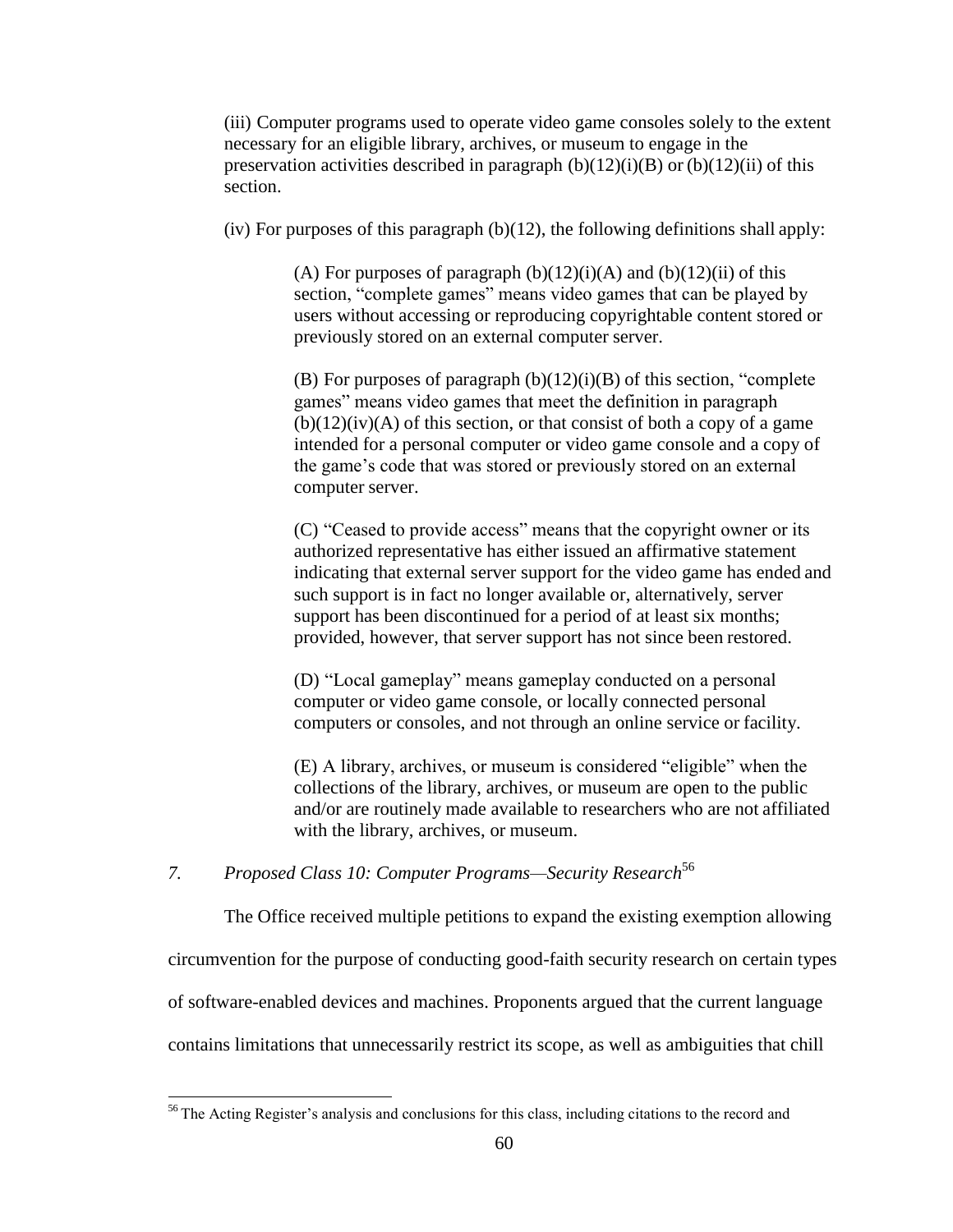relevant legal authority, can be found in the Recommendation at 284–315.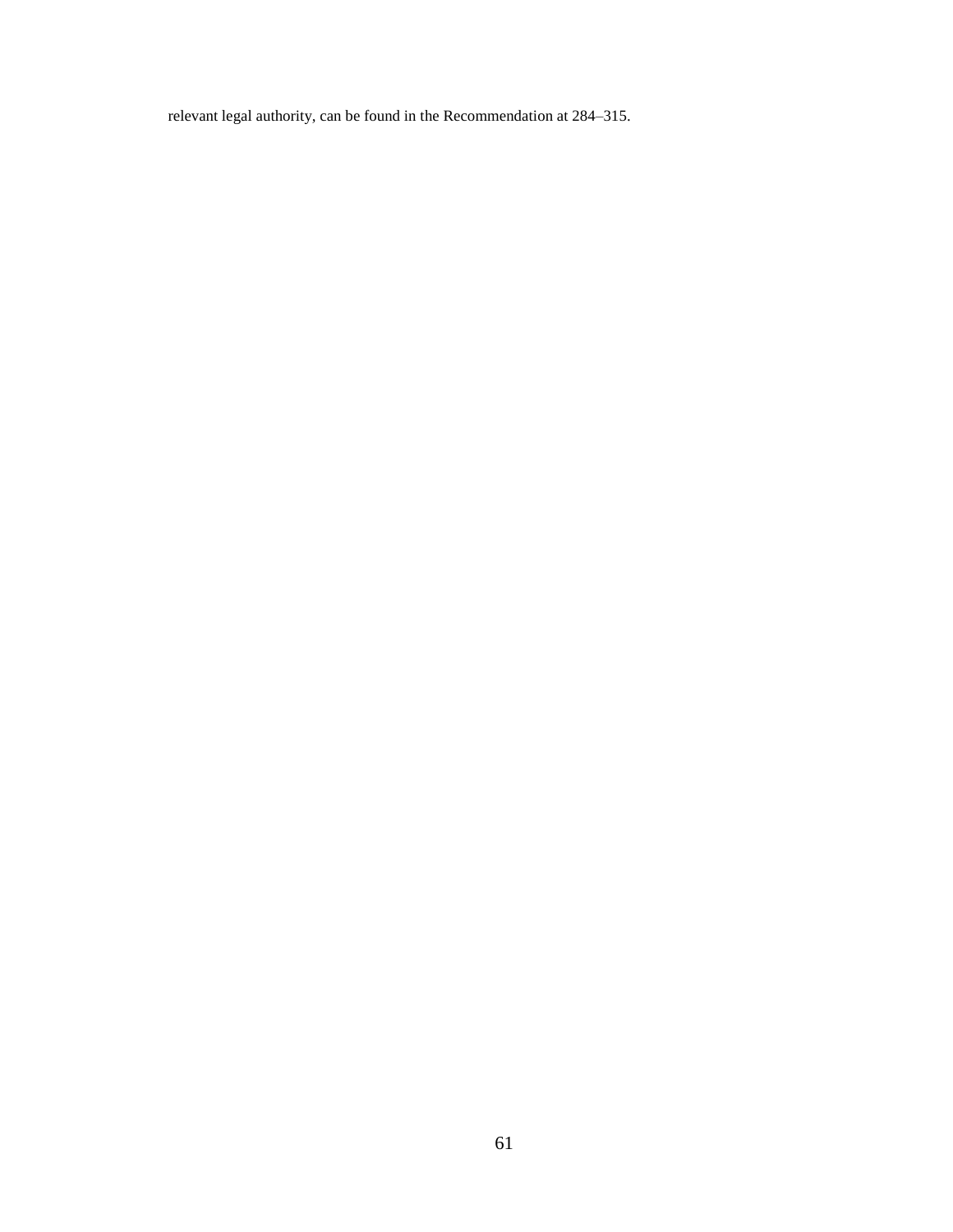legitimate research. These include: (1) a provision limiting the exemption to specified categories of devices ("Device Limitation"); (2) a requirement that a device be "lawfully acquired" ("Lawfully Acquired Limitation"); (3) a requirement that circumvention be "solely" for the purpose of good-faith security research, and the definition of such research as accessing a program "solely" for purposes of good-faith testing, investigation, and/or correction ("Access Limitation"); (4) a requirement that the research be "carried out in a controlled environment designed to avoid any harm to individuals or the public" ("Controlled Environment Limitation"); (5) a requirement that "the information derived from the activity [be] used primarily to promote the security or safety of the class of devices or machines . . . or those who use such devices or machines, and is not used or maintained in a manner that facilitates copyright infringement" ("Use Limitation"); and (6) a requirement that the circumvention "not violate any applicable law" ("Other Laws Limitation"). Proponents maintained that the proposed activity is noninfringing on one or both grounds relied upon by the Register in 2015—section 117 and fair use.

Opponents objected to removal of each of these provisions, arguing that the current language appropriately balances the interests of security researchers, copyright owners, and the general public. In their view, the adverse effects asserted by proponents are unsupported by the record and are based on unreasonable readings of the relevant text. Opponents also variously argued that removing the limitations would render the class impermissibly broad, give rise to infringing uses, and jeopardize public safety and national security.

Following the close of the public comment period and the completion of the public hearings, the Office received a letter concerning this class from CCIPS. The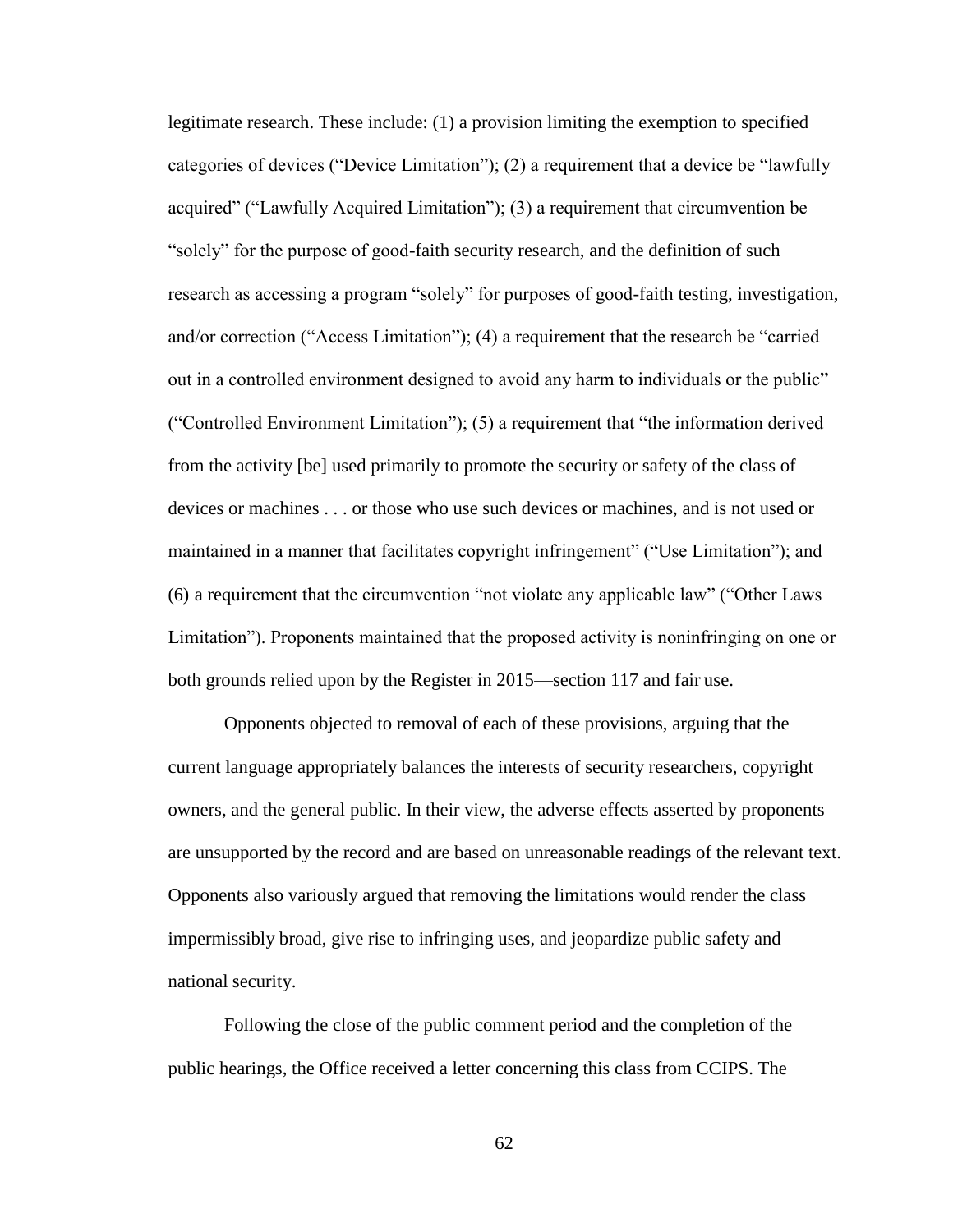CCIPS letter stated that "[m]any of the changes sought in the petition appear likely to promote productive cybersecurity research, and CCIPS supports them," subject to certain limitations. With respect to the Device Limitation, CCIPS advised that it would support eliminating the language confining the exemption to devices "primarily designed for use by individual consumers." It recommended clarification of the Controlled Environment Limitation and said that it "would not object to its removal." As to the Lawfully Acquired Limitation, CCIPS stated concluded that the current language is preferable to conditioning the exemption on ownership of a particular copy of software. CCIPS also addressed the Other Laws Limitation, stating that it would not object to removal of the phrase "any applicable law" were it standing alone, but recommending retaining the express reference to the Computer Fraud and Abuse Act of 1986.

NTIA recommended granting the proposed expansion and proposed the same regulatory text it offered in 2015. That language would allow circumvention "in order to conduct good faith security research" on computer programs, "regardless of the device on which they are run." NTIA further recommended that the Other Laws Limitation be replaced with a statement that the exemption "does not obviate the need to comply with all other applicable laws and regulations." In addition, NTIA recommended removal of the Controlled Environment, Access, and Use Limitations, largely agreeing with proponents that those provisions may chill legitimate research.

The Acting Register found that good-faith security research involving devices beyond those covered by the current exemption is likely to be a fair use. As the Register found in 2015, the Acting Register concluded that good-faith security research promotes several of the activities identified in section 107 as examples of favored purposes,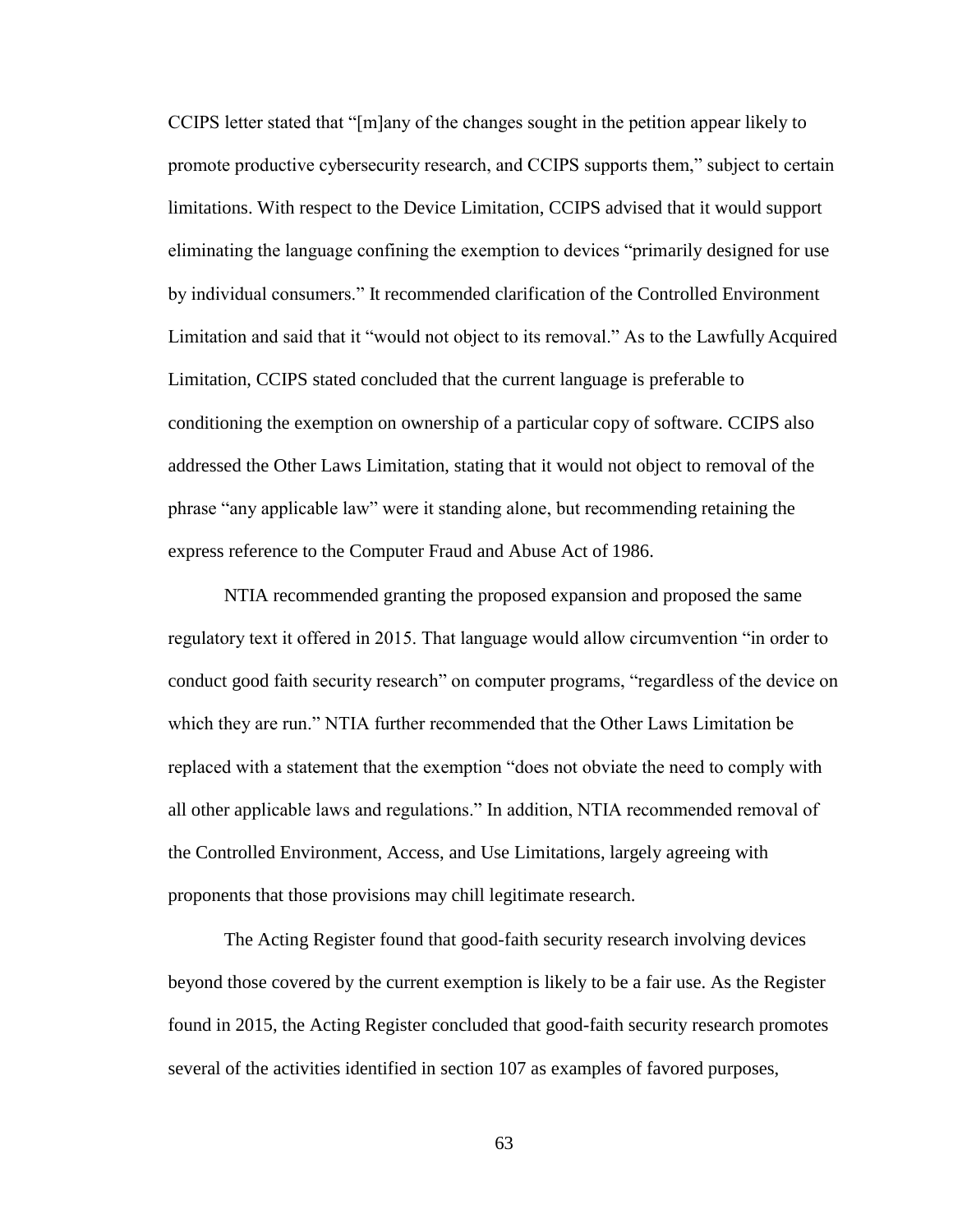including criticism, comment, teaching, scholarship, and research. In contrast to 2015, the current rulemaking record contained many additional examples of activities security researchers wished to engage in but for the Device Limitation. But the Acting Register did not find that section 117 provides an additional basis for finding such activity to be noninfringing. She found the record insufficient to support the conclusion that security researchers as a general matter are likely to own the copies of the device software, as is required under section 117.

Ultimately, the Acting Register recommended that the exemption remove the Device Limitation, and include a provision allowing circumvention to be undertaken on a "computer, computer system, or computer network on which the computer program operates." The latter provision is intended to address situations in which a researcher seeks access to a structure, such as a building automation system, that cannot be "acquired" in the sense of obtaining physical possession of it, in contrast to instances where the researcher can lawfully acquire a device or machine. The exemption requires that circumvention in these circumstances be undertaken "with the authorization of the owner or operator of such computer, computer system, or computer network." In addition, to address proponents' concerns over potential ambiguity in the Controlled Environment Limitation, the exemption removes the term "controlled," so that it simply would require the research to be "carried out in an environment designed to avoid any harm to individuals or the public." The Acting Register did not recommend removal of the other limitations challenged by proponents, finding that proponents had failed to demonstrate that those provisions are causing, or are likely to cause, any adverse effect on noninfringing security research.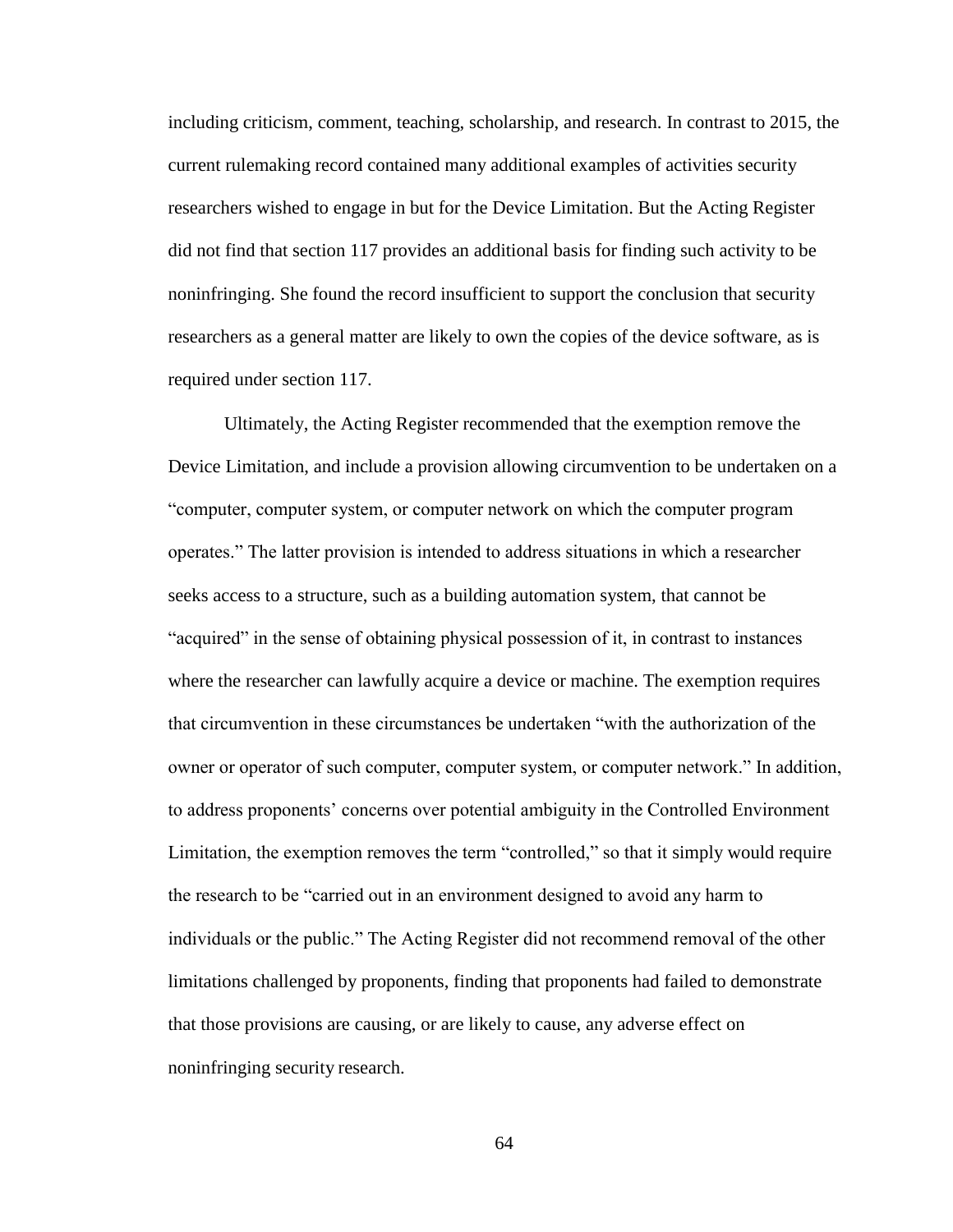Accordingly, the Acting Register recommends that the Librarian adopt the

following exemption:

(i) Computer programs, where the circumvention is undertaken on a lawfully acquired device or machine on which the computer program operates, or is undertaken on a computer, computer system, or computer network on which the computer program operates with the authorization of the owner or operator of such computer, computer system, or computer network, solely for the purpose of good-faith security research and does not violate any applicable law, including without limitation the Computer Fraud and Abuse Act of 1986.

(ii) For purposes of this paragraph  $(b)(11)$ , "good-faith security research" means accessing a computer program solely for purposes of good-faith testing, investigation, and/or correction of a security flaw or vulnerability, where such activity is carried out in an environment designed to avoid any harm to individuals or the public, and where the information derived from the activity is used primarily to promote the security or safety of the class of devices or machines on which the computer program operates, or those who use such devices or machines, and is not used or maintained in a manner that facilitates copyright infringement.

*8. Proposed Class 12: Computer Programs—3D Printing<sup>57</sup>*

3D printing—also known as "additive" manufacturing—is a technology that translates digital files into physical objects by adding successive layers of material. Some 3D printer manufacturers use TPMs to limit the types of material—or "feedstock"—that can be used in their 3D printers to manufacturer-approved feedstock.

Proponents sought to expand a current exemption that permits the circumvention of access controls on computer programs in 3D printers to enable the use of nonmanufacturer-approved feedstock. Michael Weinberg filed a petition to eliminate the following language at the end of the exemption: "provided, however, that the exemption shall not extend to any computer program on a 3D printer that produces goods or materials for use in commerce the physical production of which is subject to legal or

<sup>&</sup>lt;sup>57</sup>The Acting Register's analysis and conclusions for this class, including citations to the record and relevant legal authority, can be found in the Recommendation at 319–31.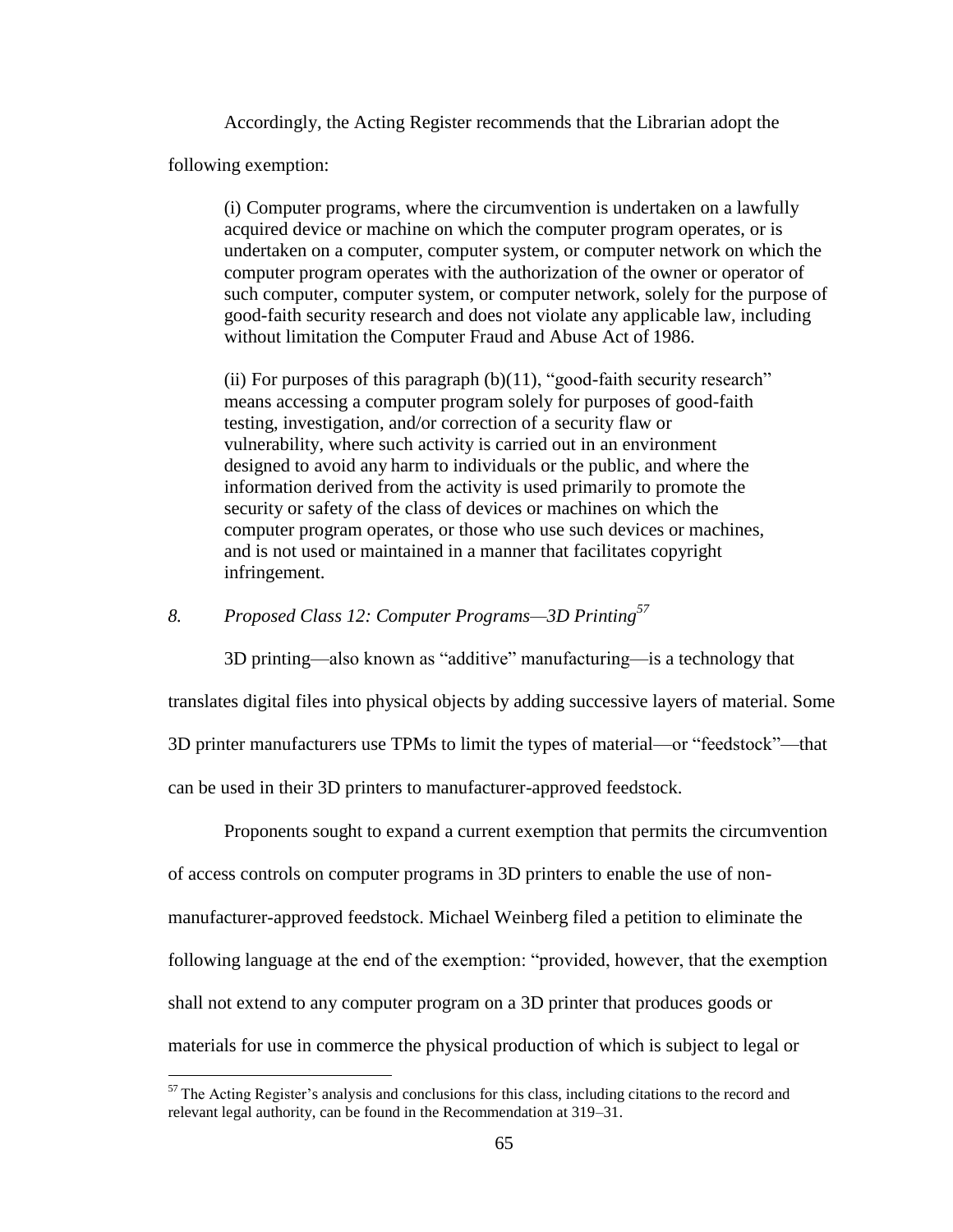regulatory oversight or a related certification process, or where the circumvention is otherwise unlawful."

Proponents put forth two arguments as to why the Acting Register should broaden the exemption by dropping this language: (1) the clause creates ambiguity such that the exemption itself cannot be applied or used in the majority of circumstances, and (2) the concerns that the clause seeks to address are more suitably addressed by other agencies. Stratasys, an opponent to the exemption, contended that this expanded range of activities is less likely to constitute fair use and should remain prohibited for reasons of public policy.

NTIA supported renewing the exemption as well as expanding the exemption by removing the relevant limiting language. NTIA's proposed language differed from the current regulatory language in additional ways. For example, NTIA proposed incorporating the restriction that "circumvention is undertaken for the purpose of enabling interoperability of feedstock or filament with the device." NTIA, however, did not provide specific support for altering the regulatory text beyond removing the qualifying language.

The 2015 rulemaking identified fair use as the noninfringing basis for this exemption, and the proposed expansion was evaluated on the same grounds. Because the record indicated that the state of the 3D printing market appears to be substantially the same as in 2015, and case law has not significantly altered the relevant fair use issues, the Acting Register concluded that the copying or modifying of printer software to accept non-manufacturer-approved feedstock is likely to be a fair use.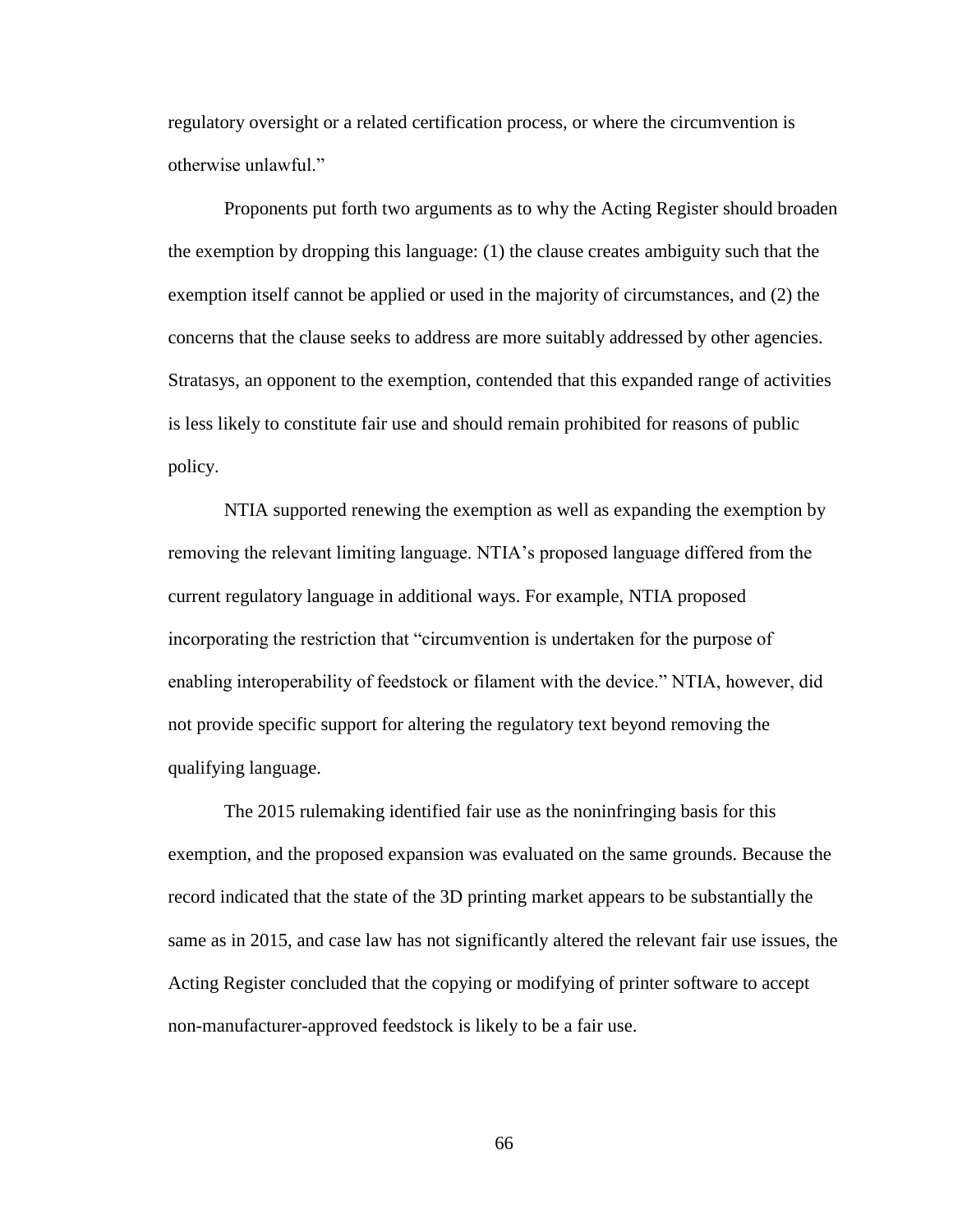Because the first four statutory factors do not fit neatly onto this situation, the Acting Register focused most of her analysis on the fifth factor to consider these related concerns. The Acting Register determined that the expanded record now shows that there are situations in which an individual may be complying with relevant law or regulations but still be at risk of violating section 1201 due to the exemption's qualifying language (*e.g*., individual sellers of homemade wares). The Acting Register concluded that the record established that the qualifying language in the existing exemption may be inhibiting otherwise beneficial or innovative uses of alternate feedstock, which is contrary to the intention of that exemption—and moreover, that there are safeguards outside of the current exemption addressing health and safety concerns associated with 3D printing.

Accordingly, the Acting Register recommends that the Librarian adopt the following exemption:

Computer programs that operate 3D printers that employ microchip-reliant technological measures to limit the use of feedstock, when circumvention is accomplished solely for the purpose of using alternative feedstock and not for the purpose of accessing design software, design files, or proprietary data.

### **C. Classes Considered but Not Recommended**

Based upon the record in this proceeding, the Acting Register of Copyrights recommended that the Librarian determine that the following classes of works shall not be exempt from the prohibition against circumvention of technological measures set forth in section  $1201(a)(1)$ :

*1. Proposed Class 3: Audiovisual Works—Space-shifting*<sup>58</sup>

<sup>&</sup>lt;sup>58</sup>The Acting Register's analysis and conclusions for this class, including citations to the record and relevant legal authority, can be found in the Recommendation at 111–28.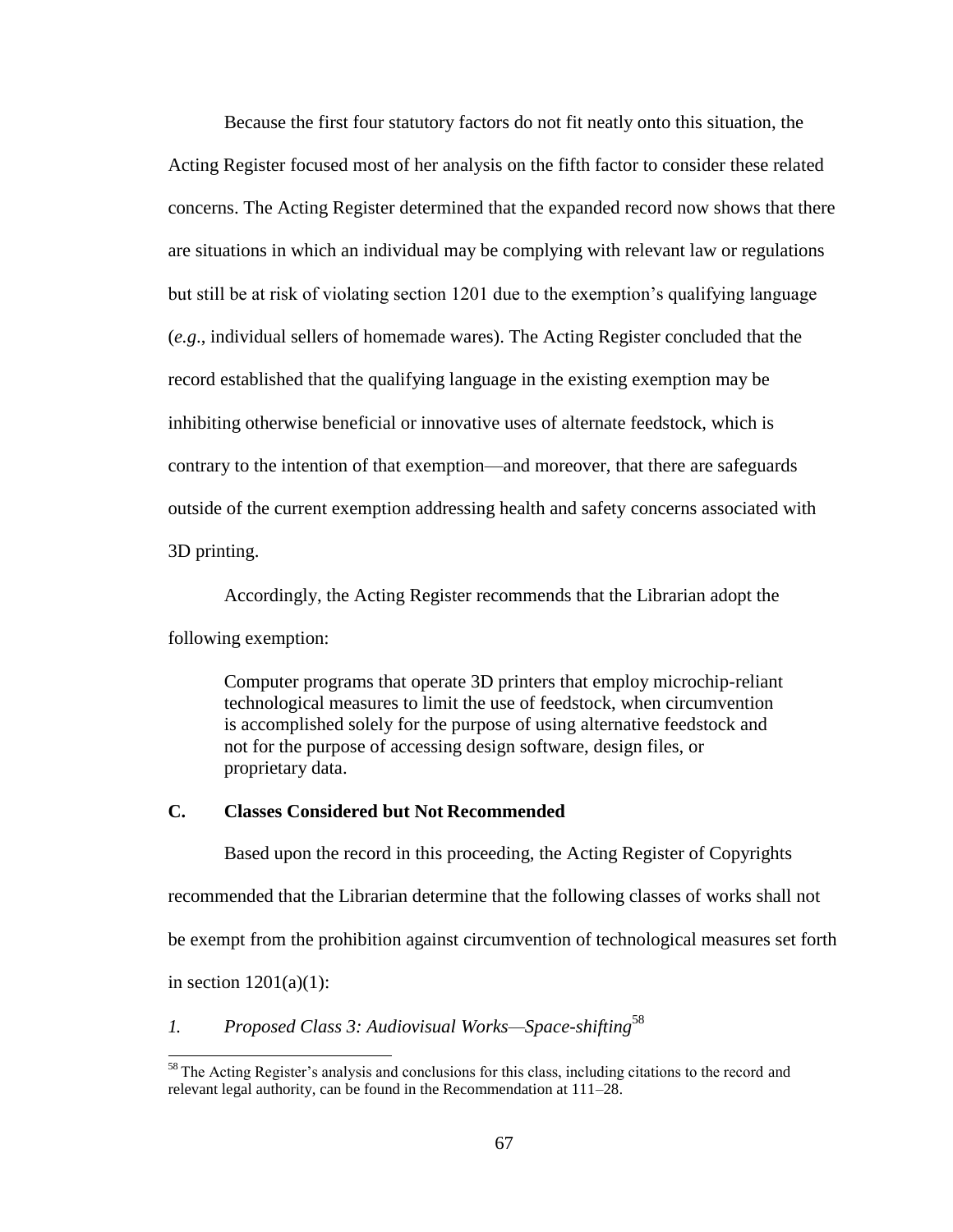Proposed Class 3 would allow circumvention of technical measures protecting motion pictures and other audiovisual works to engage in "space-shifting." As the 2015 rulemaking described, the Copyright Office's understanding is that space-shifting occurs when a work is transferred from one storage medium to another, such as from a DVD to a computer hard drive. Chris De Pretis petitioned for an exemption to allow circumvention by individuals to create a personal digital backup of content for private use, a proposal similar to those sought and rejected in previous rulemakings. The Office also received a petition from OmniQ, a corporate entity, proposing an exemption to allow so-called "non-reproductive" space-shifting, including for commercial uses. A third proponent, SolaByte Corporation, filed a one-page comment in support of OmniQ and testified at the public hearing.

OmniQ primarily argued that its proposed technology did not result in a reproduction of a copyrighted work, and thus fair use analysis was unnecessary. Proponents also argued that the overall availability of works for public use is shrinking because the hardware and software needed to play disc media are becoming less available in the marketplace. They argued that online content distribution platforms, taken in the aggregate, only offer a small and always-changing fraction of the titles historically available on DVD and Blu-ray disc, and that the costs of these services are unacceptable, especially when users already own the content in disc form.

In response, opponents argued that OmniQ's technology would reproduce works because they would constitute entirely new things (*i.e*., a copy). Opponents also contended that recent case law developments further demonstrate that space-shifting is not a fair use. In addition, opponents provided evidence of alternatives to circumvention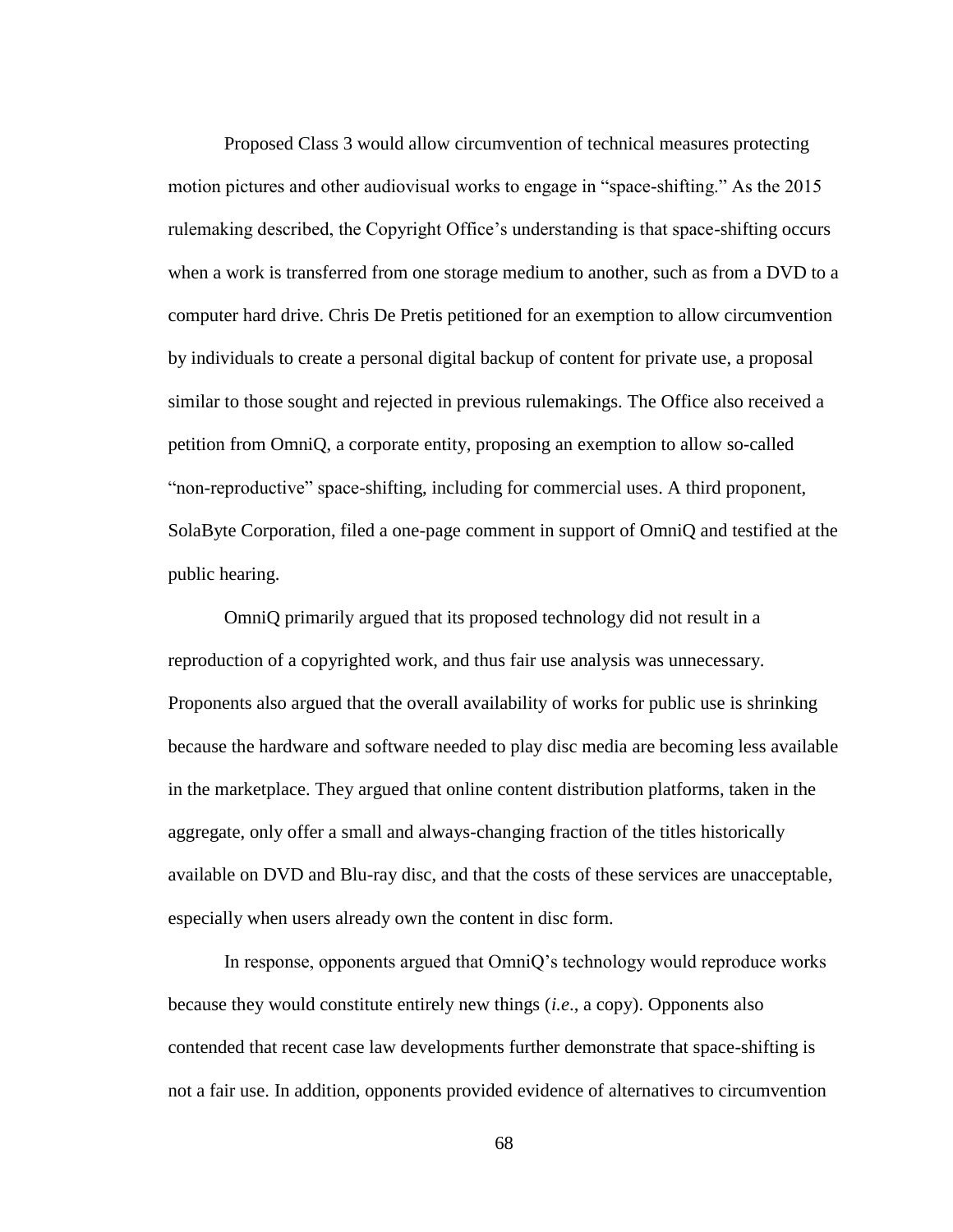in the form of a substantial number of online distribution platforms for accessing copyrighted audiovisual works, the vast majority of which they claim exist as viable business models only because of the ability to employ TPMs to protect the content from unauthorized uses.

Unlike in prior rulemakings where NTIA "supported limited versions of a noncommercial space-shifting exemption . . . mainly in the interest of consumer protection," NTIA did not support an exemption for this class in the present rulemaking. NTIA acknowledged that the "legal status of the concept of space-shifting remains a matter of dispute among copyright experts" and that it "has not been explicitly established as non-infringing on the basis of the fair use doctrine." NTIA added that "proponents ha[d] not established in this proceeding that their specific proposal would be non-infringing." Moreover, NTIA recognized that "[p]roponents failed to demonstrate that the 'prevalence of [encrypted digital content] is diminishing the ability of individuals to use these works in ways that are otherwise lawful.'"

The Acting Register found that under current law, OmniQ's self-described process is likely to result in an unauthorized reproduction in violation of section 106(1), and that, as in 2015, the case law maintains that transferring digital files from one location to another implicates the reproduction right and is therefore infringing, even where the original copy is contemporaneously or subsequently deleted. With regard to personal space-shifting, in light of the lack of record and in the absence of clear supporting precedent, the Acting Register found no basis to depart from the fair use analysis and ultimate conclusion reached in the 2015 proceeding, where the Register was unable to determine that the proposed uses were noninfringing. She noted that the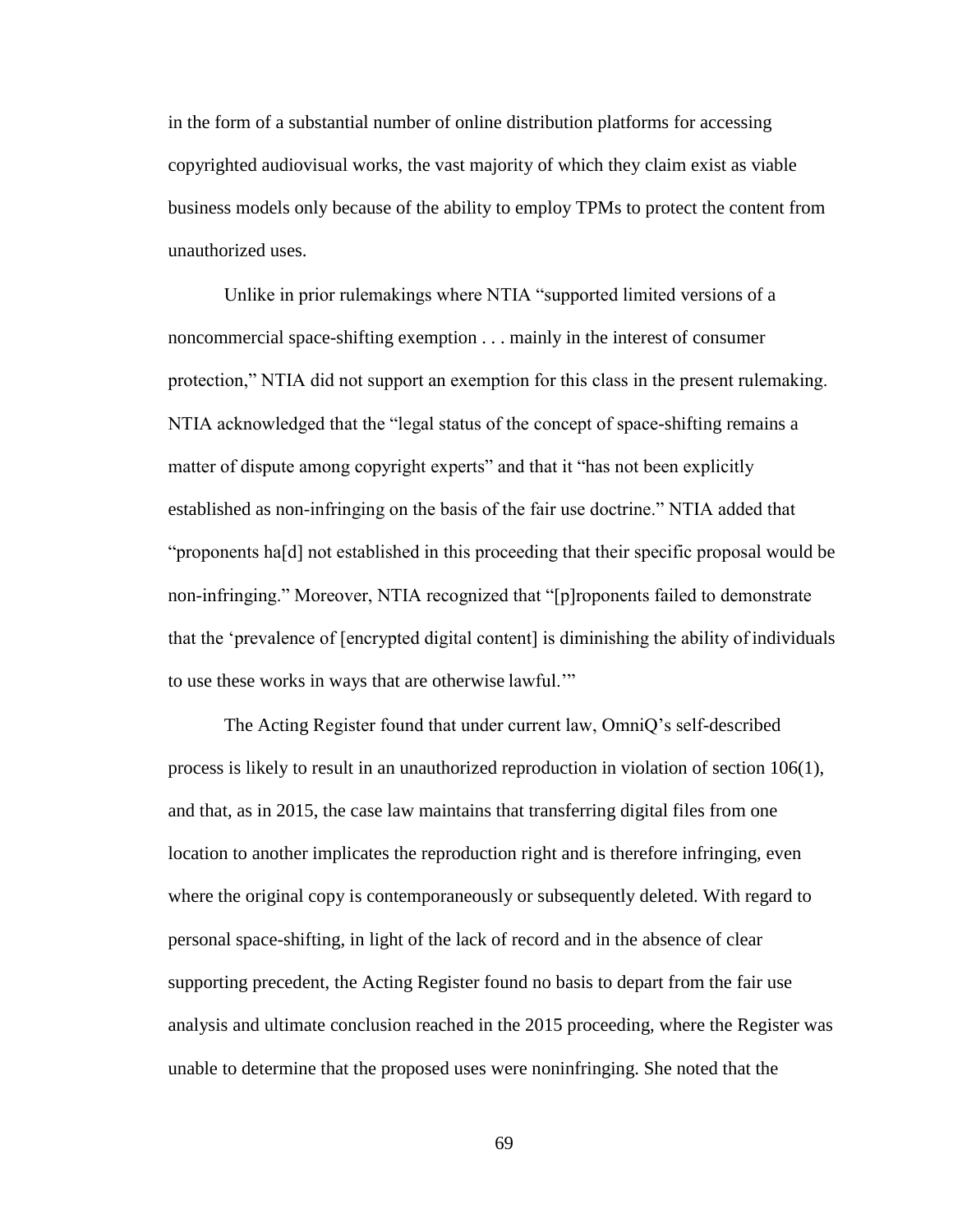commercial nature and potential market effects of the OmniQ and SolaByte business models complicate the fair use analysis, and not in their favor. For example, the record included substantial evidence of extensive markets for internet-based distribution services for copyrighted audiovisual works, including digital rentals, online streaming and overthe-top services, on-demand cable and satellite television offerings, disc-to-digital services, and digital locker services, which could be negatively impacted by the proposed exemption. These markets also served as sufficient alternatives to circumvention, as they demonstrated a wide availability of easily accessible copyrighted works that could potentially be negatively affected by an exemption that allowed unauthorized copies to compete with these authorized access models. Based on the record in this proceeding, the Acting Register did not find that the statutory factors supported the proposed exemption.

# *2. Proposed Class 4: Audiovisual Works—HDCP/HDMI*<sup>59</sup>

Proposed Class 4 would allow circumvention "to make noninfringing uses of audiovisual works that are subjected to High-bandwidth Digital Content Protection (HDCP)." Petitioner Andrew "bunnie" Huang described HDCP as "a protocol used to restrict content sent over High-Definition Multimedia Interface (HDMI) cables," or "a standard for video transport from one device to another." He explained that many devices that play video discs and video game software encode their output using HDCP, and that this interferes with capturing the output for subsequent noninfringing uses.

Multiple participants opposed this exemption, arguing that section 1201 does not permit such a broad exemption, noting that HDCP is the industry standard for protecting audiovisual works in transit to a display device and that past Registers have rejected

 $59$  The Acting Register's analysis and conclusions for this class, including citations to the record and relevant legal authority, can be found in the Recommendation at 128– 45.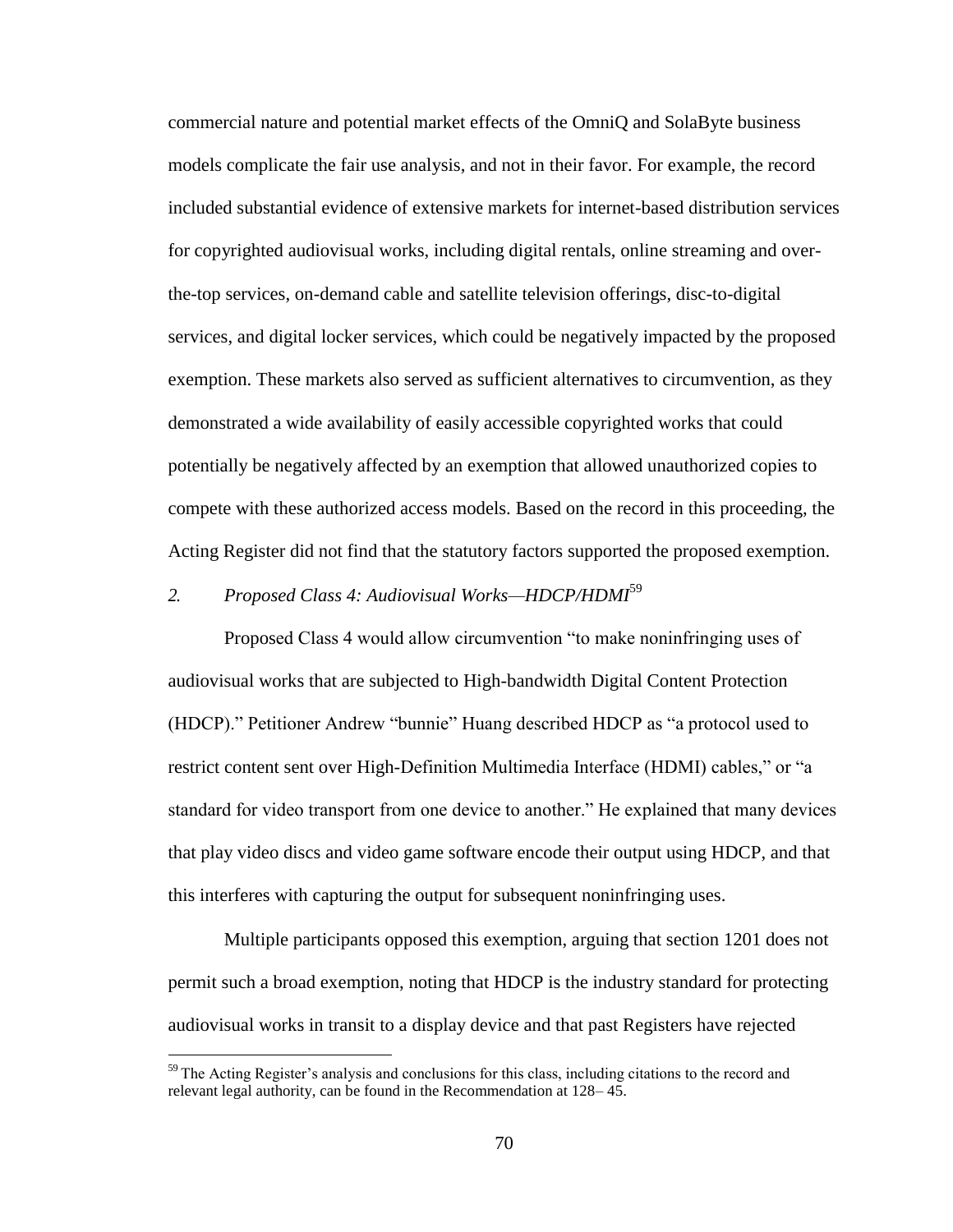exemptions for "all noninfringing uses." They characterized Huang's discussion of the proposed uses as "cursory," and suggested it was not possible to evaluate the proposed uses under the exemption without further detail. Opponents also suggested that multiple proposed uses would actually be infringing, and highlighted what they see as a significant online infringement risk if the exemption permitted in-the-clear copies of entire works. In addition, opponents set forth a large number of concrete examples of potential alternatives to circumvention that the petitioner failed to meaningfully challenge. Finally, they asserted that "HDCP is a critically important component of the secure ecosystem through which content is delivered for home entertainment" and noted that section 1201 was intended to encourage copyright owners to make their works available digitally and foster new means of distribution by providing reasonable assurances against fears of piracy.

NTIA recommended against this exemption, stating that "[p]roponents did not provide sufficient evidence on the record about the alleged non-infringing uses," and that "[w]hile there are several examples of potential non-infringing uses that could serve as the basis for an exemption, the proponents [had] not developed the argument in the record . . . ." NTIA also observed that the proposed exemption "appear[ed] to be for the HDCP TPM itself, which is not appropriate for this rulemaking process."

The Acting Register also recommended against the exemption, largely agreeing with many of the bases advanced by opponents. Specifically, the Acting Register concluded that the proposed exemption was overly broad, as HDCP is the industry standard for protecting audiovisual works in transit to a display device, and thus limiting the proposal this way did not very meaningfully focus the scope beyond the starting point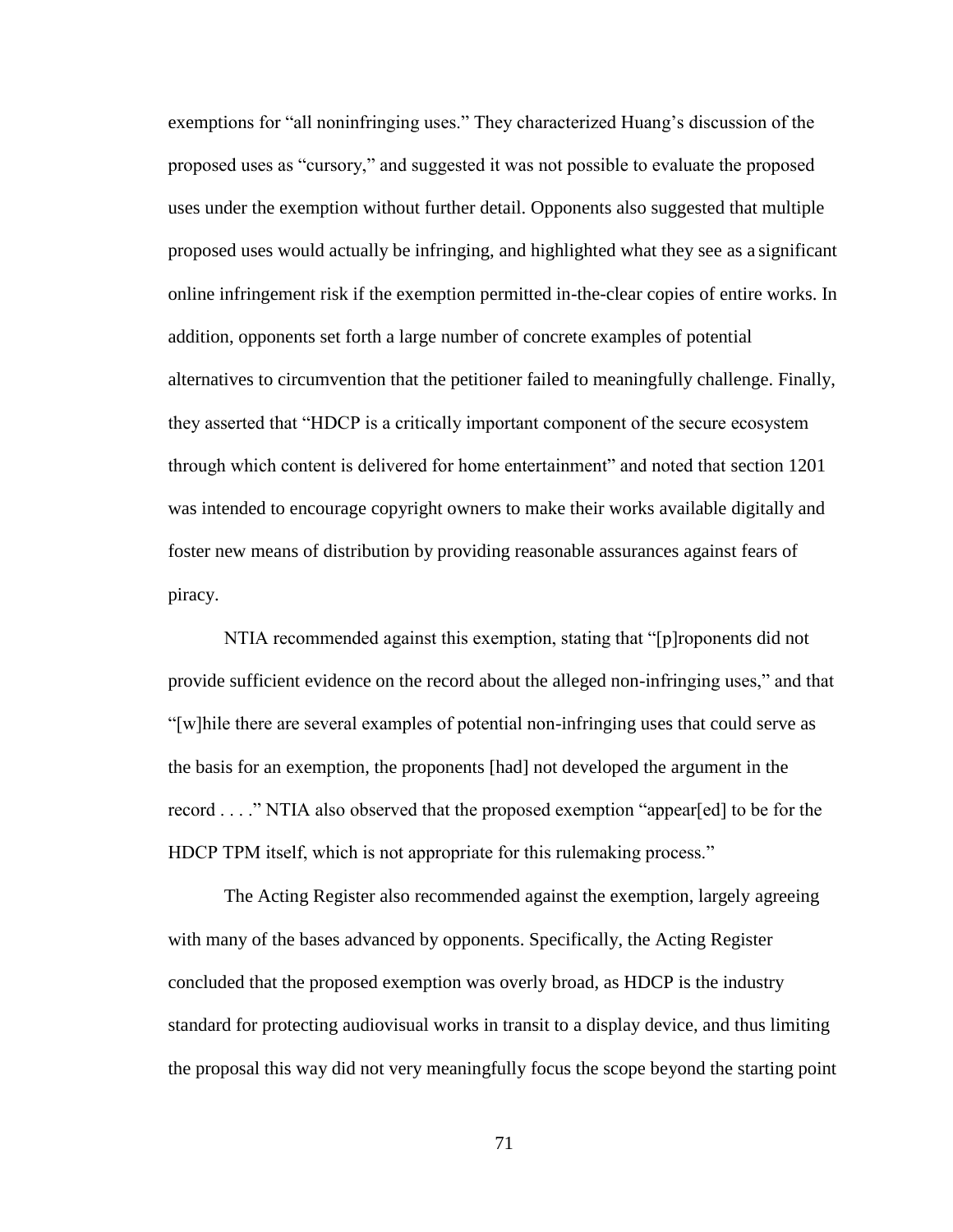of all audiovisual works. The Acting Register also determined that some of the proposed uses may potentially be fair use depending upon factual circumstances, but that the record lacked the requisite detail and legal support for the Acting Register to conclude that the proposed uses are or are not likely to be noninfringing. Based upon the record, the Acting Register could not conclude that the overall availability for use of copyrighted works has been diminished or is likely to be in the next three years absent an exemption, noting that the proposed activities may well have a negative effect on the market for or value of copyrighted works. Finally, she concluded that the request was an individual case of *de minimis* impact, as it was largely made upon a single request of an individual who resides in Singapore for which there appeared to be myriad alternative ways to achieve the proposed uses.

### *3. Proposed Class 11: Computer Programs—Avionics*<sup>60</sup>

Proposed Class 11 would permit circumvention of access controls on electronic systems used in aircraft, *i.e.*, avionics, to enable access to aircraft flight, operations, maintenance and security bulk data collected by third parties upon authorization of the aircraft owner or operator in the course of complying with Federal Aviation Administration ("FAA") standards, rules, and regulations. Due to reliance upon these electronic systems, proponents asserted that aircraft "operators have faced a . . . rise in the complexity and scope of work needed to keep their fleet secure and operating efficiently," and that the FAA "has mandated the review of the data, information, logs[,] and other information [by aircraft owners or operators] as a means to ensure safety, security[,] and regulatory compliance."

 $60$  The Acting Register's analysis and conclusions for this class, including citations to the record and relevant legal authority, can be found in the Recommendation at 315–19.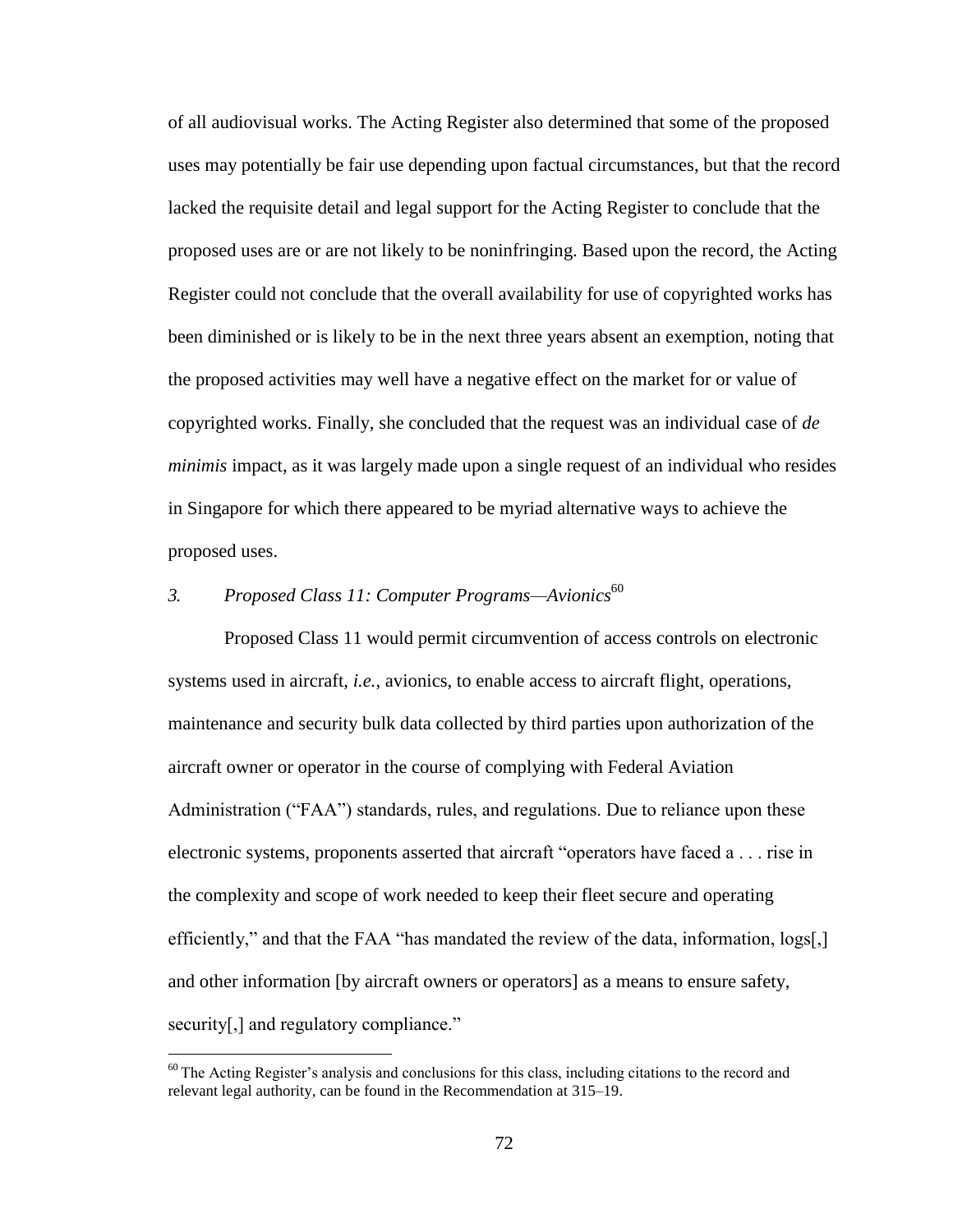In NTIA's view, "[p]roponents failed to demonstrate that the proposed class includes copyrighted works protected by TPMs." Moreover, NTIA continued, "Air Informatics failed to identify clearly the proposed users of the exemption," suggesting that "the prohibition on circumvention does not adversely affect and is not likely to adversely affect users." Lastly, NTIA maintained that "[r]easonable alternatives to circumvention seem to exist," noting that "the two relevant parties can come to an agreement for access to and use of the data."

The Acting Register found that the record suggested that the data collected by aircrafts at issue consist of facts, which are not copyrightable. According to the petitioner, the information represents objective details about aircraft, such as flight operations and fuel economy. As Public Knowledge explained, the data inputs and outputs "are not classifiable as a 'work' protected under Title 17" and such "access does not implicate any colorable copyright concerns." The Acting Register also concluded that the collected information would not qualify as a copyrightable compilation, because it is formatted and compiled in accordance with an industry-wide standard. The Acting Register accordingly concluded that proponents have not alleged that the data or data compilations they are seeking to access are copyrightable, and thus subject to the prohibition on circumvention. Although petitioner raised some concerns regarding attempts by airplane manufacturers to control the aftermarket for the data in security research and analytics, the Acting Register determined that it was not clear that section 1201 is facilitating those actions, and noted that the security research exemption may potentially be utilized to cover such activities, to the extent applicable.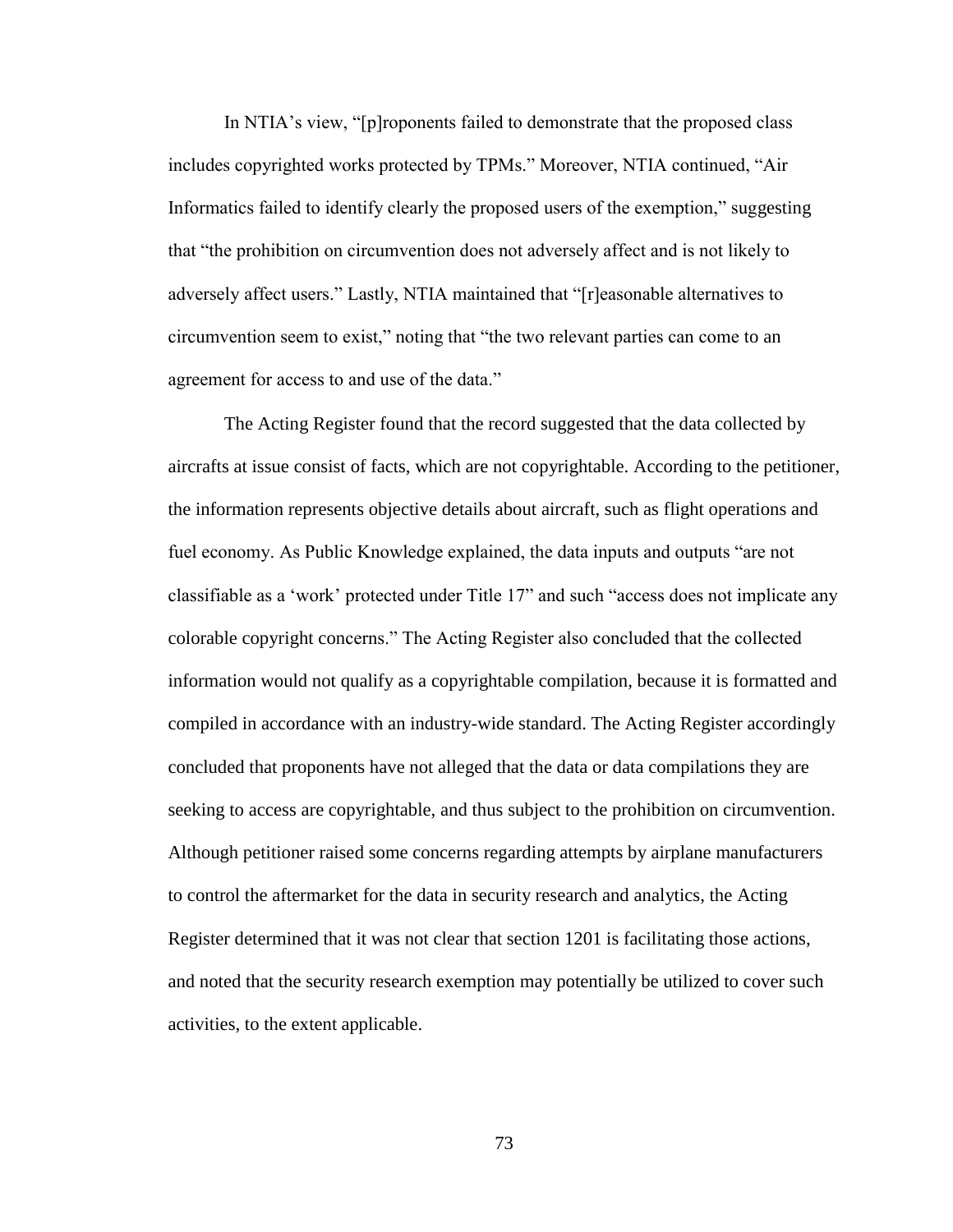# **C. Conclusion**

Having considered the evidence in the record, the contentions of the commenting parties, and the statutory objectives, the Acting Register of Copyrights has recommended that the Librarian of Congress publish certain classes of works, as designated above, so that the prohibition against circumvention of technological measures that effectively control access to copyrighted works shall not apply to persons who engage in noninfringing uses of those particular classes of works.

Dated: October 19, 2018.

**Karyn A. Temple,** *Acting Register of Copyrights and*

*Director of the U.S. Copyright Office*

## **Determination of the Librarian of Congress**

Having duly considered and accepted the Recommendation of the Acting Register of Copyrights, which Recommendation is hereby incorporated by reference, the Librarian of Congress, pursuant to 17 U.S.C. 1201(a)(1)(C) and (D), hereby publishes as a new rule the classes of copyrighted works that shall for a three-year period be subject to the exemption provided in 17 U.S.C.  $1201(a)(1)(B)$  from the prohibition against circumvention of technological measures that effectively control access to copyrighted works set forth in 17 U.S.C. 1201(a)(1)(A).

### **List of Subjects in 37 CFR Part 201**

Copyright, Exemptions to prohibition against circumvention.

#### **Final Regulations**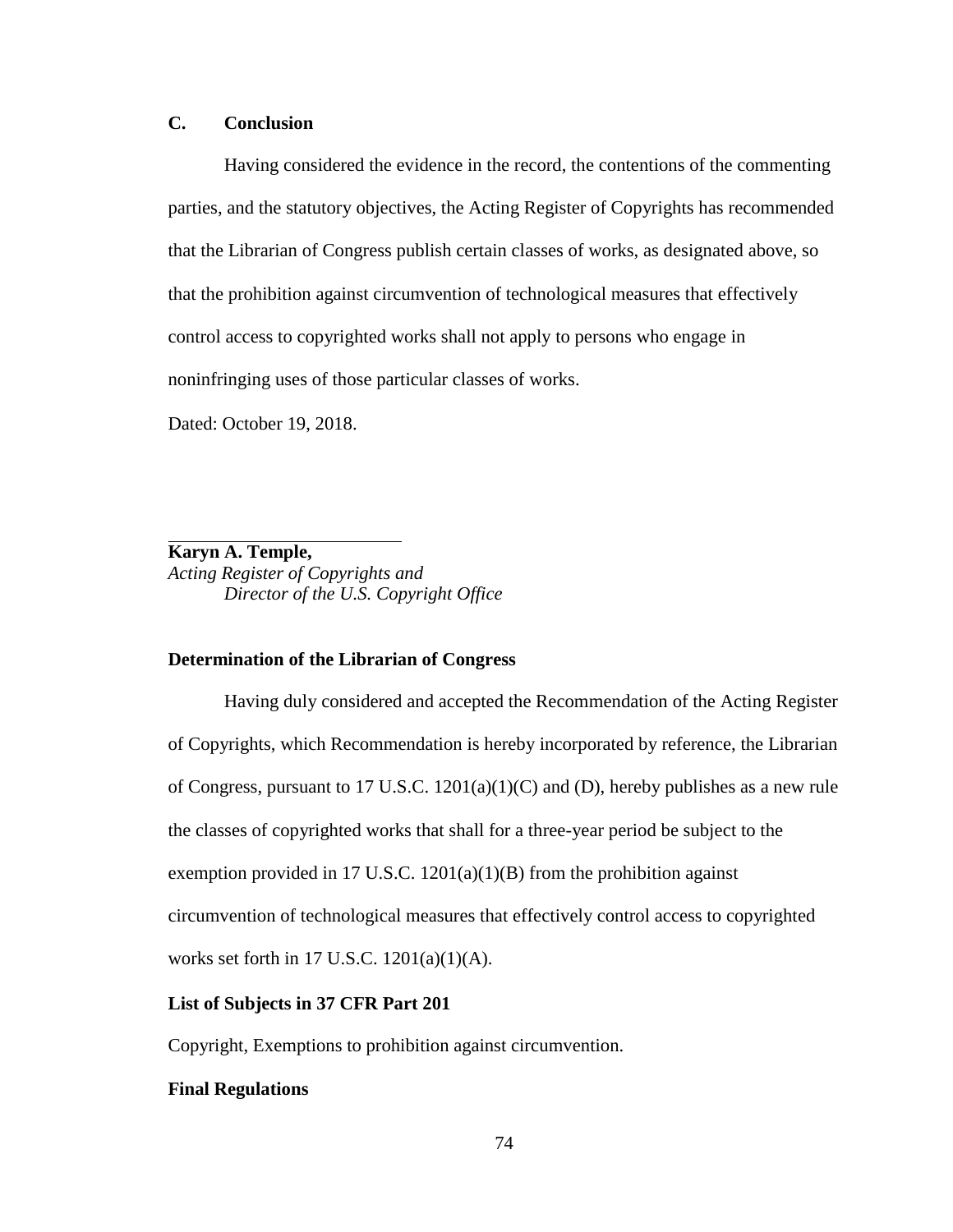For the reasons set forth in the preamble, 37 CFR part 201 is amended as follows:

#### **PART 201—GENERAL PROVISIONS**

1. The authority citation for part 201 continues to read as follows:

**Authority:** 17 U.S.C. 702.

2. Section 201.40 is amended by revising paragraphs (b) and (c) to read asfollows:

#### **§ 201.40 Exemptions to prohibition against circumvention.**

**\* \* \* \* \***

(b) *Classes of copyrighted works.* Pursuant to the authority set forth in 17 U.S.C.  $1201(a)(1)(C)$  and (D), and upon the recommendation of the Register of Copyrights, the Librarian has determined that the prohibition against circumvention of technological measures that effectively control access to copyrighted works set forth in 17 U.S.C.  $1201(a)(1)(A)$  shall not apply to persons who engage in noninfringing uses of the following classes of copyrighted works:

(1)Motion pictures (including television shows and videos), as defined in 17 U.S.C. 101, where the motion picture is lawfully made and acquired on a DVD protected by the Content Scramble System, on a Blu-ray disc protected by the Advanced Access Content System, or via a digital transmission protected by a technological measure, and the person engaging in circumvention under paragraph  $(b)(1)(i)$  and  $(b)(1)(ii)(A)$ and (B) of this section reasonably believes that non-circumventing alternatives are unable to produce the required level of high-quality content, or the circumvention is undertaken using screen-capture technology that appears to be offered to the public as enabling the reproduction of motion pictures after content has been lawfully acquired and decrypted, where circumvention is undertaken solely in order to make use of short portions of the motion pictures in the following instances: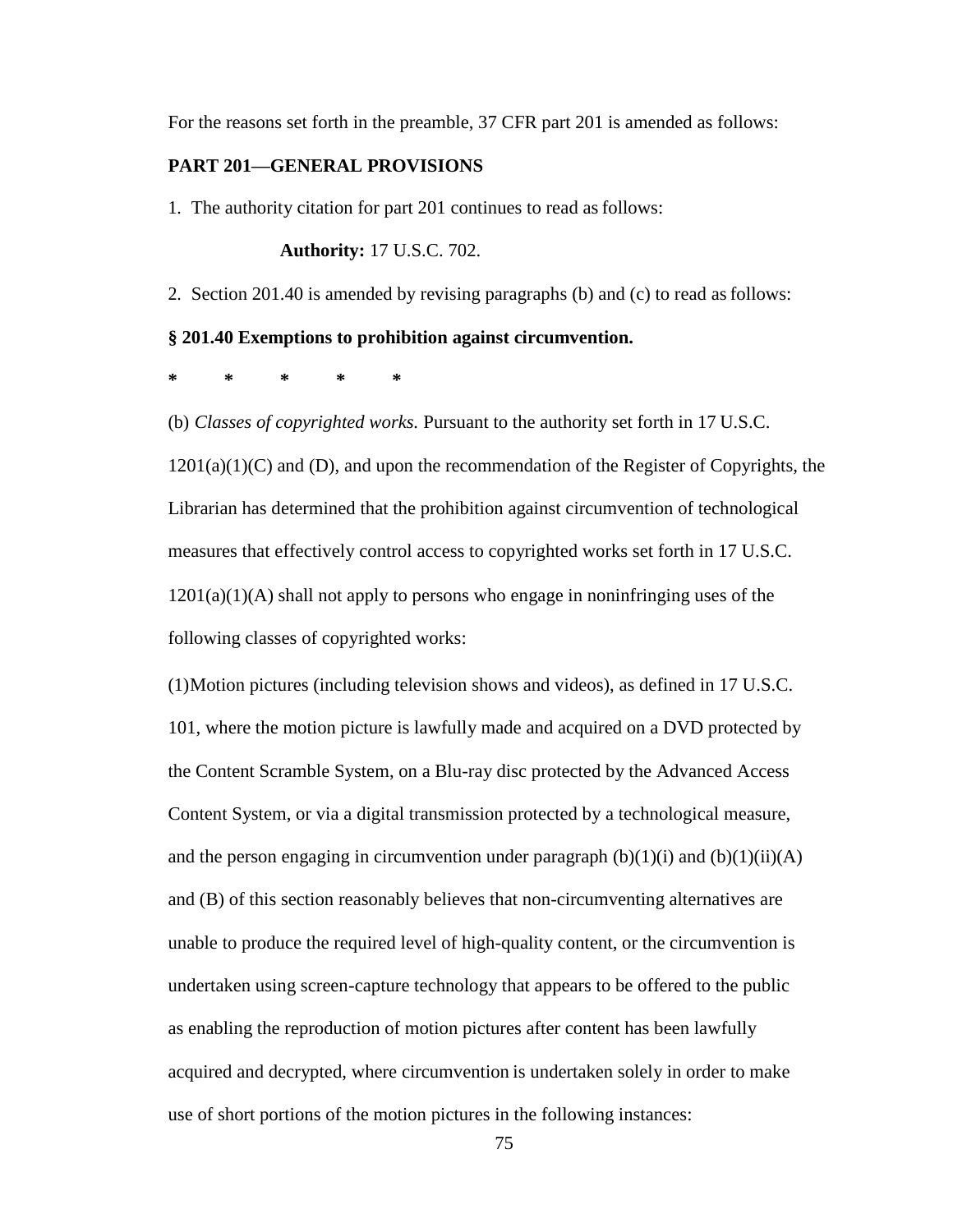(i) For the purpose of criticism or comment:

(A) For use in documentary filmmaking, or other films where the motion picture clip is used in parody or for its biographical or historically significant nature;

(B) For use in noncommercial videos (including videos produced for a paid commission if the commissioning entity's use is noncommercial); or

(C) For use in nonfiction multimedia e-books.

(ii) For educational purposes:

(A) By college and university faculty and students or kindergarten through twelfth-grade (K-12) educators and students (where the K-12 student is circumventing under the direct supervision of an educator), including of accredited general educational development (GED) programs, for the purpose of criticism, comment, teaching, orscholarship; (B) By faculty of massive open online courses (MOOCs) offered by accredited nonprofit educational institutions to officially enrolled students through online platforms (which platforms themselves may be operated for profit), in film studies or other courses requiring close analysis of film and media excerpts, for the purpose of criticism or comment, where the MOOC provider through the online platform limits transmissions to the extent technologically feasible to such officially enrolled students, institutes copyright policies and provides copyright informational materials to faculty, students, and relevant staff members, and applies technological measures that reasonably prevent unauthorized further dissemination of a work in accessible form to others or retention of the work for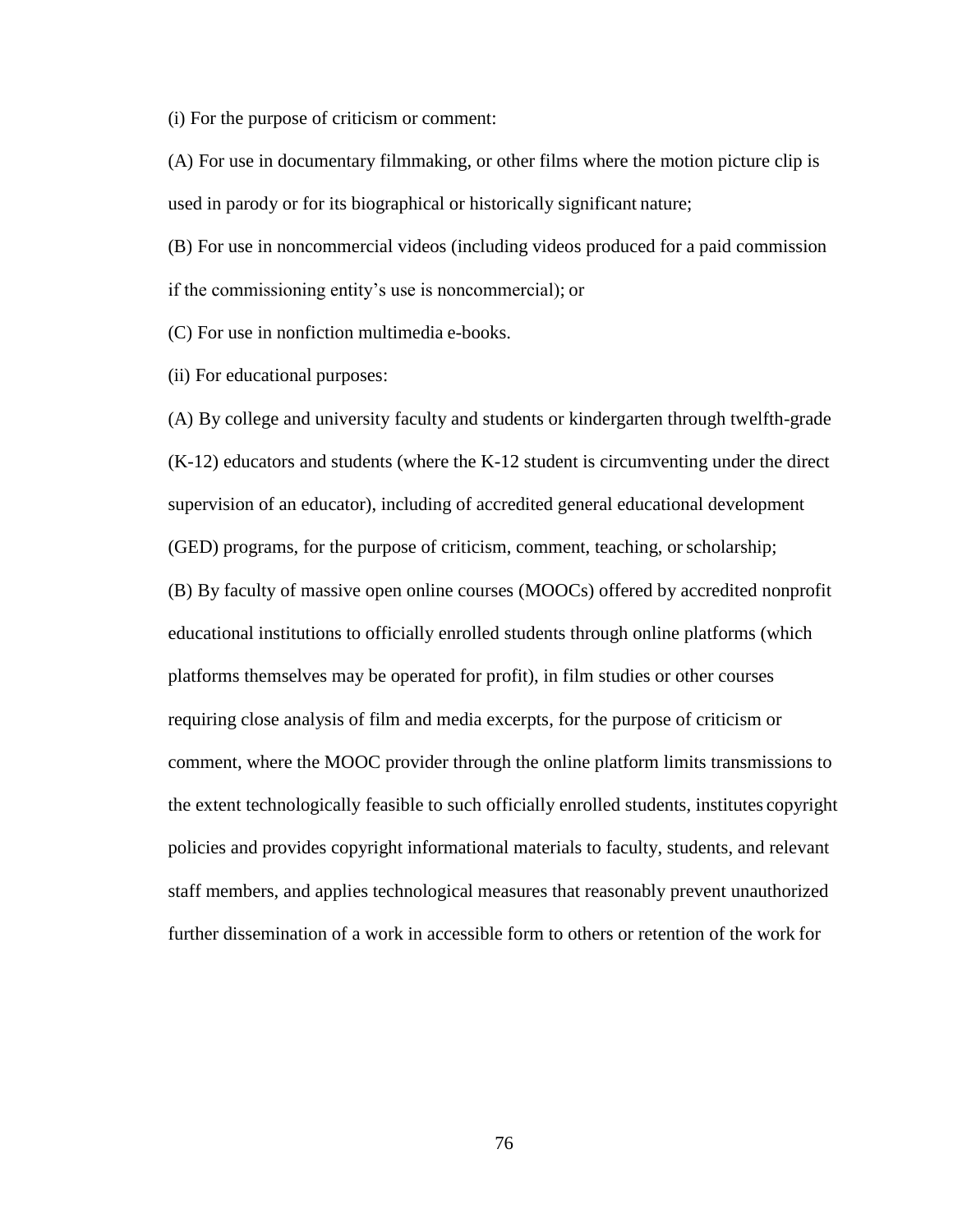longer than the course session by recipients of a transmission through the platform, as contemplated by 17 U.S.C. 110(2); or

(C) By educators and participants in nonprofit digital and media literacy programs offered by libraries, museums, and other nonprofit entities with an educational mission, in the course of face-to-face instructional activities, for the purpose of criticism or comment, except that such users may only circumvent using screen-capture technology that appears to be offered to the public as enabling the reproduction of motion pictures after content has been lawfully acquired and decrypted.

(2)(i) Motion pictures (including television shows and videos), as defined in 17 U.S.C. 101, where the motion picture is lawfully acquired on a DVD protected by the Content Scramble System, on a Blu-ray disc protected by the Advanced Access Content System, or via a digital transmission protected by a technological measure, where:

(A) Circumvention is undertaken by a disability services office or other unit of a kindergarten through twelfth-grade educational institution, college, or university engaged in and/or responsible for the provision of accessibility services to students, for the purpose of adding captions and/or audio description to a motion picture to create an accessible version as a necessary accommodation for a student or students with disabilities under an applicable disability law, such as the Americans With Disabilities Act, the Individuals with Disabilities Education Act, or Section 504 of the Rehabilitation Act;

(B) The educational institution unit in paragraph  $(b)(2)(i)(A)$  of this section has, after a reasonable effort, determined that an accessible version cannot be obtained at a fair price or in a timely manner; and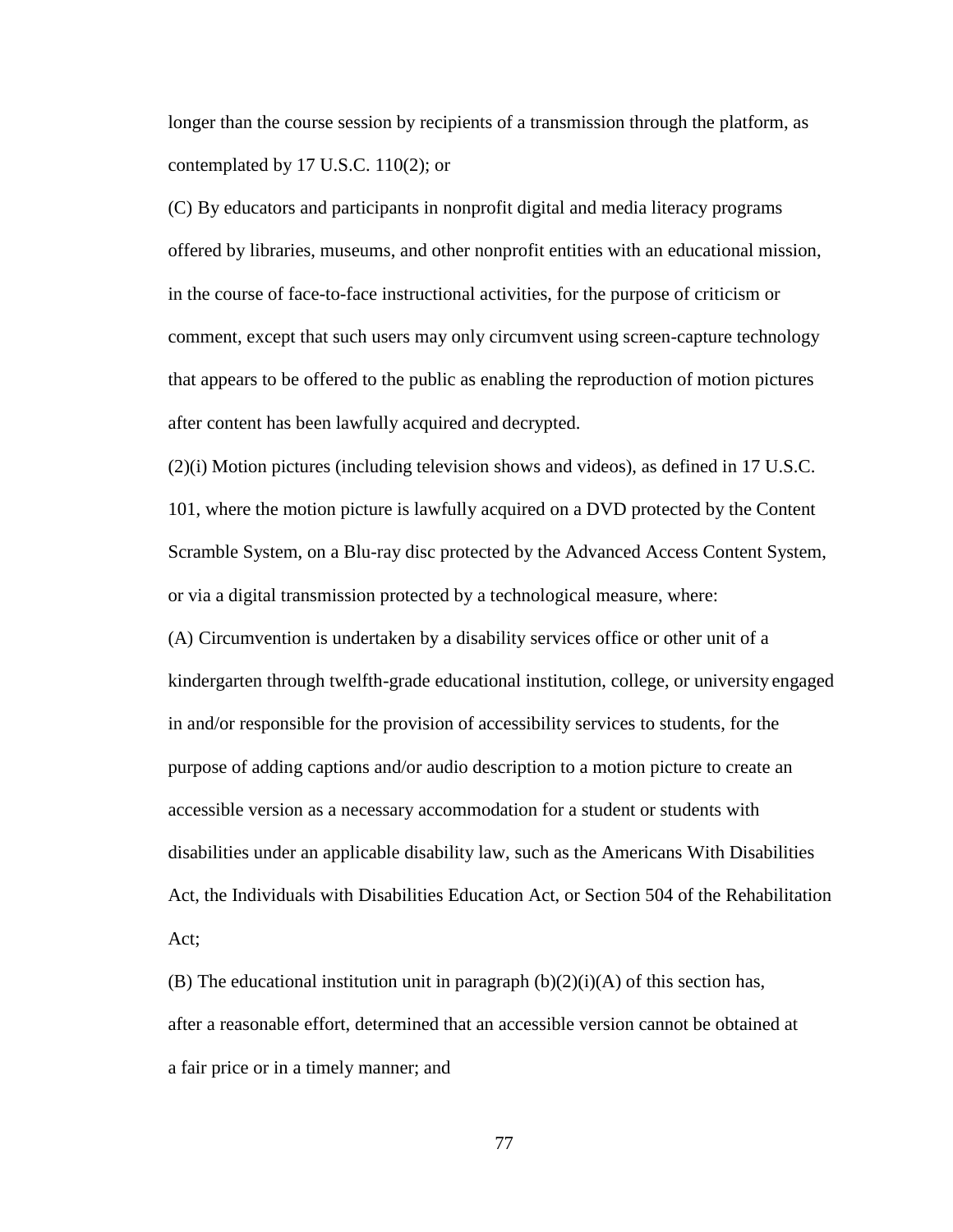(C) The accessible versions are provided to students or educators and stored by the educational institution in a manner intended to reasonably prevent unauthorized further dissemination of a work.

(ii) For purposes of this paragraph  $(b)(2)$ , "audio description" means an oral narration that provides an accurate rendering of the motion picture.

(3) Literary works, distributed electronically, that are protected by technological measures that either prevent the enabling of read-aloud functionality or interfere with screen readers or other applications or assistive technologies:

(i) When a copy of such a work is lawfully obtained by a blind or other person with a disability, as such a person is defined in 17 U.S.C. 121; provided, however, that the rights owner is remunerated, as appropriate, for the price of the mainstream copy of the work as made available to the general public through customary channels; or

(ii) When such work is a nondramatic literary work, lawfully obtained and used by an authorized entity pursuant to 17 U.S.C. 121.

(4) Literary works consisting of compilations of data generated by medical devices that are wholly or partially implanted in the body or by their corresponding personal monitoring systems, where such circumvention is undertaken by a patient for the sole purpose of lawfully accessing the data generated by his or her own device or monitoring system and does not constitute a violation of applicable law, including without limitation the Health Insurance Portability and Accountability Act of 1996, the Computer Fraud and Abuse Act of 1986 or regulations of the Food and Drug Administration, and is accomplished through the passive monitoring of wireless transmissions that are already being produced by such device or monitoring system.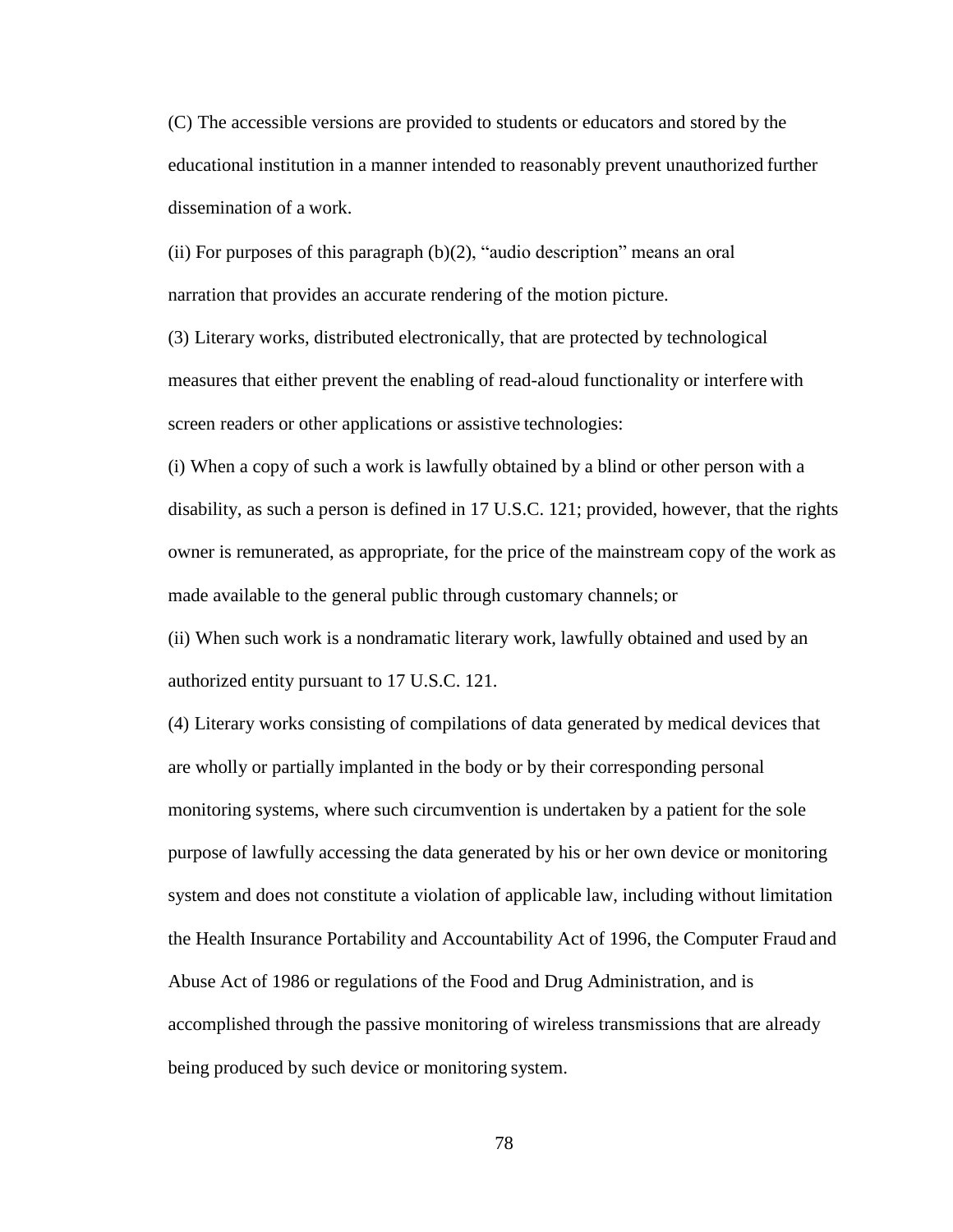(5) Computer programs that enable the following types of lawfully acquired wireless devices to connect to a wireless telecommunications network, when circumvention is undertaken solely in order to connect to a wireless telecommunications network and such connection is authorized by the operator of such network:

(i) Wireless telephone handsets (i.e., cellphones);

(ii) All-purpose tablet computers;

(iii) Portable mobile connectivity devices, such as mobile hotspots, removable wireless broadband modems, and similar devices; and

(iv) Wearable wireless devices designed to be worn on the body, such as smartwatches or fitness devices.

(6) Computer programs that enable smartphones and portable all-purpose mobile computing devices to execute lawfully obtained software applications, where circumvention is accomplished for the sole purpose of enabling interoperability of such applications with computer programs on the smartphone or device, or to permit removal of software from the smartphone or device. For purposes of this paragraph  $(b)(6)$ , a "portable all-purpose mobile computing device" is a device that is primarily designed to run a wide variety of programs rather than for consumption of a particular type of media content, is equipped with an operating system primarily designed for mobile use, and is intended to be carried or worn by an individual.

(7) Computer programs that enable smart televisions to execute lawfully obtained software applications, where circumvention is accomplished for the sole purpose of enabling interoperability of such applications with computer programs on the smart television.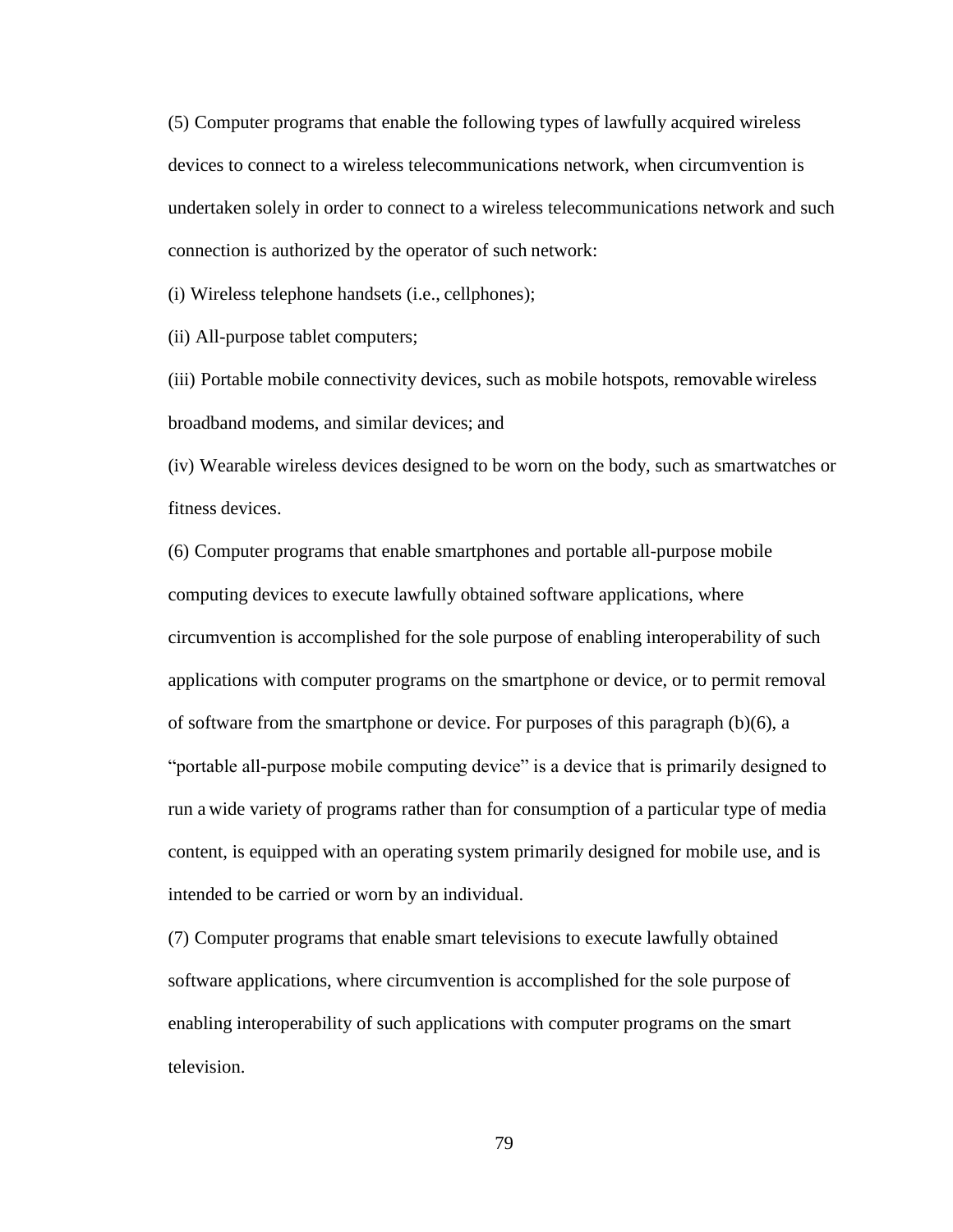(8) Computer programs that enable voice assistant devices to execute lawfully obtained software applications, where circumvention is accomplished for the sole purpose of enabling interoperability of such applications with computer programs on the device, or to permit removal of software from the device, and is not accomplished for the purpose of gaining unauthorized access to other copyrighted works. For purposes of this paragraph (b)(8), a "voice assistant device" is a device that is primarily designed to run a wide variety of programs rather than for consumption of a particular type of media content, is designed to take user input primarily by voice, and is designed to be installed in a home or office.

(9) Computer programs that are contained in and control the functioning of a lawfully acquired motorized land vehicle such as a personal automobile, commercial vehicle, or mechanized agricultural vehicle, except for programs accessed through a separate subscription service, when circumvention is a necessary step to allow the diagnosis, repair, or lawful modification of a vehicle function, where such circumvention does not constitute a violation of applicable law, including without limitation regulations promulgated by the Department of Transportation or the Environmental Protection Agency, and is not accomplished for the purpose of gaining unauthorized access to other copyrighted works.

(10) Computer programs that are contained in and control the functioning of a lawfully acquired smartphone or home appliance or home system, such as a refrigerator, thermostat, HVAC, or electrical system, when circumvention is a necessary step to allow the diagnosis, maintenance, or repair of such a device or system, and is not accomplished for the purpose of gaining access to other copyrighted works. For purposes of this paragraph  $(b)(10)$ :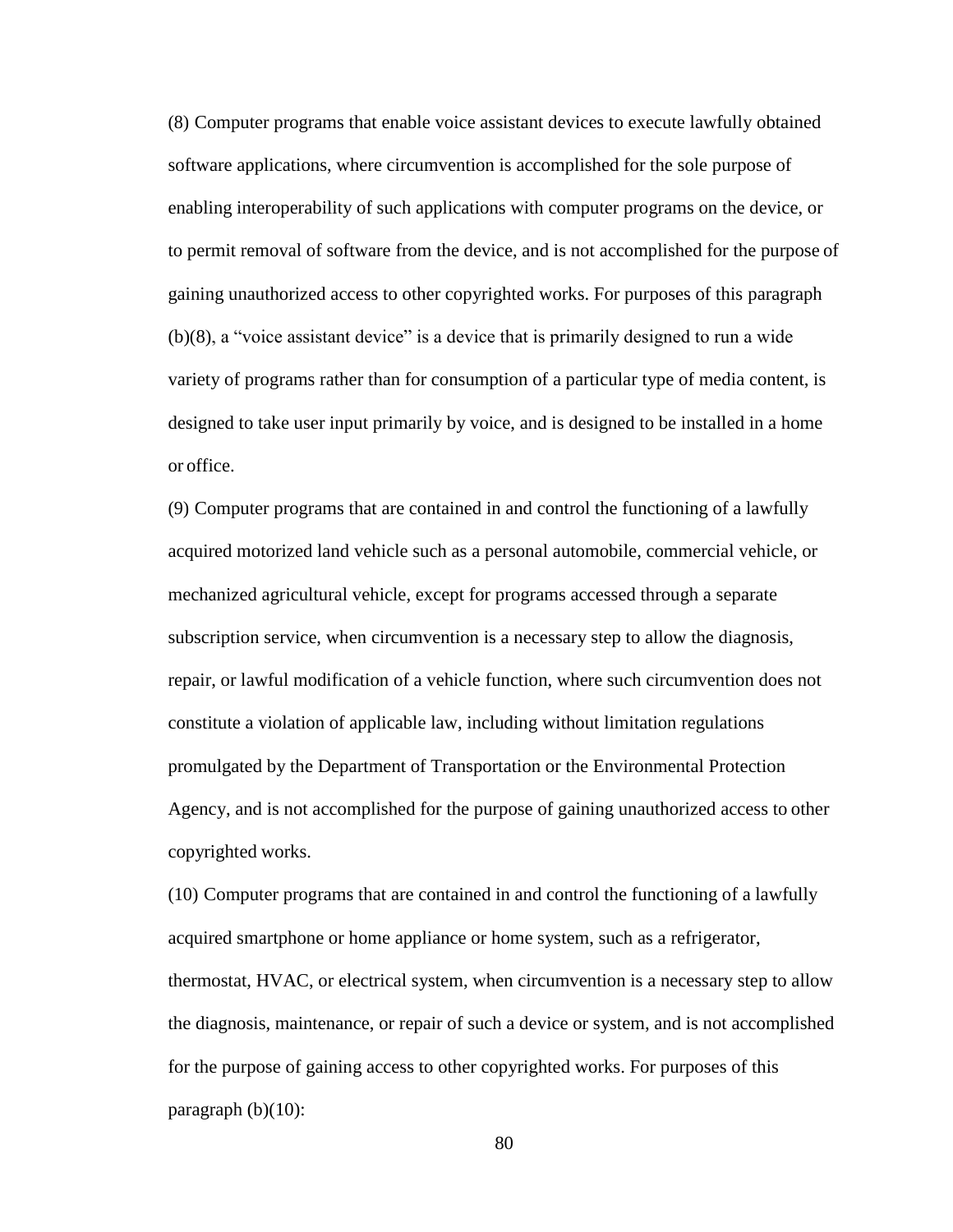(i) The "maintenance" of a device or system is the servicing of the device or system in order to make it work in accordance with its original specifications and any changesto those specifications authorized for that device or system; and

(ii) The "repair" of a device or system is the restoring of the device or system to the state of working in accordance with its original specifications and any changes to those specifications authorized for that device or system.

(11)(i) Computer programs, where the circumvention is undertaken on a lawfully acquired device or machine on which the computer program operates, or is undertaken on a computer, computer system, or computer network on which the computer program operates with the authorization of the owner or operator of such computer, computer system, or computer network, solely for the purpose of good-faith security research and does not violate any applicable law, including without limitation the Computer Fraud and Abuse Act of 1986.

(ii) For purposes of this paragraph  $(b)(11)$ , "good-faith security research" means accessing a computer program solely for purposes of good-faith testing, investigation, and/or correction of a security flaw or vulnerability, where such activity is carried out in an environment designed to avoid any harm to individuals or the public, and where the information derived from the activity is used primarily to promote the security or safety of the class of devices or machines on which the computer program operates, or those who use such devices or machines, and is not used or maintained in a manner that facilitates copyright infringement.

(12)(i) Video games in the form of computer programs embodied in physical or downloaded formats that have been lawfully acquired as complete games, when the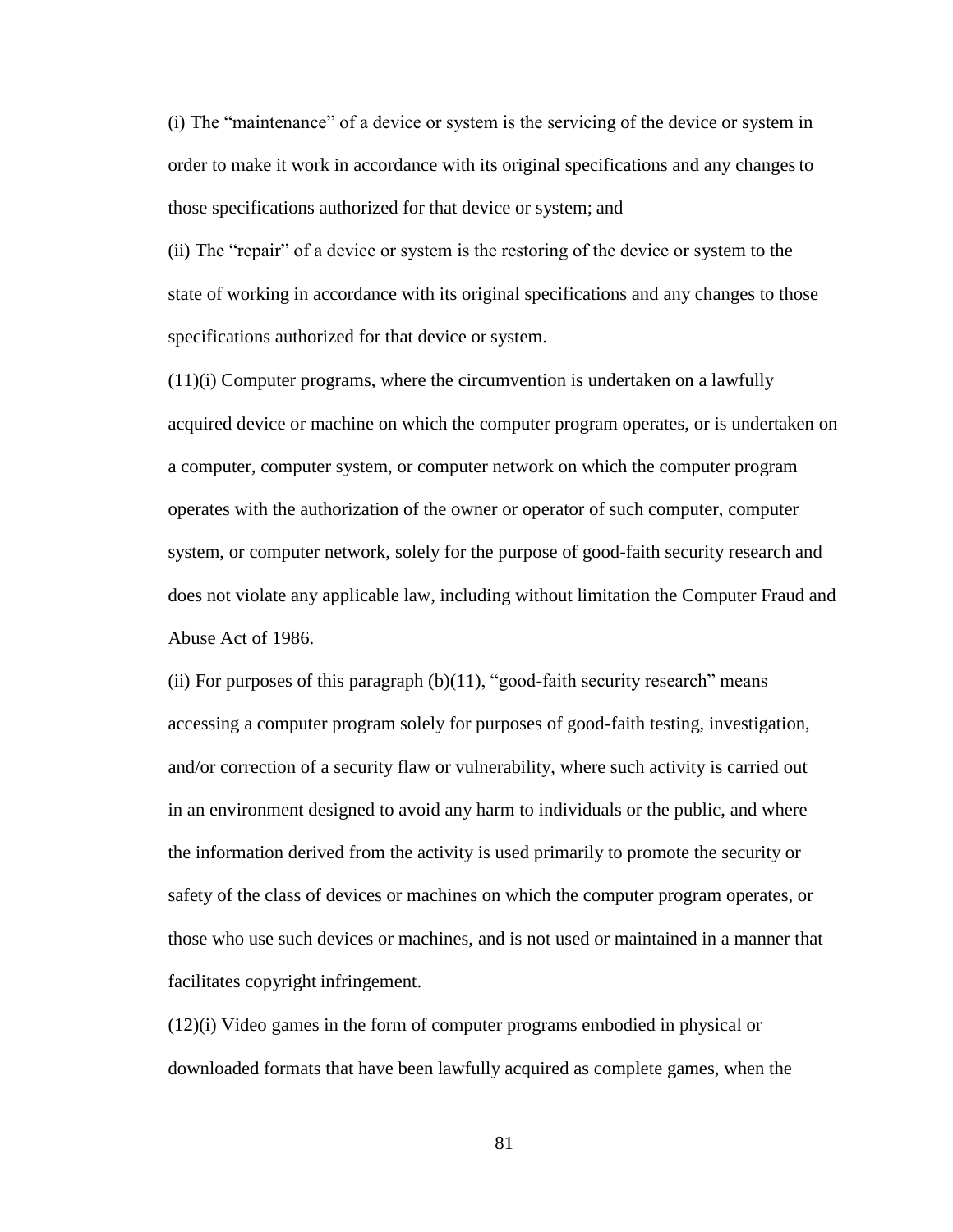copyright owner or its authorized representative has ceased to provide access to an external computer server necessary to facilitate an authentication process to enable gameplay, solely for the purpose of:

(A) Permitting access to the video game to allow copying and modification of the computer program to restore access to the game for personal, local gameplay on a personal computer or video game console; or

(B) Permitting access to the video game to allow copying and modification of the computer program to restore access to the game on a personal computer or video game console when necessary to allow preservation of the game in a playable form by an eligible library, archives, or museum, where such activities are carried out without any purpose of direct or indirect commercial advantage and the video game is not distributed or made available outside of the physical premises of the eligible library, archives, or museum.

(ii) Video games in the form of computer programs embodied in physical or downloaded formats that have been lawfully acquired as complete games, that do not require accessto an external computer server for gameplay, and that are no longer reasonably available in the commercial marketplace, solely for the purpose of preservation of the game in a playable form by an eligible library, archives, or museum, where such activities are carried out without any purpose of direct or indirect commercial advantage and the video game is not distributed or made available outside of the physical premises of the eligible library, archives, or museum.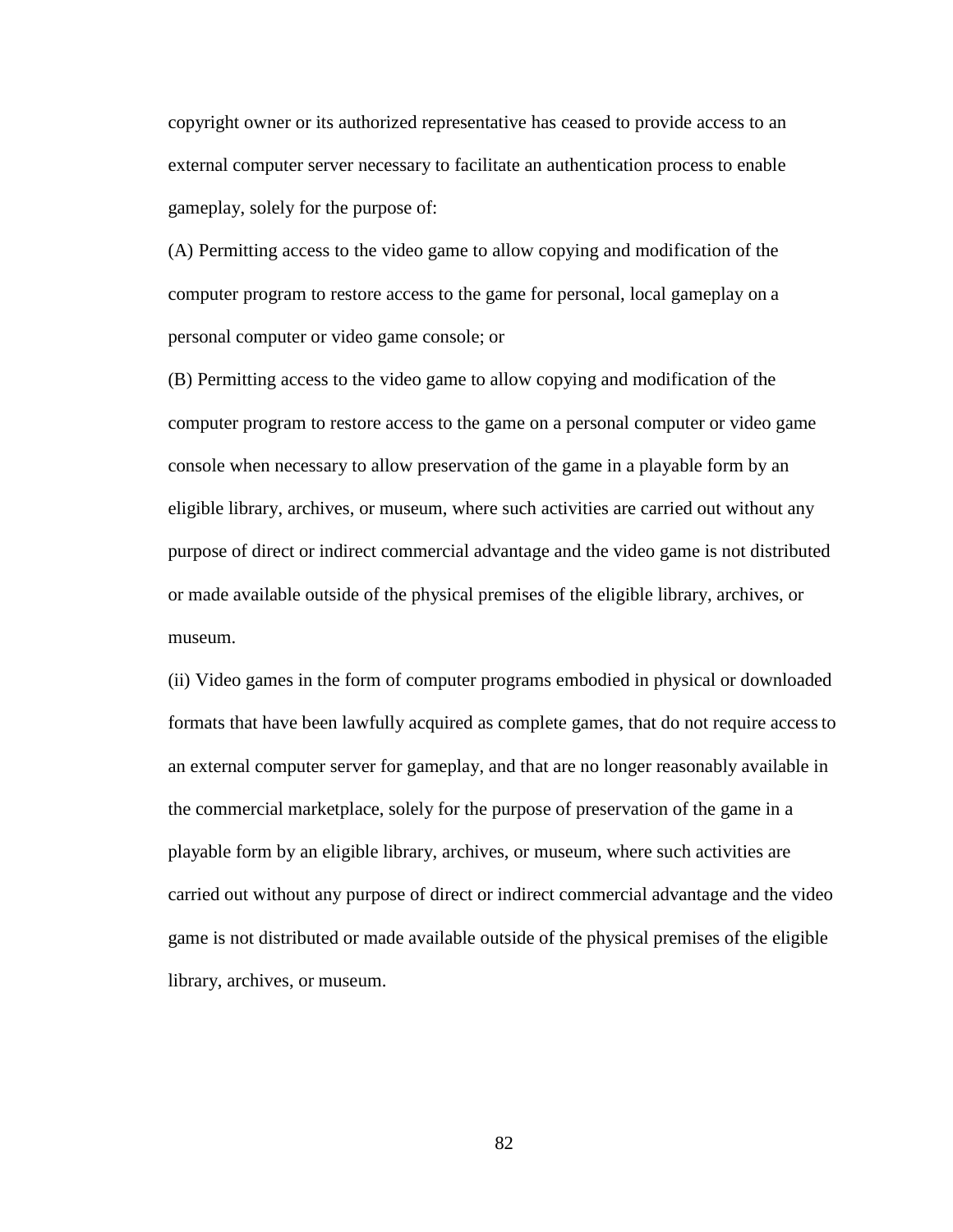(iii) Computer programs used to operate video game consoles solely to the extent necessary for an eligible library, archives, or museum to engage in the preservation activities described in paragraph  $(b)(12)(i)(B)$  or  $(b)(12)(ii)$  of this section. (iv) For purposes of this paragraph  $(b)(12)$ , the following definitions shall apply: (A) For purposes of paragraph  $(b)(12)(i)(A)$  and  $(b)(12)(ii)$  of this section, "complete games" means video games that can be played by users without accessing or reproducing copyrightable content stored or previously stored on an external computer server. (B) For purposes of paragraph  $(b)(12)(i)(B)$  of this section, "complete games" means video games that meet the definition in paragraph  $(b)(12)(iv)(A)$  of this section, or that consist of both a copy of a game intended for a personal computer or video game console and a copy of the game's code that was stored or previously stored on an external computer server.

(C) "Ceased to provide access" means that the copyright owner or its authorized representative has either issued an affirmative statement indicating that external server support for the video game has ended and such support is in fact no longer available or, alternatively, server support has been discontinued for a period of at least six months; provided, however, that server support has not since been restored.

(D) "Local gameplay" means gameplay conducted on a personal computer or video game console, or locally connected personal computers or consoles, and not through an online service or facility.

(E) A library, archives, or museum is considered "eligible" when the collections of the library, archives, or museum are open to the public and/or are routinely made available to researchers who are not affiliated with the library, archives, or museum.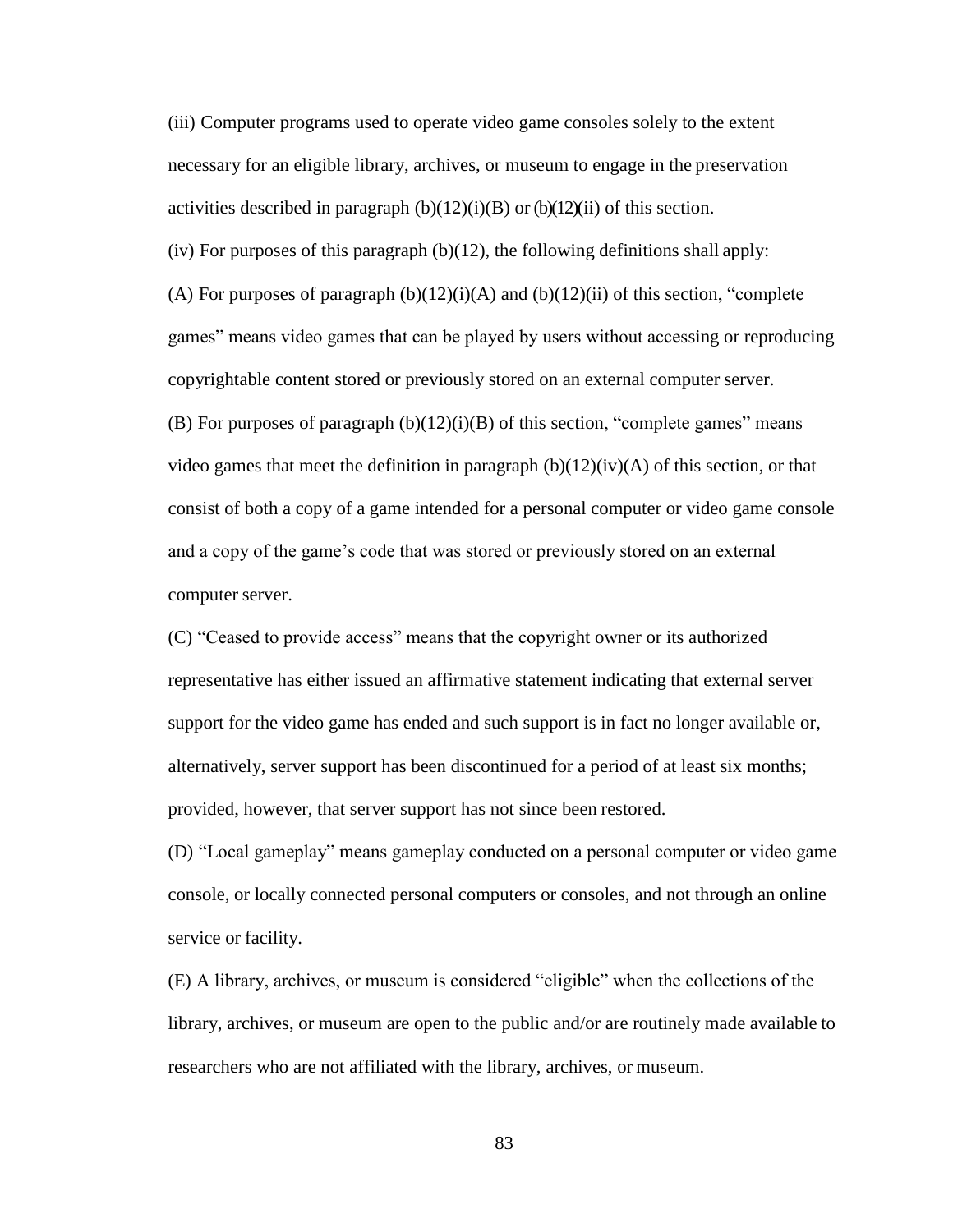(13)(i) Computer programs, except video games, that have been lawfully acquired and that are no longer reasonably available in the commercial marketplace, solely for the purpose of lawful preservation of a computer program, or of digital materials dependent upon a computer program as a condition of access, by an eligible library, archives, or museum, where such activities are carried out without any purpose of direct or indirect commercial advantage and the program is not distributed or made available outside of the physical premises of the eligible library, archives, or museum.

(ii) For purposes of the exemption in paragraph  $(b)(13)(i)$  of this section, a library, archives, or museum is considered "eligible" if—

(A) The collections of the library, archives, or museum are open to the public and/or are routinely made available to researchers who are not affiliated with the library, archives, or museum;

(B) The library, archives, or museum has a public service mission;

(C) The library, archives, or museum's trained staff or volunteers provide professional services normally associated with libraries, archives, or museums;

(D) The collections of the library, archives, or museum are composed of lawfully acquired and/or licensed materials; and

(E) The library, archives, or museum implements reasonable digital security measures as appropriate for the activities permitted by this paragraph (b)(13).

(14) Computer programs that operate 3D printers that employ microchip-reliant technological measures to limit the use of feedstock, when circumvention is accomplished solely for the purpose of using alternative feedstock and not for the purpose of accessing design software, design files, or proprietary data.